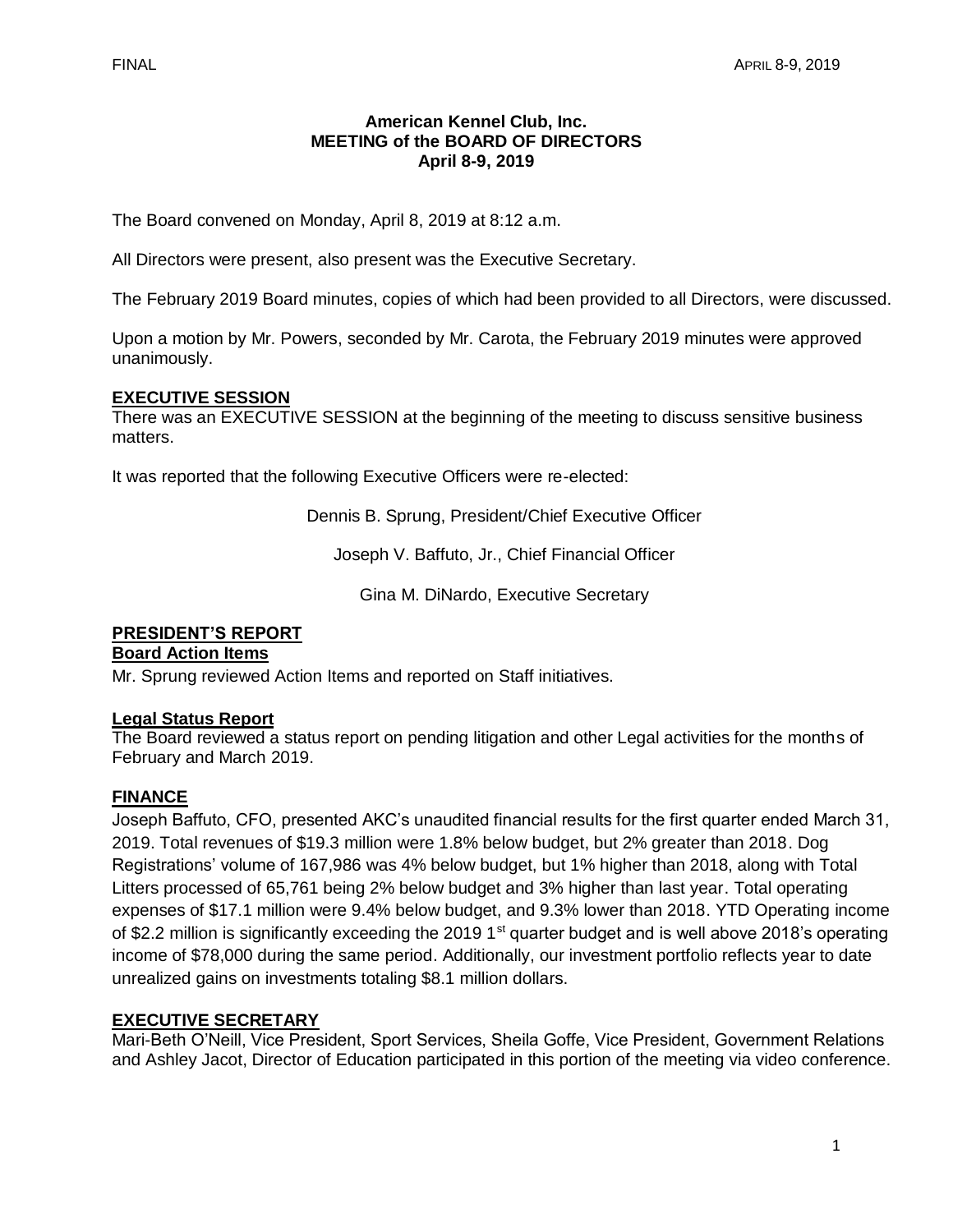# **American Service Dog Access Coalition Service Dog Program Update**

Sheila Goffe provided an update on AKC's participation and leadership in the American Service Dog Access Coalition (ASDAC) which is developing an authoritative, voluntary, verifiable testing and credentialing program for service dogs.

The goal of this initiative is to work within the confines of existing federal laws to build an opt-in credentialing program that streamlines the travel process for well-trained service dog teams, reduces the challenges faced by access providers when working to accommodate service dogs, and deters the use of "fake" or poorly-trained service dogs.

Following a motion by Mr. Sweetwood, seconded by Ms. Cruz, the Board VOTED (unanimously) to approve an unbudgeted expenditure of \$100,000 and the addition of a new administrative headcount in Government Relations to assist in the furtherance of this most important initiative.

#### **Boerboel Proposed Breed Standard Revisions**

The Board reviewed proposed revisions to the Boerboel Breed Standard, submitted by American Boerboel Club (ABC). The current standard was approved May 11, 2010.

Following a motion by Mr. Sweetwood, seconded by Dr. Garvin, the Board VOTED (unanimously) to publish the suggested changes for comment in the Secretary's page of the May AKC *Gazette*.

### **Cirneco Dell'Etna Proposed Breed Standard Revision**

The Cirneco Dell'Etna Club of America, Inc. (CDECA) submitted proposed revisions to the breed standard for publication for comment in November 2018. Based upon receipt of comments, a revision to the bite description has been made. The current standard was approved April 12, 2012.

Following a motion by Dr. Garvin, seconded by Mrs. Wallin, the Board VOTED (unanimously) to permit the CDECA to ballot their membership on the proposed standard revisions in accordance with the Constitution and By-Laws of the club.

### **Lhasa Apso Proposed Breed Standard Revision**

The American Lhasa Apso Club (ALAC) submitted additional proposed revisions to the Lhasa Apso standard as a result of the publication of the proposed revisions in the June 2018 Secretary's Page. The current standard was approved February 9, 1991.

Following a motion by Ms. Biddle, seconded by Mrs. Wallin, the Board VOTED (unanimously) to permit the ALAC to ballot their membership on the proposed standard revisions in accordance with the Constitution and By-Laws of the club.

### **Norwegian Buhund Proposed Breed Standard Revision**

The Board reviewed proposed revisions to the Norwegian Buhund Breed Standard, submitted by the Norwegian Buhund Club of America (NBCA). The Board requested that staff seek additional clarification on the proposed changes to the General Appearance, Head, and Coat sections of the breed standard.

### **Parent Club request to retire "Fleetwind" (Irish Wolfhound)**

The Board reviewed a request from the Irish Wolfhound Club of America (IWCA) to retire the kennel name "Fleetwind".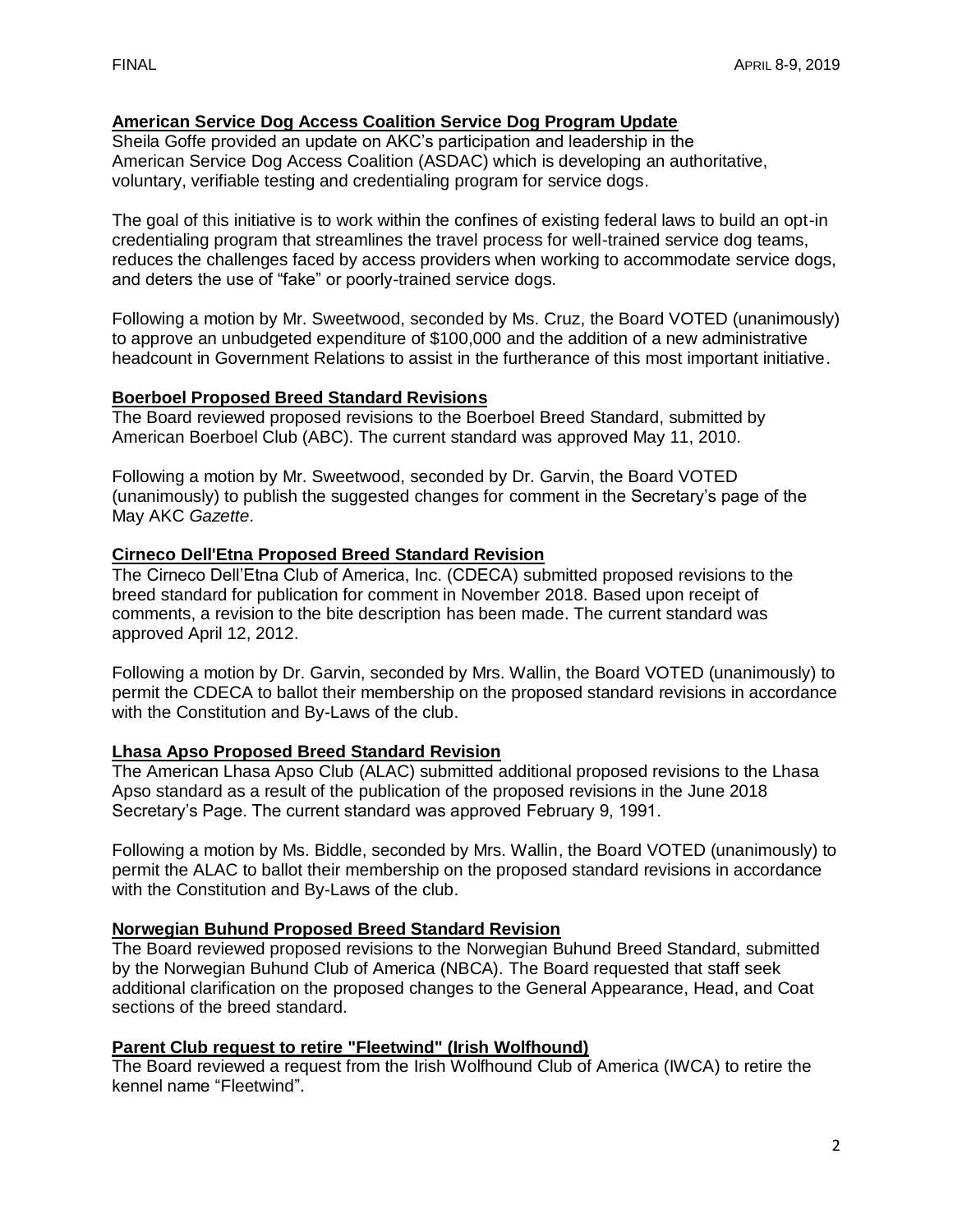The Irish Wolfhound Club of America considers the kennel name "Fleetwind" to be significant to the history and foundation of the breed. The kennel has produced nearly 100 Champions and contributed foundation stock for several other notable kennels. "Fleetwind" was a continuously registered kennel name from 1958 through the end of 2018.

Following a motion by Mr. Powers, seconded by Mr. Tatro, the Board VOTED (unanimously) to grant the request of the IWCA and retire the "Fleetwind" kennel name.

### **New Breed for Foundation Stock Service - Bohemian Shepherd**

The Board was advised that the Foundation Stock Service (FSS) Committee recently approved a petition for the Bohemian Shepherd to be accepted into the FSS program.

# **New Breed for Foundation Stock Service – Japanese Spitz**

The Board was advised that the Foundation Stock Service (FSS) Committee recently approved a petition for the Japanese Spitz to be accepted into the FSS program.

# **Canine College Parent Club Experience Survey**

Ashley Jacot, Director of Education, presented on the results of the AKC Canine College User Experience Survey that was distributed to the Judge's Education Coordinators for each club with a course currently available on https://www.caninecollege.akc.org/.

Based on feedback from the survey, AKC Canine College will now offer the Judges Education Committee members of each parent club their respective breed course free of charge. In addition, the AKC Education department has updated their communication procedures to include a 24-hour response time and the keeping of a detailed communication log. A tethering system is now being utilized so that AKC Multimedia Specialists can receive immediate feedback on their photos from the club's designated Point of Contact, which will greatly improve the end product through improved photo/video quality.

The AKC Canine College Course Creation Process document was reviewed with the Board and will be made available on www.akc.org.

The Delegate Parent Club Committee suggested to the AKC Board that the review process should clearly indicate the role of the Parent Club Board of Directors (PCBOD) and it should allow for the option that the PCBOD be the approving authority in the course. It was determined that if the PCBOD wanted that role, that the PCBOD may be the approving authority, but they must agree to be that approving authority throughout the course and not just at the end of the process for final approval. By Board request, a Best Practices document will be created and shared with clubs so that they will fully understand their role and responsibilities during the course creation process.

# **Taskforce on Anti-Breeder Harassment or Retaliation**

The Government Relations department recommends developing an informal taskforce or resources working group on anti-breeder harassment or retaliation with input from multiple AKC Departments and outside experts if appropriate.

The purpose of the taskforce is to centralize reports of this nature to AKC so recommendations for available action can be reviewed, compiled and disseminated as a resource for responsible breeders and dog experts. Taskforce members include AKC staff; input may also be obtained where appropriate from animal control, law enforcement, and legal experts.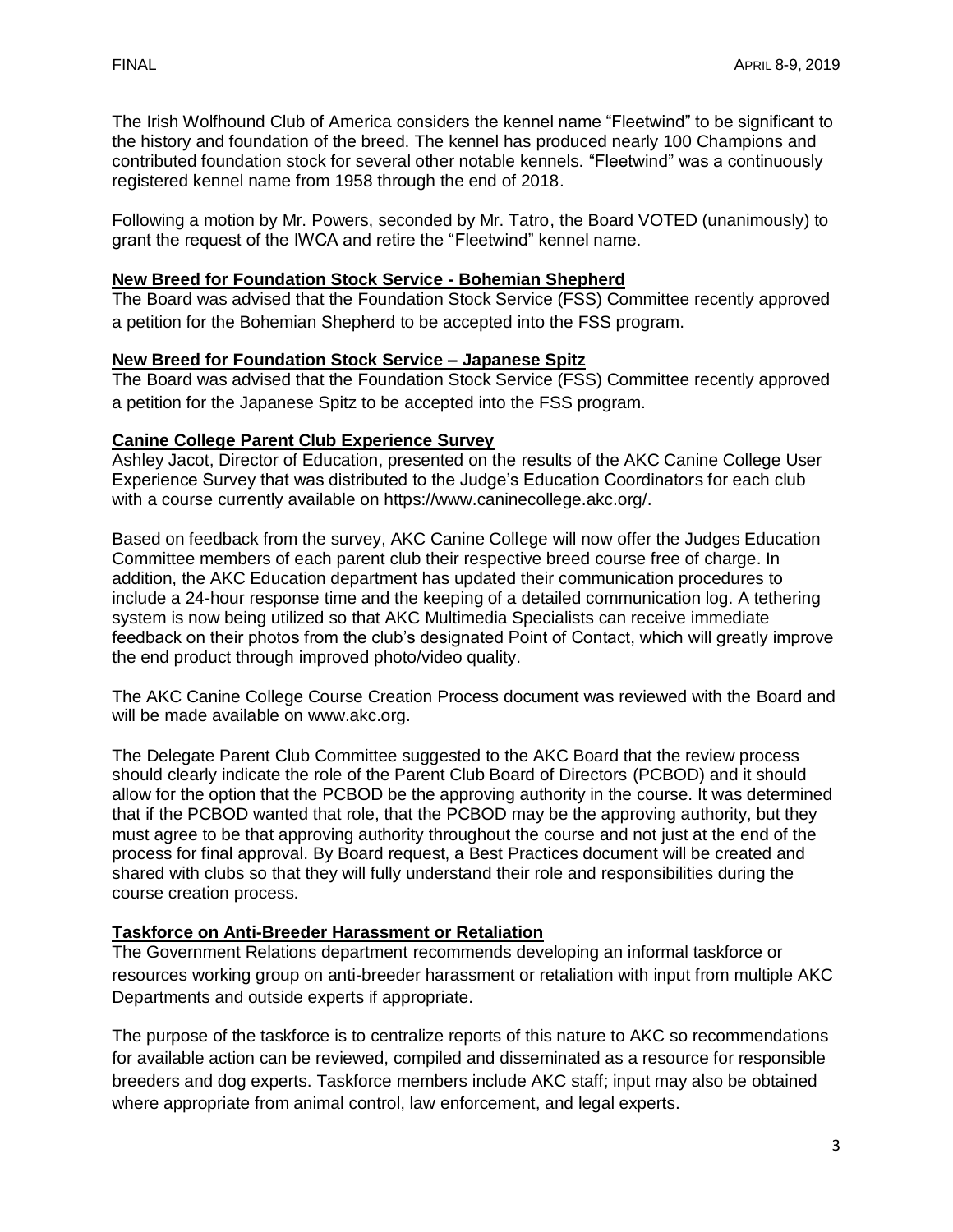Development of resource materials and establishment of a task force addresses fears and concerns expressed by enthusiasts and demonstrates AKC responsiveness to these issues. Additionally, it assures responsible breeders, exhibitors and legislative liaisons of AKC's appreciation and commitment to canine policy that protects responsible ownership and breeding, and is reasonable, enforceable and nondiscriminatory**.** 

The Board was unanimously supportive of this plan.

#### **Year End PR/Communications Report**

Brandi Hunter, Vice President, PR/Communications participated in this portion of the meeting. The Board reviewed the AKC Communications department media coverage totals for 2018. Total media placements (print, broadcast and internet) qualitatively evaluated in 2018:

Q1- 9,223

Q2- 4,079

Q3- 4,674

Q4- 4,961

Total number of clips evaluated for 2018 was 22,937.

Total audience reached with all clips (including print, online, TV, and syndicated stories):

Q1- 26,687,947,681

Q2- 4,796,446,783

Q3- 6,025,309,398

Q4- 6,195,623,262

Total audience reached for 2018 was 43,705,327,124.

\***all numbers are independently evaluated by Cision**\*

#### **MARKETING**

Kirsten Bahlke, Vice President Consumer Demand, Doug Ljungren, Executive Vice President Sports & Events, and Melissa Olund, Director Digital Marketing, participated in this portion of the meeting.

#### **Understanding the Demographics of AKC's Sports**

In the interest of better understanding our sports and how best to engage and retain current participants, the Board asked Staff to conduct a survey to gather demographic and psychographic information about the individuals that participate in the various AKC Sports.

Staff designed and fielded the research study in late January and received over 10k responses (selfselected). Staff provided a presentation on the results of the survey and a summary of the key findings for Conformation, Conformation (NOHS), Agility, Obedience, Rally and Scent Work.

Key Findings:

Sports participation - Time in Sport

48% of Conformation participants have more than 20 years in the sport, the highest of all 6 sports with results reported.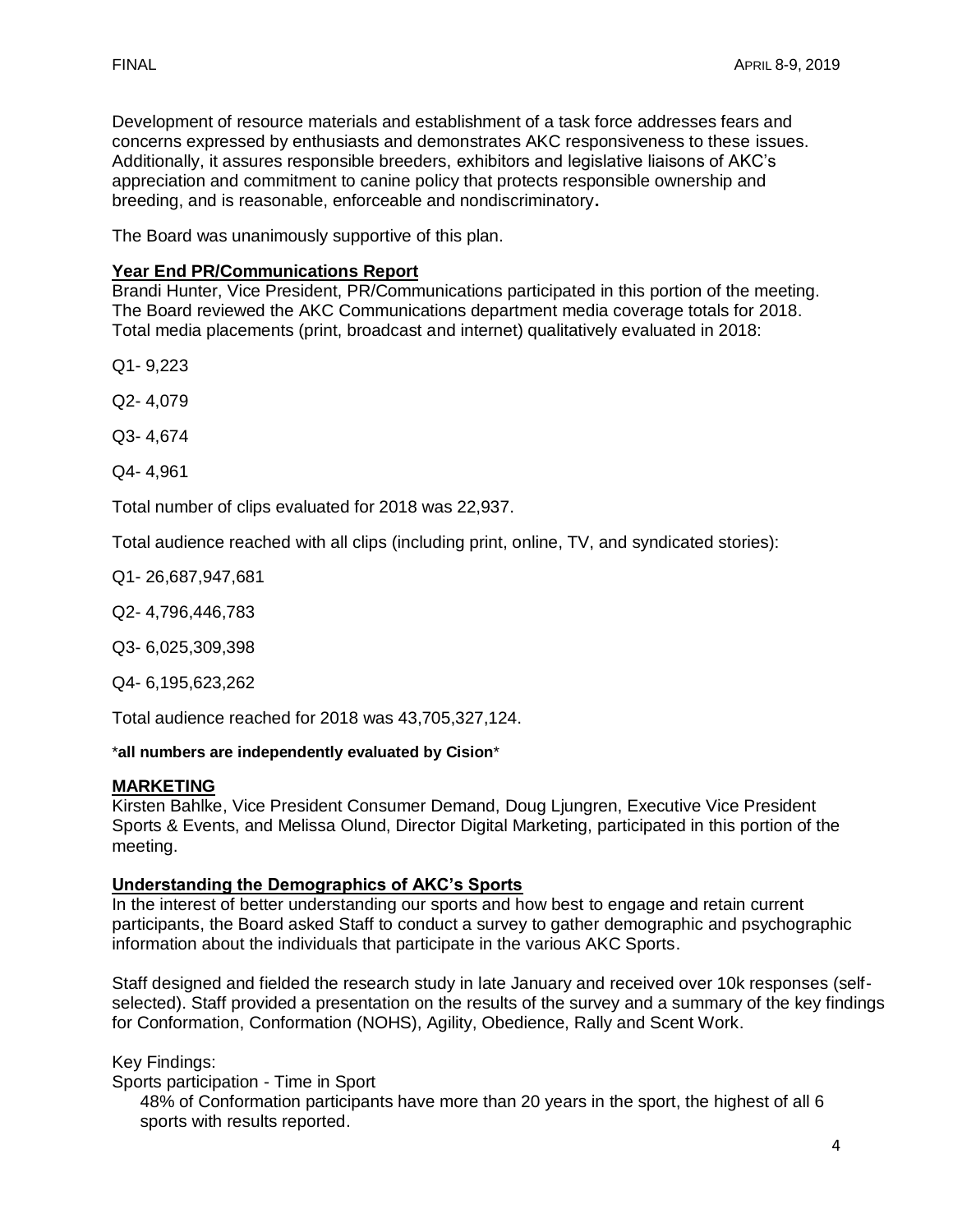• 40% of NOHS participants indicate that they have been in the sport for 5 years or less, with almost 15% saying they have less than 1 year.

Conformation has a little less than 22% of its participants saying that they have 5 years or less of participation.

Only about 6% of Agility participants have less than a year under their belt, the lowest number among the 6 six sports.

Importance of 7 factors determining participation in dog sports/programs

- When asked to rate the importance of 7 different factors for participating in their primary sport participants for all 6 sports rated "bonding with my dog" and "my dog enjoys" as the top two most important factors.
	- However, for Conformation participants, only 50% rate "my dog enjoys it" and 58% rate "bonding with my dog" as extremely important which is lower than every other sport
	- Both Conformation and NOHS participants rate "earning titles" as more important than all other sport participants
	- The sport they would most like to try (if any) is Scent Work (15%), while Scent Work participants would most like to try Tracking (20%).

Staff will explore methods to increase participation in the AKC's Sports and will further mine the data for additional insights on these and our other sports.

# **April 2019 - Marketing Updates and Highlights**

A report covering January and February 2019 metrics and accomplishments for AKC.org, digital content and social media was presented to the Board.

# **AKC.org**

- Organic traffic was +21% Jan Feb versus the same period last year (14.8 million vs. 12.2 million sessions)
- Organic traffic was +25% (7.1 million vs. 5.2 million sessions) in Feb. 2019 verses Feb. 2018
- Bounce Rate decreased -6.6% year over year.

# **AKC Marketplace**

- AKC Marketplace organic traffic was +16% (Jan Feb) versus the same period last year (3.7 vs 3.2 million sessions)
- Organic traffic was +13% (1.8 million vs 1.6 million sessions) in Feb 2019 vs. Feb 2018.
- Direct traffic continues to increase, +116% YOY (432,612 vs. 200,185) vs. Feb. 2018

### **AKC Marketplace Product Updates**

Breed Image Tagging: Breeders in AKC Marketplace now have the ability to tag their photos to indicate which breed is featured in each of their photos. This new functionality helps to ensure that when puppy buyers are searching for a specific breed, the pictures that display in search results will be for that breed only.

Parent Club Tool Image Uploader: Image Uploader was recently added to the Parent Club Tool, where Parent Clubs can submit images with the associated release forms directly to the AKC. This tool helps to ensure we're collecting and featuring the best representation of our breeds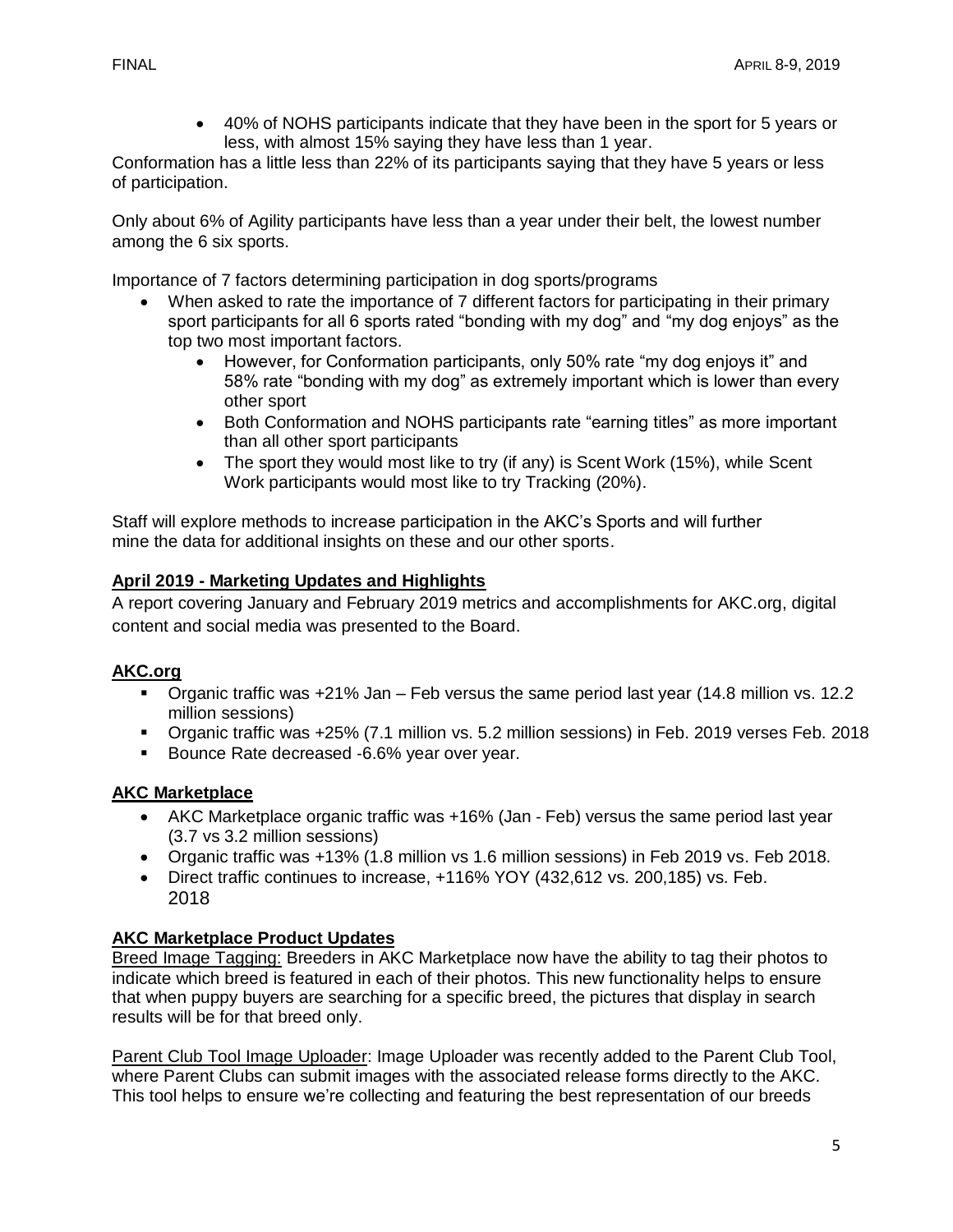while streamlining the process of submitting images to the AKC and ensuring that images are coming from the appropriate sources

### **Social Media**

Since September of 2018, the AKC has added 17K new Instagram followers, with 12K+ of those in January and February 2019 alone.

In an effort to drive interest and engagement with our AKC National Agility Championship, a clip was created by the Marketing department featuring a 7-year-old blue merle Cardigan Welsh Corgi.

This video went viral, with incredible traction and traffic:

•Video Views: 3.8M (as of 3/25/19) •Shares: 13.3K •Reactions: 73.5K

•Comments: 10.9K (7.6K on our post; 3.3K on shares) •Average Watch: 12 seconds

The Marketing department will continue to create content to motivate dog lovers to share, watch and participate in AKC sports.

### **AKC Puppy Pack**

In January 2019 AKC launched its AKC Puppy Pack program. The Puppy Pack is made up of seven puppies, one from each AKC group. The puppies can be followed on AKC's Instagram page. The Pack's Instagram posts provide educational and entertaining glimpses into the daily life of puppies as they experience the world. People who follow the Puppy Pack will also gather insights into the specific traits of each breed, as well as learn about AKC sports, programs and services through the daily experiences of these real-life puppies.

Since the launch of the Puppy Pack content in mid-January, Instagram engagement (likes, comments, shares) has increased 268%

### **COMPANION AND PERFORMANCE**

Doug Ljungren, Executive Vice President, Sports & Events, participated in this portion of the meeting. Caroline Murphy, Director, Performance Events, participated in this portion of the meeting via videoconference and Carrie DeYoung, Director, Agility, participated in this portion of the meeting via telephone conference.

### **Agility Recommendations from Advisory Committee**

The Board reviewed recommended changes to the *Agility Regulations* intended to remove barriers to participation to a subset of exhibitors, address safety concerns, and better align AKC agility with common practices in the sport. They originated with the Agility Advisory Committee, were agreed to by staff and received strong support in a poll of agility participants. They address the following topics:

- 1) Chapter 1, Section 3 an amendment to allow for the coloring of dogs in competition. This is allowed by all other agility organizations in the U.S. and in FCI agility. It adds an element of fun to support an event theme or a community cause.
- 2) Chapter 3, Section 3, Number 1 an amendment to lower A-Frame to 5' for 12-inch dogs (currently 5'6")
- 3) Chapter 4, Section 9 an amendment to allow the use of head halters
- 4) Chapter 2, Section 4 an amendment to allow dogs to be entered in different jump heights on same day
- 5) Chapter 8, Section 3 an amendment to allow dogs to be entered in Regular and Preferred classes on the same day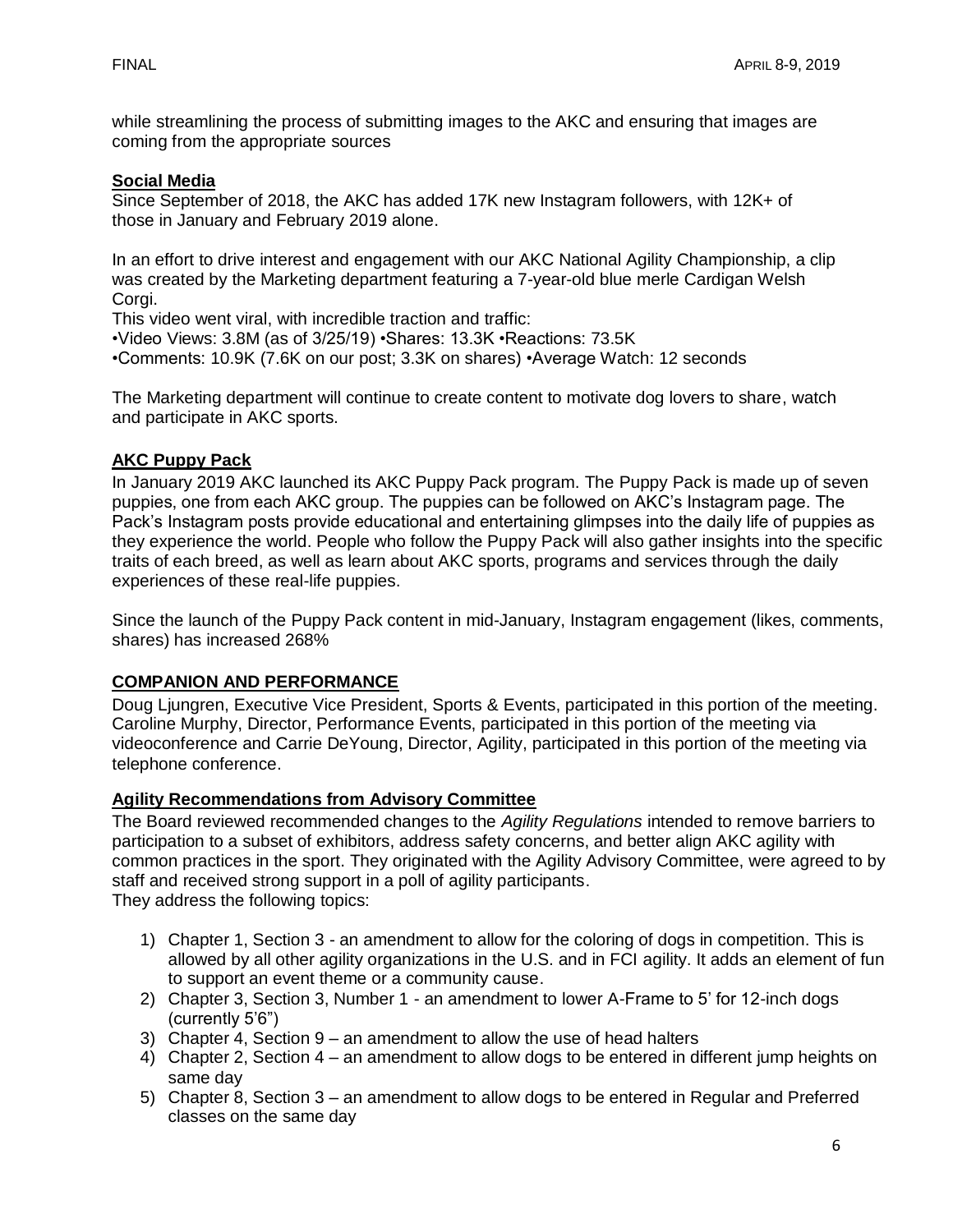6) Chapter 3, Section 3– an amendment to require all weave poles be tapeless and allow poles to be of alternating solid colors.

These will be discussed further at the May Board meeting.

The recommended changes are the first in a series that will be submitted to the AKC Board for review. Additional recommendations originating from the Agility Advisory Committee require further review and fact-finding before being submitted to the Board.

# **Airedales Eligibility – Retriever Hunt Tests**

The Board reviewed a request from the Airedale Terrier Club of America (ATCA) to allow Airedales to be eligible to participate in Retriever Hunt Tests. In the 1980's the ATCA formed a special committee to focus on preserving the Airedale's ability to locate and retrieve game. They developed a parent club gun dog test which is still used today. This led to the eligibility of Airedales to participate in AKC spaniel hunt tests starting in 2009. Since that time, the ATCA has hosted spaniel hunt tests for all eligible breeds. Though the number of Airedales in spaniel hunt tests remain relatively low, there is no question the breed can flush and retrieve both upland birds and waterfowl. These traits are documented in the breed's history and are demonstrated by dogs whose owners/handlers take the time to train and expose them to field work.

This will be discussed further at the May Board meeting.

# **Hunt Test Titles - Petit Basset Griffon Vendéens**

The Board reviewed a request from the Petit Basset Griffon Vendéen Club of America (PBGVCA) to approve their breed to be eligible to apply for AKC Hunting Hound (HH, SHH, MHH, MHE) titles after having successfully passed a hunt test conducted by the Basset Hound Club of America. AKC currently recognizes these titles for Bassets and Dachshunds through the AKC Parent Club Title Recognition Program.

While AKC has had a longstanding field trial program for Bassets and Dachshunds, AKC has never offered a hunt test program for rabbit hunting breeds. Participation numbers for these breeds in any type of field work is relatively low. Several years ago, the Basset Hound Club of America (BHCA) developed a test called the Hunting Performance Test (HPT) which allows hounds to demonstrate their natural ability to hunt rabbit by scent in a non-competitive setting. To increase participation, the BHCA opened their hunting test program to other rabbit hunting breeds such as the Dachshund, Petit Basset Griffon Vendéen, Grand Basset Griffon Vendéen, Harrier, and Basset Fauve de Bretagne. In 2017, AKC approved the BHCA's request to have their hunting test titles recognized as part of the AKC Parent Club Title Recognition Program. In July 2018, the Dachshund Club of America requested their breed be recognized for the same titles.

This will be discussed further at the May Board meeting.

# **Scottish Terrier – Draft Dog Title**

The Board reviewed a request from the Scottish Terrier Club of America (STCA) to approve their breed to be eligible to apply for an AKC Draft Dog (DD) title for any dog which passes a draft dog test conducted by the Greater Swiss Mountain Dog Club of America (GSMDCA). The (DD) title is currently recognized under the AKC Parent Club Title Recognition Program. The Scottish Terrier is clearly not a drafting breed. However, this draft dog test held by the GSMDCA is open to any breed or mixed breed that is at least 18 months old. The STCA views this test not so much as a drafting test but more like an obedience/rally exercise involving a cart and obstacles.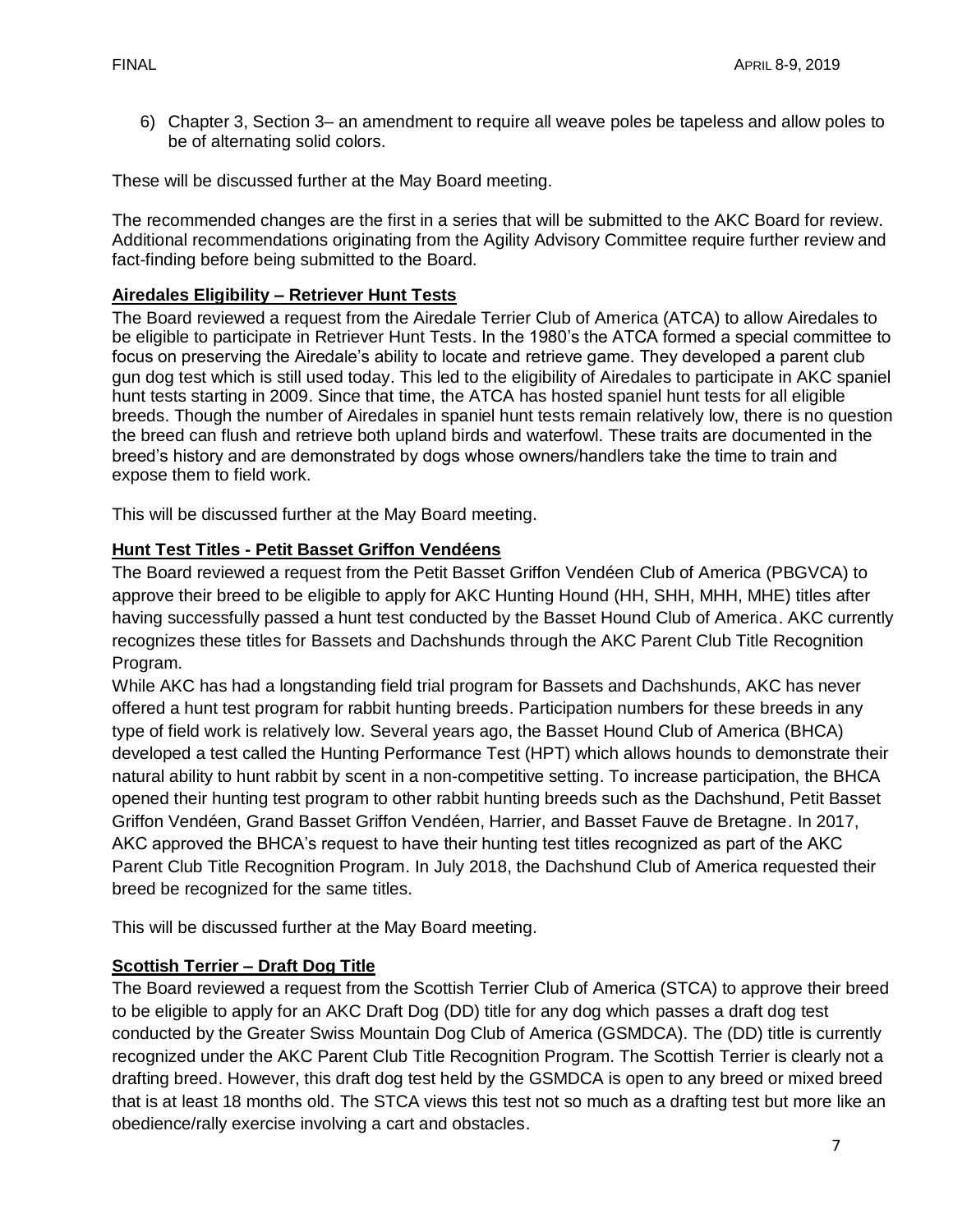This will be discussed further at the May Board meeting.

#### **Working Aptitude Title – Doberman Pinschers**

The Board reviewed a request from the Doberman Pinscher Club of America (DPCA) for AKC to recognize a Working Aptitude (WAC) title for Dobermans who have passed the parent club's Working Aptitude Evaluation test. This (WAC) title would be offered under the AKC Parent Club Title Recognition Program.

Since the late 1970's, the DPCA has been administering a temperament test they call the Working Aptitude Evaluation (WAE). The WAE was designed as a tool to assist breeders and owners in obtaining and producing a Doberman Pincher whose temperament meets the standard. The elements of this evaluation test are similar to that of the American Temperament Test Society (ATTS). The test is broken into 5 categories; social attraction, sound sensitivity, sight sensitivity, touch sensitivity, and protective response.

The DPCA's request is being made so that breeders and owners can have the WAC title designation included on their AKC pedigrees.

This will be discussed further at the May Board meeting.

#### **The Board adjourned at 5:24 p.m.**

#### **The Board Meeting reconvened on Tuesday, April 9, 2019 at 9:31 a.m.**

**\_\_\_\_\_\_\_\_\_\_\_\_\_\_\_\_\_\_\_\_\_\_\_\_\_\_\_\_\_\_\_\_\_\_\_\_\_\_\_\_\_\_\_\_\_\_\_\_\_\_\_\_\_\_\_\_\_\_\_\_\_\_\_\_\_\_\_\_\_**

All Directors were present. Also present was the Executive Secretary.

### **COMPANION AND PERFORMANCE**

Doug Ljungren, Executive Vice President, Sports & Events, participated in this portion of the meeting.

#### **Achiever Dog – Results from the Pilot Program Survey**

The Staff provided a memo with the results of the Achiever Dog survey that was conducted at the end of the one-year pilot program.

The Achiever Dog pilot program launched December 1, 2017. At the end of one year, 33,000 dogs had earned the Achiever Dog certificate. The owners of these dogs were surveyed to obtain their thoughts on the program. The following are the key findings from the survey.

#### Achiever Dog Survey Findings:

The survey was emailed to 25,464 owners in January; 5,230 responded (21%).

- 1. 73% said the Achiever Dog program did not motivate them to do anything different.
- 2. There were many comments that the criteria (a ribbon in three sports) was too easy.
- 3. 88% agreed or strongly agreed that "AKC should promote versatility by acknowledging dogs that have demonstrated abilities in a variety of sports."
- 4. 60% agreed or strongly agreed that a Purpose-Bred Dog program "would be of interest to owners by providing an evaluation of the traits that make a breed unique."
- 5. To the question regarding a Purpose-Bred Dog program, there were many comments that their breed had no breed-specific performance event, or their dog was a mixed breed, therefore they were uncertain about the value of the program.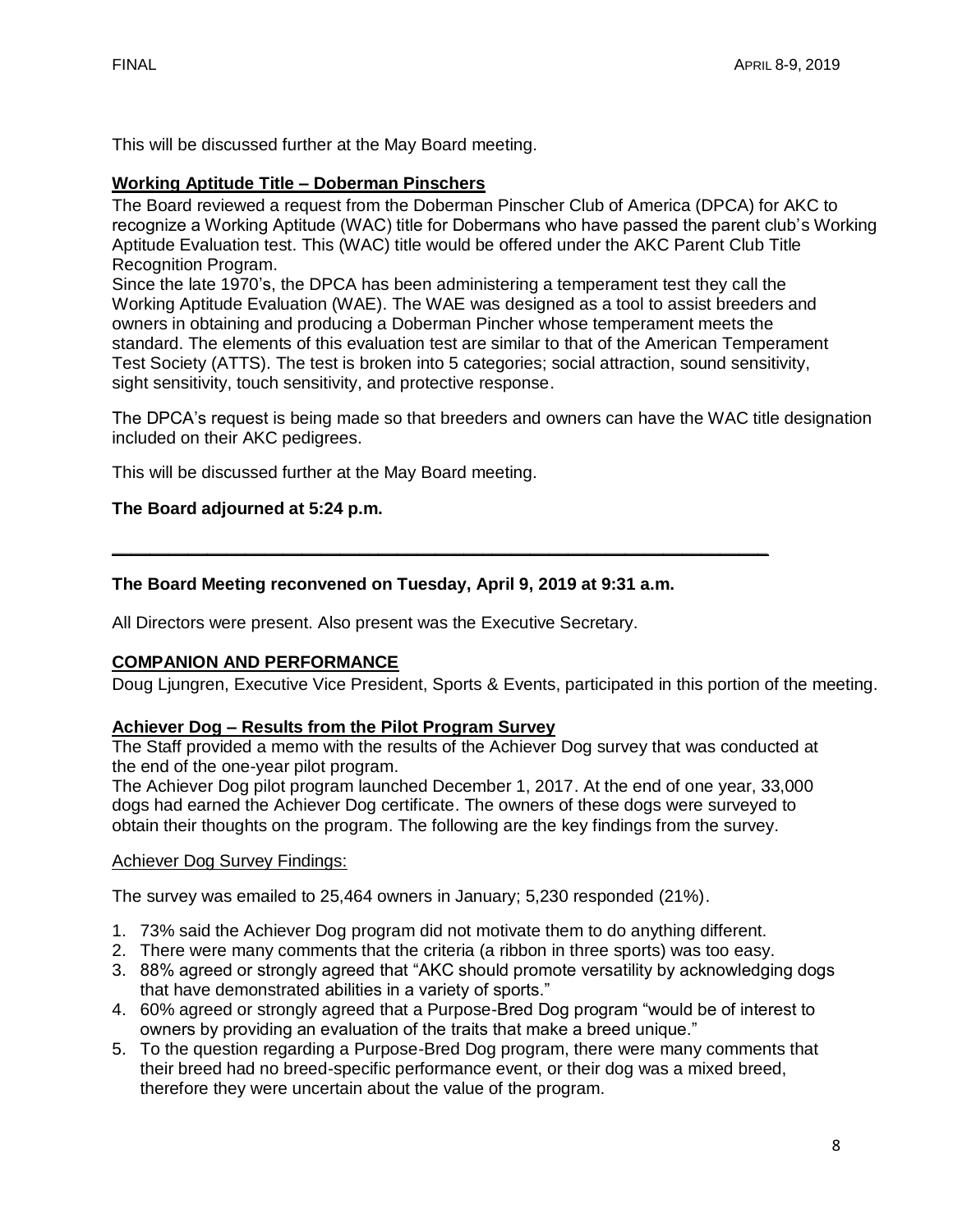Based on the survey results, Staff recommended that the Achiever Dog pilot program be discontinued, since the impact on entries does not support the cost of the program. However, the survey did show there is strong support for a program that acknowledges purpose-bred dogs (proper conformation, performance and temperament) and a program that acknowledges the versality of dogs. The Board agreed with these suggestions.

### **CONFORMATION**

Doug Ljungren, Executive Vice President, Sports & Events, participated in this portion of the meeting. Tim Thomas, Vice President of Dog Show Judges, Glenn Lycan, Director, Event Operations Support; Alan Slay, Director, Event Programs; and Bri Tesarz, Manager, Dog Show Rules & Programs, participated in this portion of the meeting via videoconference.

### **Expanding the Final Segment of a Ring**

The Board reviewed a recommendation to add verbiage to Chapter 7, Section 12 of the *Rules Applying to Dog Shows*. This addition will permit clubs to expand the final segment of a ring schedule allowing for a more efficient finish.

Following a motion by Mr. Powers, seconded by Mr. Tatro the Board VOTED (unanimously) to amend *Rules Applying to Dog Shows* Chapter 7, Section 12 to add the following (underlined):

The program shall be based on the judging of about 25 dogs per hour by each judge. Each judge's breed and variety assignments shall be divided into periods of about one hour, except in those cases where the entry in a breed or variety exceeds 30. The final segment of a ring may be expanded but may not exceed 50 dogs unless the entry is in a single breed or variety.

The proposal will be read at the June Delegates meeting and voted on at the September Delegates meeting. If approved, the effective date will be immediate.

### **Rules Applying to Dog Shows Chapter 14, Section 2 Identification of Person/Dog in the Ring**

The Board reviewed a recommendation from the Delegate Dog Show Rules Committee to reword *Rules Applying to Dog Shows* Chapter 14, Section 2, which addresses armbands and identification of people and dogs in the ring.

Chapter 14, Section 2 addresses the requirement to wear an armband in the ring and that no means of identification of the person or dog may be displayed in the ring.

Proposed wording changes follow (underlined):

SECTION 2. Any club or association holding a dog show must provide armbands displaying the catalog number of the dog being exhibited which must be worn by each exhibitor while in the ring. No exhibitor in the ring may display any identification of the person or the dog. Identification includes the name of the breeder, owner, kennel name or past awards the dog has won. Lapel pins denoting membership in local, national or charitable organizations are permitted.

This will be discussed further at the May Board meeting.

### **Group Placement Move-Ups Rules Applying to Dog Shows Chapter 14, Section 9**

The Board reviewed a recommendation to change *Rules Applying to Dog Shows* Chapter 14, Section 9 which addresses move-ups when awards are cancelled to include move-ups when group placements are cancelled.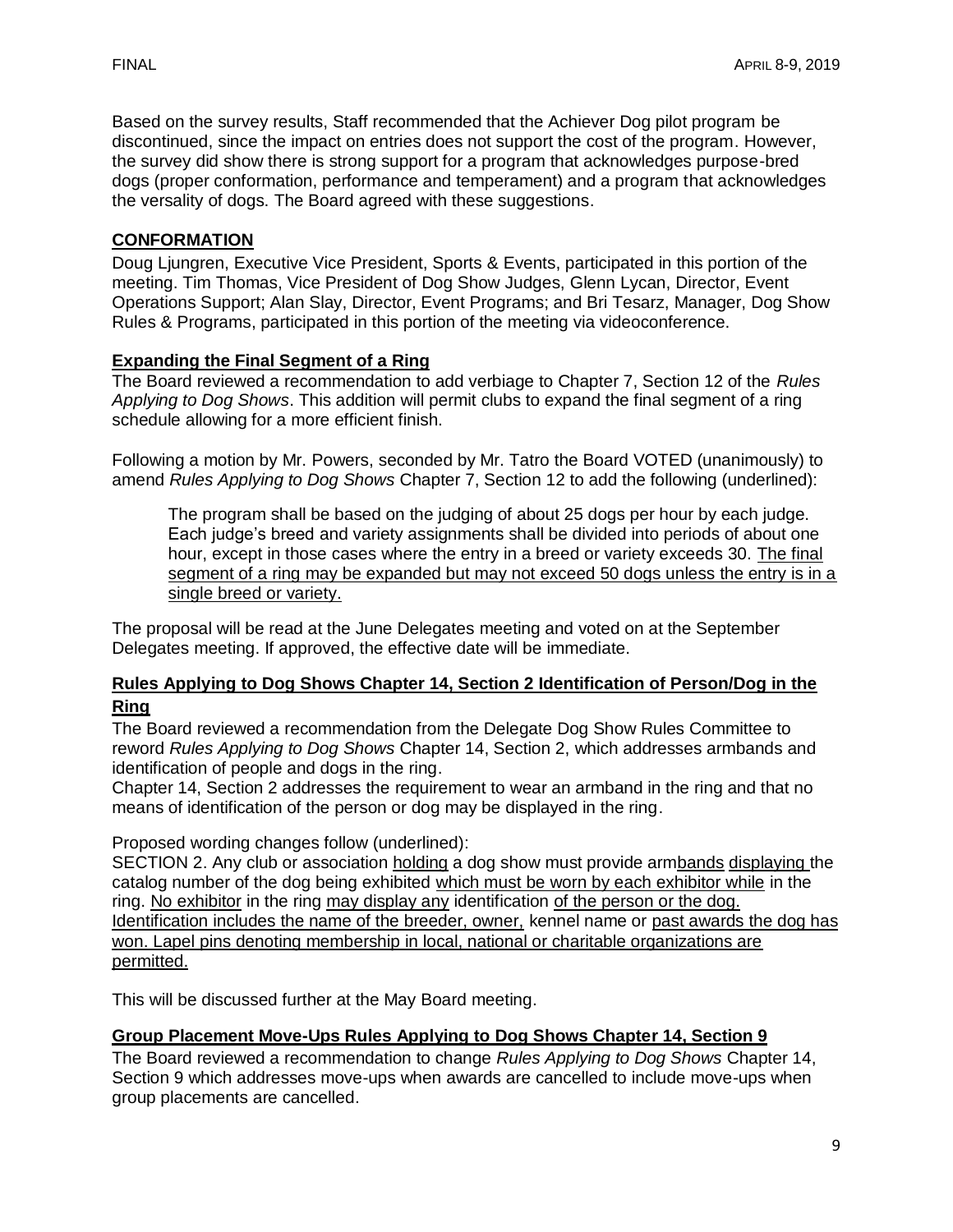The Delegate Dog Show Rules Committee recommends adding wording so that group placements are moved-up when awards are cancelled and adds that when Best in Show is cancelled, Reserve Best is Show is moved up. Currently, RBIS is moved up when BIS is cancelled, so this change brings the rule in line with current practices. However, currently when group placements are cancelled lower placements are not moved-up.

Proposed wording changes follow (underlined)**:**

SECTION 9. If an award in any class is canceled, including non-regular classes, groups and Best in Show, the dog(s) judged next in order of merit in all placements of that class shall be moved up. The award(s) to the dog(s) moved up shall be counted the same as if it had been the original award. If there is no dog of record to move up, the award shall be void.

This will be discussed further at the May Board meeting.

### **Collars and Leads - Rules Applying to Dog Shows**

The Board reviewed a recommendation from the Delegate Dog Show Rules Committee to create a new chapter in *Rules Applying to Dog Shows,* Chapter 19 that would contain the current Board Policy regarding Training Collars.

There was discussion by the Board about why it is important that some subjects should be policies rather than rules and how best to provide clear and easy access to these policies for the fancy without adding policy into the Rule Book. There was a sense of the Board that only Rules should be in the Rules Book and that Board Policy and clarifications should be available in another document or in an addendum to the current Rule books.

This will be discussed further at the May Board meeting.

# **Sports & Events: 2018 In Review - 2019 Initiatives**

Doug Ljungren, Executive Vice President Sports & Events, presented a statistical review of AKC Sports in terms of numbers of events and entries.

Mr. Sprung introduced the elements of a Sports & Events presentation addressing the number of shows and entries, including travel distances, new initiatives and steps enacted to increase participation.

- Overall entries reached an all-time high in 2018 with 3,243,000 total entries. In 2018, total entries, year over year, grew by 106,000, the largest annual growth in 15 years.
- Conformation entries were basically flat when comparing 2017 vs 2018 with a total decline in 2018 of 0.02% or 336 entries.
- Junior Entries are up 5.8%, the largest increase in 12 years.
- Agility entries are up by 13,000 entries for a 2018 total of 1,229,000.
- Obedience entries continue to decline at an average of -3.1% per year.
- Rally is up 14,100 entries for 2018.
- Traditional Performance Events entry totals (field trials, hunting tests, herding, earthdog and lure coursing) are continuing a long-term decline that averages 1.1% per year.
- Modern Performance events (includes CAT, Fast CAT and Scent Work) are showing a continual increase in participation.
- CGC Certificates were up 21% in 2018.
- Total number of titles issued in the Titles Recognition program continues to grow at a very healthy rate.
- Entries in BPUP and NOHS also continue to increase annually.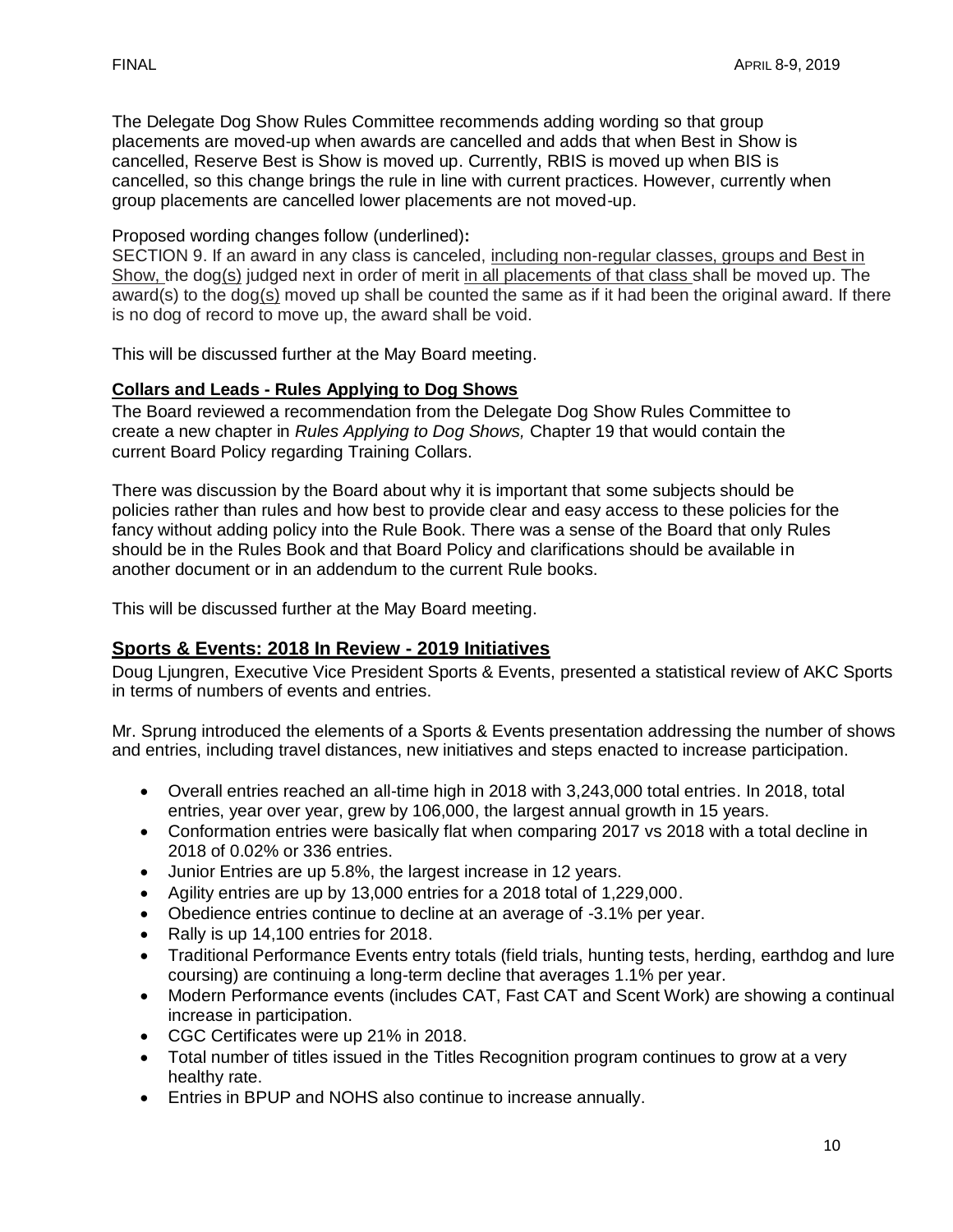Doug reviewed the major Sports & Events initiatives that were undertaken in 2018 and the initiatives that are being pursued in 2019.

### **JUDGING OPERATIONS**

Doug Ljungren, Executive Vice President, Sports & Events, participated in this portion of the meeting. Tim Thomas, Vice President of Dog Show Judges participated in this portion of the meeting via videoconference.

# **Rules, Policies & Guidelines for Conformation Dog Show Judges**

The Board reviewed a recommendation to revise specific sections of the *Rules, Policies and Guidelines for Conformation Dog Show Judges* to provide clarity to individuals who may be approved to judge AKC Conformation events.

Judging Operations is proposing the addition of the following to appear after the last paragraph of the excerpt provided above.

In addition, while judges may "*withhold at any point in the judging process…*", **there are times where it is not acceptable to withhold, for example:**

- Withholding Best of Winners with eligible Winners Dog and Winners Bitch in the ring
- Withholding Best of Breed after awarding Winners Dog and/or Winners Bitch
- Withholding Best of Opposite Sex when Winners (Dog or Bitch) was awarded to an entry of the opposite sex as Best of Breed.

Other insertions of note include:

- The insertion of the definition of immediate family as found in **Chapter 11 Section 13** of the *Rules*, not previously included in the Judging Guidelines
- The restriction that judges at multiple all-breed/limited breed shows in one day are restricted to no more than 100 entries in any one event
- The restriction that judges assigned to regular groups may not be assigned special attraction groups excluding NOHS
- Clarification that the restriction for conformation judges to exhibit from three days before through three days after an assignment is specific to conformation, and that eligibility in other sports on the days before and after are determined by the rules, policies, and regulations that govern that sport.
- Language to clarify matters related to accommodations such as class eligibility where an individual assist in presenting a dog and circumstances where an individual should have a letter of accommodation from the AKC.

All other proposed revisions would best be classified as housekeeping or the minor addition of language to increase understanding.

Following a motion by Mr. Powers, seconded by Mr. Tatro, the Board VOTED (unanimously) to approve the following revisions (underlined below) to *Rules, Policies and Guidelines for Conformation Dog Show Judges*:

### **ETHICS: HONESTY AND COMMON SENSE**

Obviously, some rules, policies and guidelines are clear. For example:

• Never accept any payments or presents for past or future placements. [P]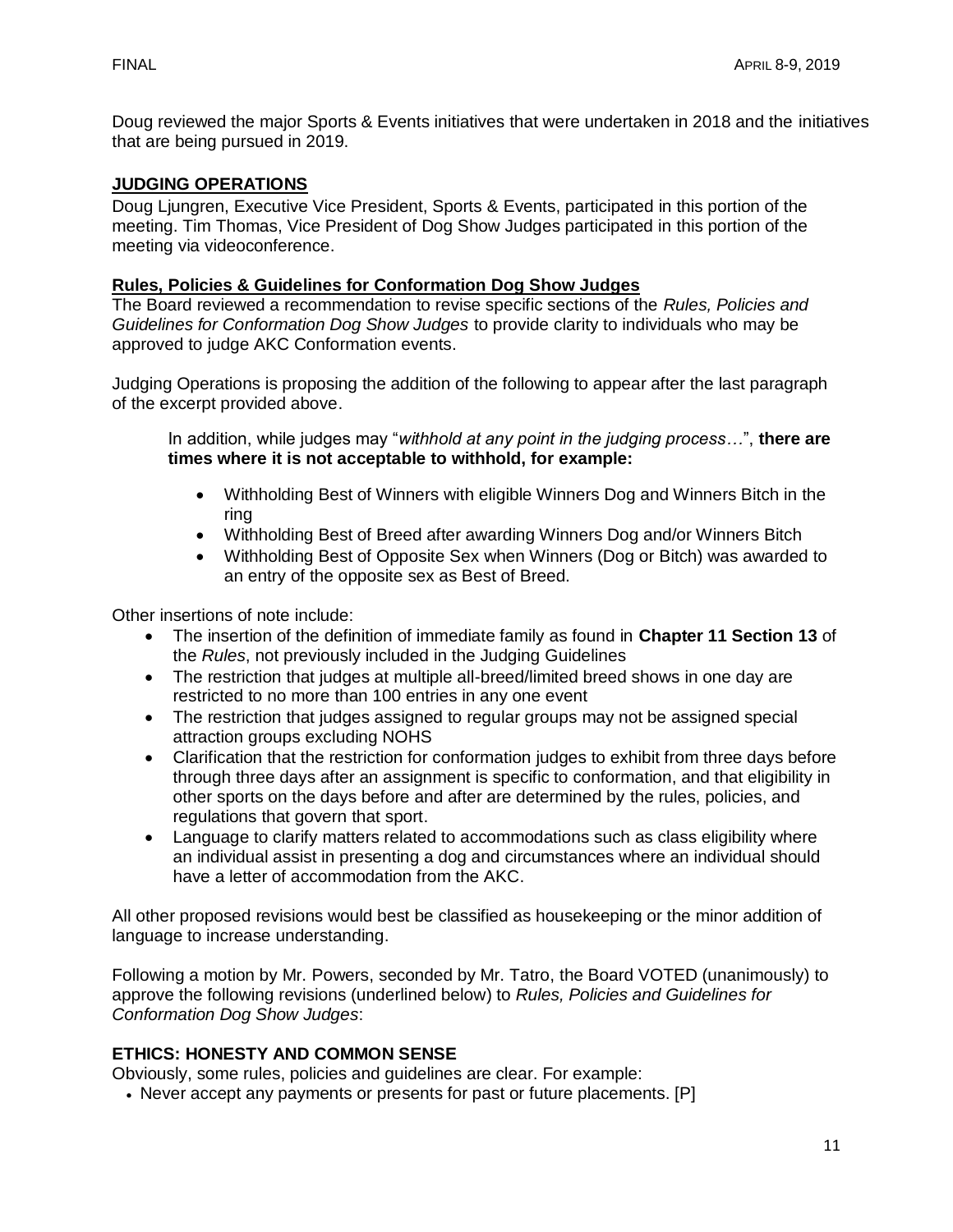- Advise potential exhibitors not to enter under you when their presence or the presence of their dogs might give the impression of unfair advantage. [P] For example, if the exhibitor is:
- …your employer or an employee.
- …a relative.
- …a person with whom you currently or recently co-owned dogs.
- …a person with whom you travel to dog shows.

**No entry shall be made at any show under a judge of any dog which said judge or any member of his immediate household or immediate family has been known to have owned, handled in the ring more than twice, sold, held under lease or boarded within one year prior to the date of the show. [R]** 

*The members of an immediate family are one's spouse, domestic partner, parents, grandparents, children, grandchildren, siblings, mother-in-law, father-in-law, brothers-in-law, sisters-in-law, daughters-in-law, and sons-in-law; adopted, half, and step members are also included in immediate family (Rules, CH 11 Sect. 13)*

# **GRAY AREAS**

**Exhibiting and Handling [P]** Conformation judges and household members (as defined in Chapter 11, Section 13 of the *Rules Applying to Dog Shows*) **may not exhibit any breed and judge** on the day of, the three days before and the three days after an assignment within 200 miles of the assignment. Sweepstake/ Futurity judges may not exhibit on day(s) they judge. Sweepstake/Futurity judges will continue to be allowed to exhibit the day before and the day after the event they judge. A multi-day specialty is considered one event, and the restriction will apply for the duration of the event.

*The above policy is specific to conformation judges exhibiting at conformation events. Eligibility of conformation judges to compete in other sports the days before and/or after they judge is determined by the rules, policies, and regulations that govern that sport, but judges may not compete in any sport the day they judge per AKC Rules.* 

*Judges for the AKC National Owner-Handled Series Groups and/or Best in Show may not exhibit the same day that they judge.*

*For all exhibiting restrictions: Exhibit refers to personally handling a dog or any dog owned or co-owned regardless of who handles the dog and where the dog resides. Exhibitor restrictions apply to all members of the same household.*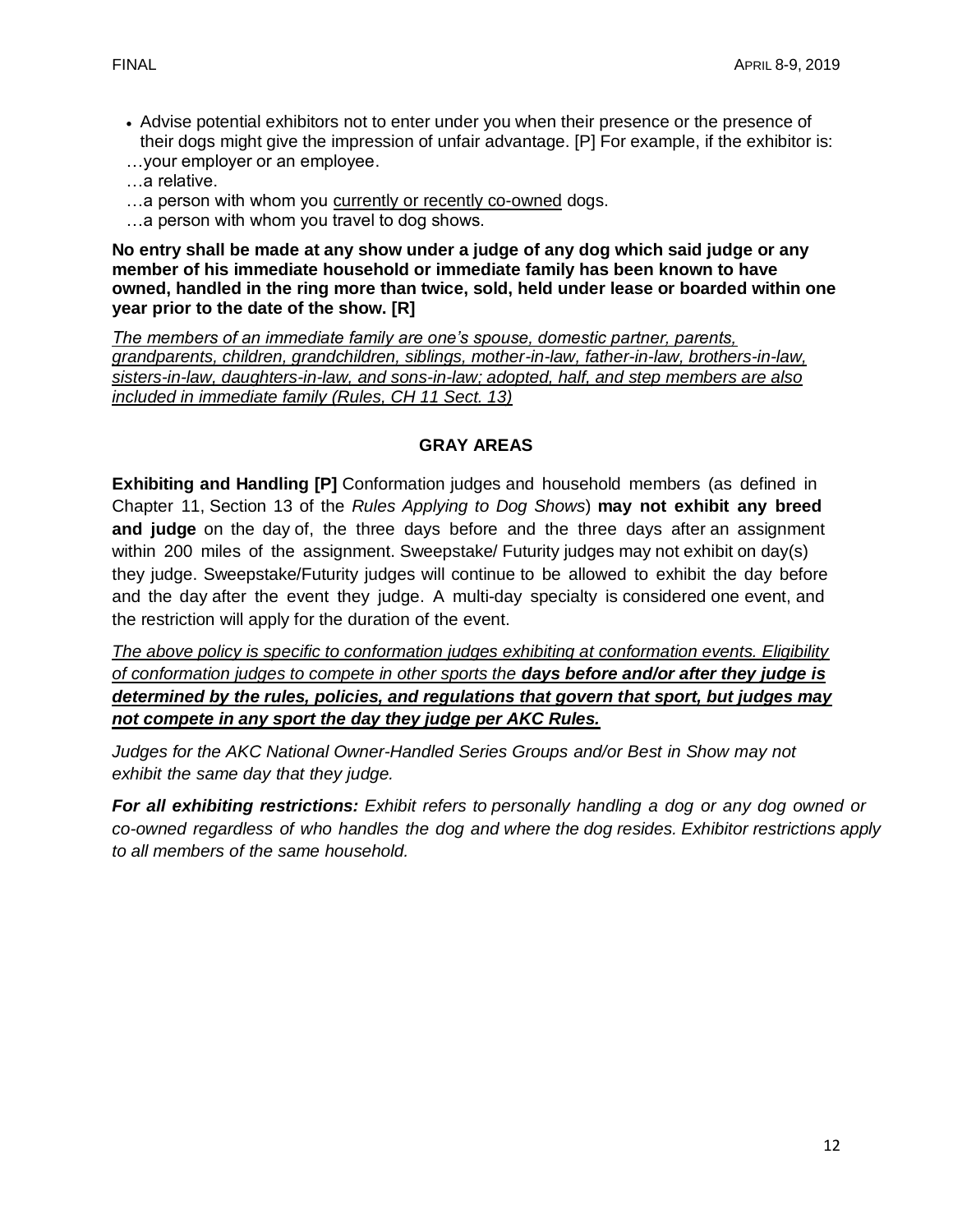# **ACCEPTING ASSIGNMENTS**

**[P] Effective April 1, 2017** Judges may not judge the same NOHS group or NOHS BIS at multiple events held within the same weekend, circuit or cluster; Judges may not be assigned to the regular and NOHS group/BIS at the same event; Judges will not be approved to judge a breed, the NOHS variety Group that includes that breed, and NOHS Best in Show at the same show; and the same person cannot judge all of the NOHS groups at an event.

**[P] Effective January 1, 2019**, Judges for multiple all-breed/limited breed shows in one day are restricted to no more than 100 entries in any one event and may not exceed 175 entries per day (*Rules*, CH 7 Sect. 13)

**[P] Effective April 1, 2019**, Judges assigned to the regular groups may not be assigned any special attraction groups (excluding NOHS).

[**P] Judge**s may not accept assignments for any conformation type competition where the potential exists to judge multiple entries of the same breed…

# **JUDGING THE DOGS**

**Avoid Contacts** When judging at a cluster, do not visit the grooming or exercise areas on the days prior to or the days you are judging.

**[P]** Do not carry or examine a catalog reflecting the entry on the day(s) you are judging until you have completed your entire assignment for the show(s) or cluster.

Do not discuss the merits of the dogs you are judging or may judge; or talk at length with anyone who may be exhibiting under you.

**Do not** observe in any manner the breed judging of a breed you are scheduled to judge later that weekend or cluster. If you are judging a specialty, do not sit ringside during sweepstakes or futurity judging.

If you are asked to steward, do so only after you have completed your entire judging assignment for the weekend/cluster.

When you have completed all assignments for a show or set of shows, such contact with exhibitors is permissible, **but be prudent.**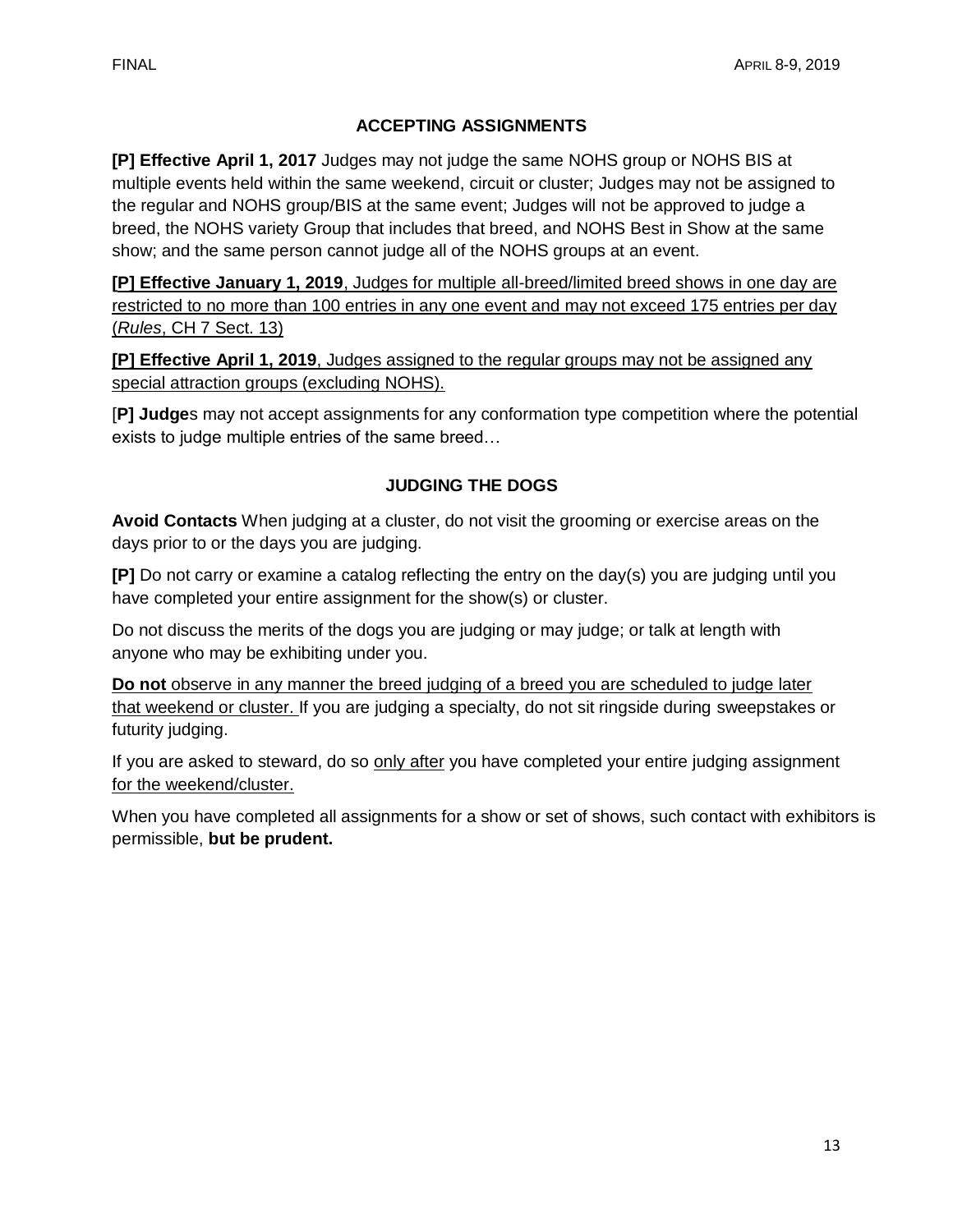# **JUDGING THE DOGS**

Visually impaired handlers may have a second person assist them in individual and group gaiting of the dogs. If the ring surface or terrain makes it difficult for the assisted handler to gait the dog at a normal speed, you may adjust where the dog is placed in line to give all handlers an equal opportunity to show their dogs. Visually impaired handlers may have the second person assist in placing table dogs onto tables and to verify weight and measurements that may be required under the breed standard. The primary function of exhibiting the dog is the responsibility of the handler and not the second person in the ring.

There are eligibility issues regarding handler assistance in the Amateur Owner-Handler and Bred by Exhibitor classes. Individuals who assist presenting a dog in these classes must be eligible for that class. Any questions concerning eligibility should be referred to the Executive Field Representative in attendance.

If you have any questions, please call Judging Operations or the AKC Legal Department. Any exhibitor having a question, or who wants to request an accommodation should be directed to the AKC Field Representative or the AKC Legal Department. Individuals who require the assistance of a second person to present their dog, or those who utilize a motorized scooter should have a letter of accommodation from the AKC.

Injured or ill exhibitors are not automatically categorized as disabled.

# **JUDGING THE DOGS**

Ramp Breeds A judge requesting the use of a ramp must give reasonable notice to the show superintendent/ show secretary prior to judging. AKC approval is not required. Breeds designated as ramp optional may be examined on the ground (table if applicable) or on a ramp during breed, group and Best in Show judging at the sole discretion of the judge, not the exhibitor. Examination for a breed must be consistent; therefore, the entire entry in that breed is to be examined on the ground (table) or on a ramp.

**By Board approved policy, Basset Hounds, Bulldogs, Chinese Shar-Pei, Chow Chows, and Sussex Spaniels must be judged on the ramp in all conformation competition associated with AKC conformation dog shows or at which AKC conformation titles may be earned. This policy extends to Junior Showmanship, the 4–6 Month Beginner Puppy Competition, the AKC National Owner Handled Series (NOHS), and all other special attractions that offer Group and BIS competitions.**

**The list of Table and Ramp breeds can be found on the AKC Website under Conformation Judges – Announcements.**

The requirement to place a table breed back on the table for re-examination does not apply to ramp breeds.

Breeds not designated as either table, ramp, or optional, may only be examined on the ground.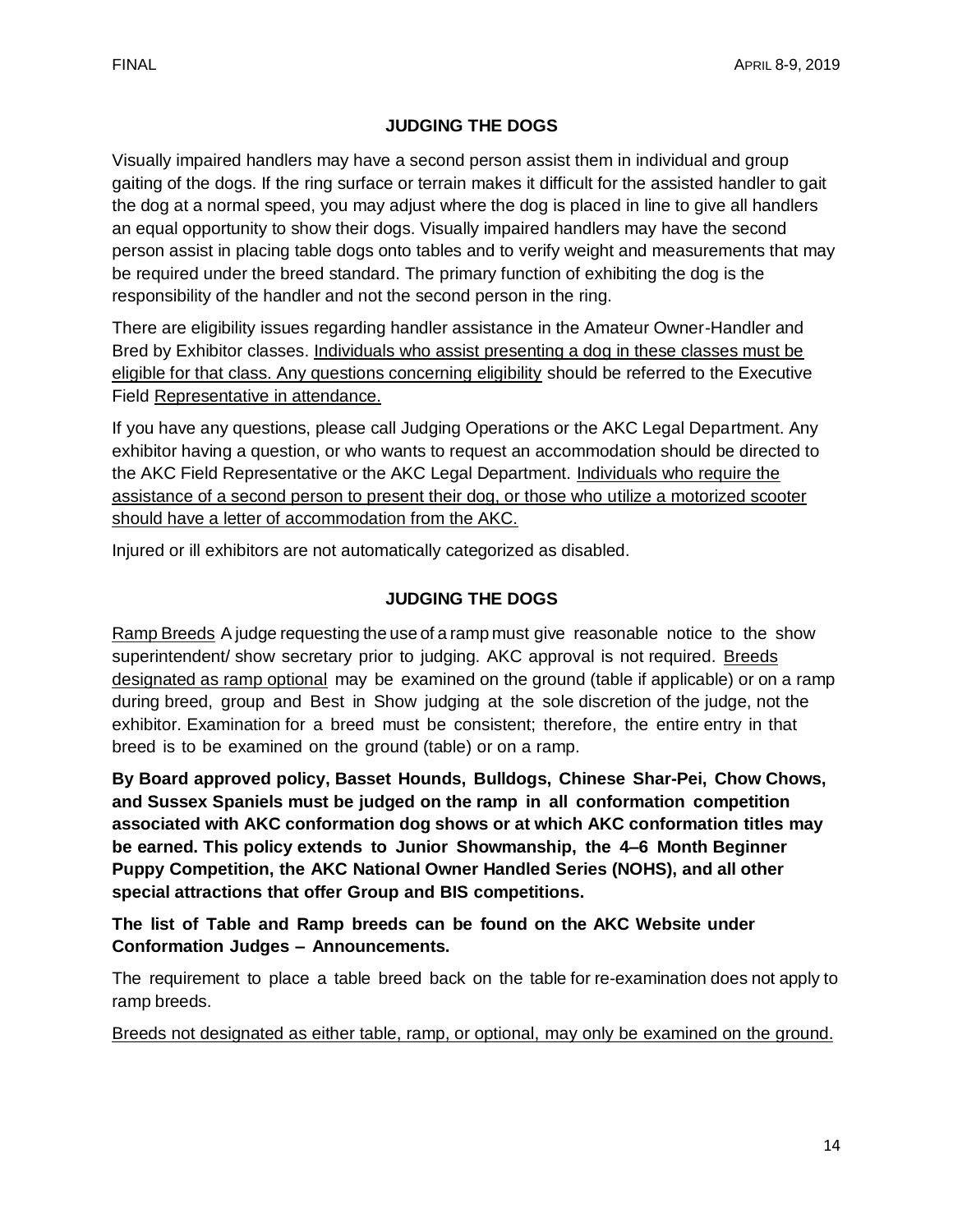# **JUDGING THE DOGS**

**[R] Double Entries** Once a dog has competed, it must continue to compete (CH 14, Sect. 1 of the Rules). Dogs may be absent from the first class and still compete in the second class. However, dogs may not be shown in the first class and then be marked absent in the second class. Once defeated in any class, a dog is not eligible for Winners class. A dog that is marked absent in a class after competing in a previous class is not eligible for winners.

*Multiple entries of a dog within a breed will have the same armband number and are designated by parenthesis (#).*

# **JUDGING THE DOGS**

**[R] Withholding or Excusing** (*Rules*, CH 7, Sect.15) authorizes judges to withhold any and all awards at any point in the judging process. You may award one placement in a class and no other placement, or you may withhold all awards. You may award class firsts and then withhold the Winners ribbon, and you may excuse any dog for lack of merit. **The decision is yours alone, based on the merits of the dogs.** When you withhold or excuse, you must note the reason in the judge's book and initial your comments. Clearly and diplomatically explain your decision to the exhibitor(s) involved.

In Winners competition, if you feel none of the dogs are of championship quality, you should withhold the Winners ribbon. This also applies to Reserve Winners. It is not appropriate to withhold Winners and award Reserve. Nor is it appropriate to award Winners or Reserve simply because it is the best specimen available in the class on the day.

# In addition, while judges may *"withhold at any point in the judging process…"*, **there are times where it is not proper to withhold, for example:**

- Withholding Best of Winners with eligible Winners Dog and Winners Bitch in the ring
- Withholding Best of Breed after awarding Winners Dog and/or Winners Bitch
- Withholding Best of Opposite Sex when Winners (Dog or Bitch) was awarded to an entry of the opposite sex as Best of Breed.

# **BREED JUDGE'S BOOK**

**The Judge's Book** You alone are responsible for the judge's book at all times. When you break for lunch, take your book with you or return it to the Superintendent. When you finish your assignment:

- make sure you have marked every class.
- sign your book(s).
- answer the questions on the cover.
- initial all changes and notations.
- personally return the completed judge's book to the Superintendent.
- always check with the Superintendent before leaving the show.

**Marking the Judge's Book** Always be thorough, neat and careful in marking your book. All markings in your book including placements and notes must be made in pen. If awards are not correctly marked, the entire purpose of the show is defeated. In all regular classes, mark your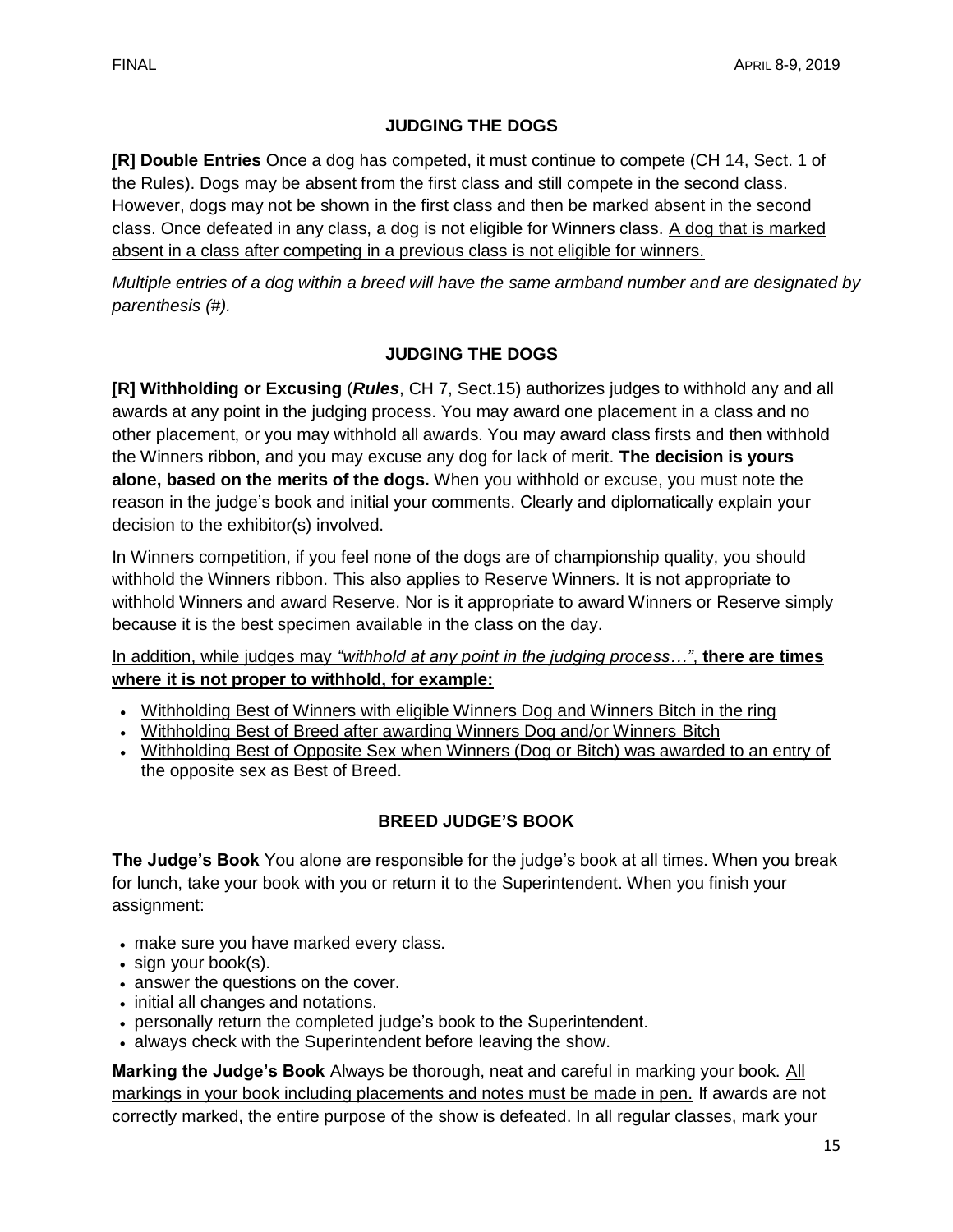placements as first (1), second (2), third (3), fourth (4), and indicate all absentees opposite the armband numbers in the judge's book.

For Winners and Reserve Winners, as well as Best of Breed, Best of Winners, Best of Opposite Sex, Select Dog and Select Bitch, you must record the actual armband numbers of the winning dogs on the appropriate lines.

# **STANDARDS DISMISSALS**

[R] Disqualifying Faults Each dog must be examined for disqualifying faults as specified in the breed standard, as well as for disqualifications referenced in Chapter 11, Section 8, of the *Rules***. This applies to judging at all levels** regardless of how many times you or other judges have examined the dog that day.

*Judges of sweepstakes, futurity, and special attraction may only disqualify a dog under the provisions of Chapter 11, Section 8-A (DQ for Attack). In all other cases (Rules or standard disqualifications) the dog should be excused.* 

**[R] Weighing** (**Rules** Chapter 14, Section 4) In breeds with weight disqualifications, or in any class or division that includes a weight specification, you are responsible for weighing a dog if you suspect it is not within limits or if another exhibitor in the ring with it calls for a weighing.

Call the Superintendent for delivery of the scale and continue to judge the other dogs in the class until the scale arrives. Sometimes it is more practical to take the dog(s) to the Superintendent's office to be weighed. The Superintendent will set up the scale, and you must verify its calibration with a test weight. **The judge and exhibitor are to be on opposite sides of the table during the weighing.** The exhibitor is to be given the option of placing the dog on the scale with the lead on or off. Its weight is to be determined without being touched and if applicable, the lead being held loosely.

# **JUDGE'S CHECKLIST**

Arrive at least one-half hour prior to your judging assignment.

- If you are assigned to judge permit breeds, you should expect to be observed and should check in with the Field Representative and request an observation (Policy).
- Mark all absentees in each class in the book, including dogs entered for Best of Breed/Variety Competition.
- Take the exhibits as a class, or individually, around the ring.
- Examine each dog in approximately the same systematic manner. Know and utilize the breed Standard effective on the date of judging.
- Always make an individual examination of each dog for lameness (Rule).
- Be systematic in your ring procedure, but do not be afraid to make adjustments when conditions warrant it.
- Make all your instructions to exhibitors absolutely clear.

..cont…

# **Conformation Judging Statistics**

The Board reviewed statistics related to conformation judging applications considered by the Judging Operations Department from January – March 2019.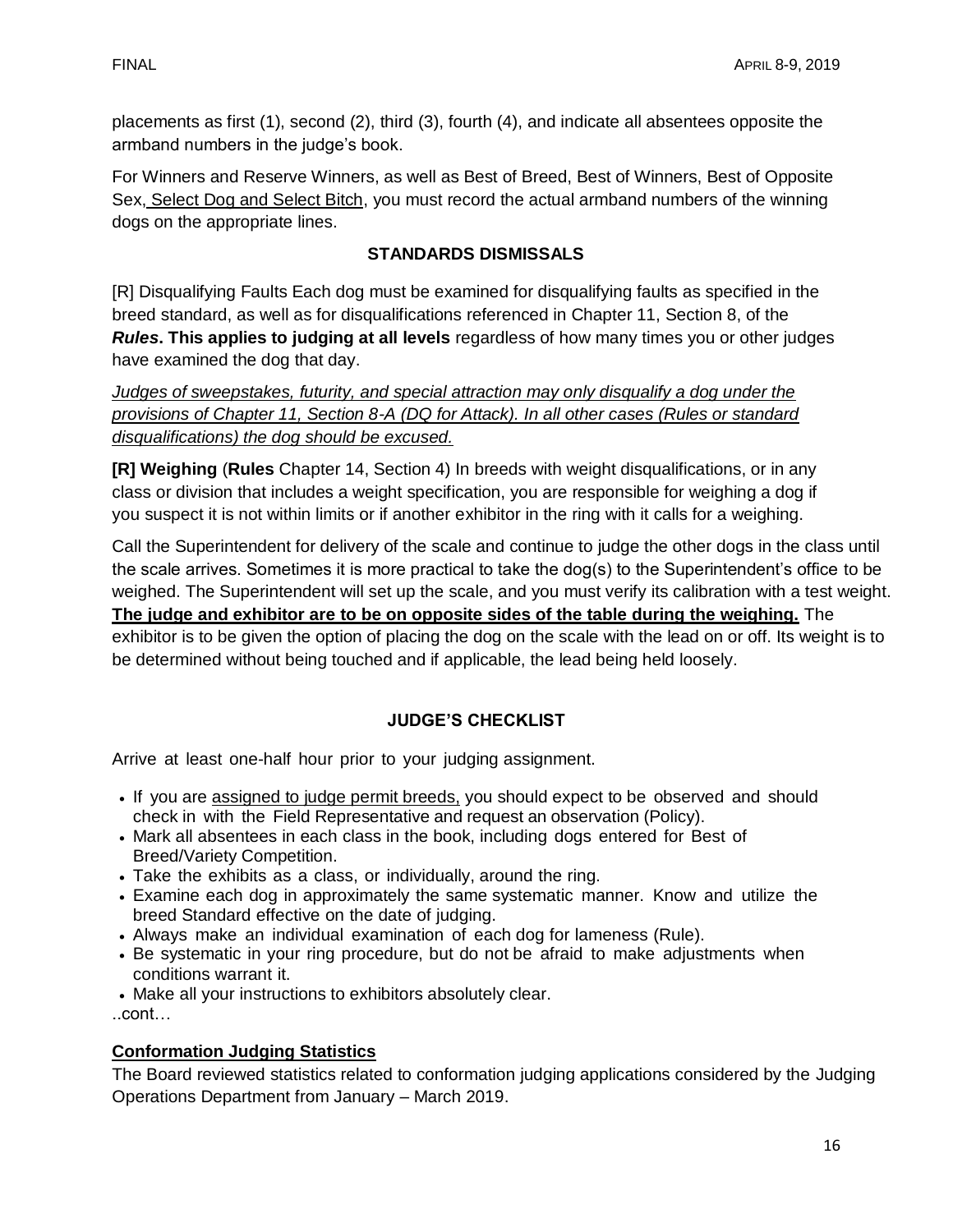Following are the 2019 year-to-date summary statistics for New Breed and Additional Breed applicants.

# **FINAL REVIEW ACTION SUMMARY**

### **2019 NEW BREED JUDGING APPLICANTS**

|                 | <b>Number of</b><br><b>Applicants</b> | <b>Breed</b><br><b>Requested</b> | <b>Breeds</b><br>Accepted | Aps<br>Limited | <b>Aps Fully</b><br><b>Approved</b> Denied | Aps      | Aps<br>Wthdrn | <b>Aps Held</b>  |
|-----------------|---------------------------------------|----------------------------------|---------------------------|----------------|--------------------------------------------|----------|---------------|------------------|
| January         | 6                                     | 18                               | 18                        | $\theta$       | 6                                          | $\theta$ | $\theta$      | $\overline{0}$   |
| February        | $\mathbf{r}$                          | 11                               | 11                        | $\theta$       |                                            | $\Omega$ | $\Omega$      | $\boldsymbol{0}$ |
| March           | 6                                     | 13                               | 13                        | $\Omega$       | 6                                          | $\Omega$ | 0             | 0                |
| <b>NB TOTAL</b> | 19                                    | 42                               | 42                        | $\mathbf{0}$   | 19                                         | 0        | $\mathbf{0}$  | $\bf{0}$         |

# **FINAL REVIEW ACTION SUMMARY**

#### **2019 ADDITIONAL BREED JUDGING APPLICANTS**

|                 | <b>Number of</b><br><b>Applicants</b> | <b>Breed</b><br><b>Requested</b> | <b>Breeds</b><br>Accepted | Aps<br><b>Limited</b> | <b>Aps Fully</b><br><b>Approved</b> Denied | Aps      | Aps<br>Wthdrn | <b>Aps Held</b> |
|-----------------|---------------------------------------|----------------------------------|---------------------------|-----------------------|--------------------------------------------|----------|---------------|-----------------|
| January         | 32                                    | 218                              | 212                       | 2                     | 30                                         | $\Omega$ | $\Omega$      | 0               |
| February        | 31                                    | 182                              | 181                       | $\Omega$              | 30                                         |          | $\Omega$      | $\overline{0}$  |
| March           | 37                                    | 194                              | 189                       | 2                     | 35                                         | $\Omega$ | 0             | 0               |
| <b>AB TOTAL</b> | <b>100</b>                            | 594                              | 582                       | 4                     | 95                                         |          | $\bf{0}$      | 0               |

# **FINAL REVIEW ACTION SUMMARY**

#### **2019 YEAR-TO-DATE**

|              | Number of<br><b>Applicants</b> | <b>Breed</b><br><b>Requested</b> | <b>Breeds</b><br>Accepted | Aps          | <b>Aps Fully</b><br>Limited Approved Denied | Aps | Aps<br>Wthdrn | <b>Aps Held</b> |
|--------------|--------------------------------|----------------------------------|---------------------------|--------------|---------------------------------------------|-----|---------------|-----------------|
| <b>NB</b>    | 19                             | 42                               | 42                        | $\mathbf{0}$ | 19                                          | 0   | $\mathbf{0}$  |                 |
| <b>AB</b>    | 100                            | 594                              | 582                       | 4            | 95                                          |     |               |                 |
| <b>TOTAL</b> | 119                            | 636                              | 624                       |              | 14                                          |     |               |                 |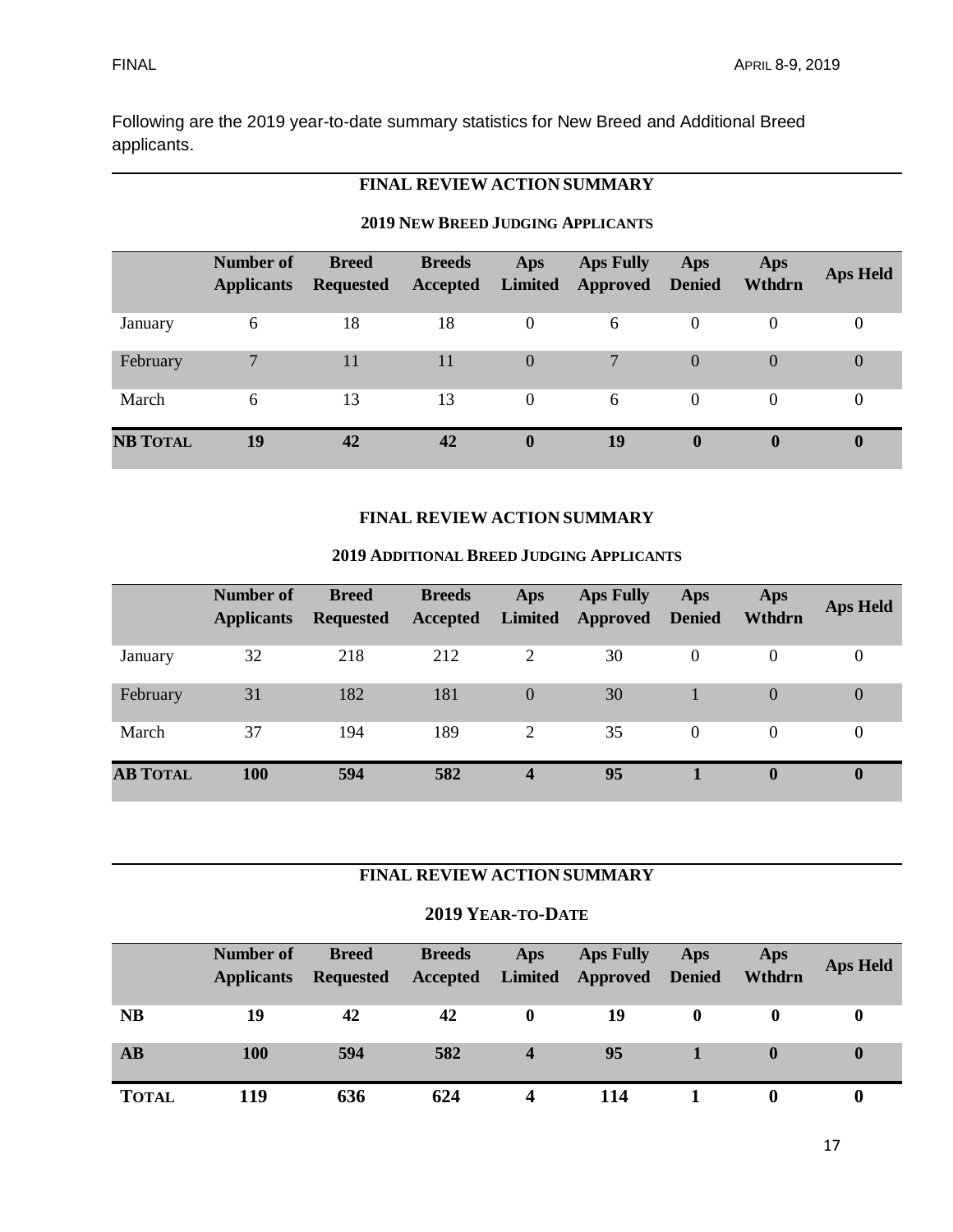# **CLUBS**

Lisa Cecin, Director, Club Relations, participated in this portion of the meeting.

# **Delinquent Member Club Dues**

Pursuant to Article V of the *Charter and Bylaws of The American Kennel Club*, the officers of all clubs, including the Delegates, were sent three standard email notifications concerning the payment of their 2019 Member club dues. The Concord Dog Training Club and the Rockingham County Kennel Club have not paid their dues to date. The Concord Dog Training Club has voted to dissolve. The Rockingham County Kennel Club indicated that they plan to vote to dissolve.

Following a motion by Dr. Garvin, seconded by Mrs. Wallin, the Board VOTED (unanimously) to approve the staff recommendation to advise the two clubs that their membership in The American Kennel Club will be revoked and the clubs will return to licensed status.

# **Club Relations 2018 Activity Report**

Club Relations is responsible for the accreditation, advancement, and licensing for AKC's 15 types of clubs, AKC member club status approvals, bylaw approval, territory approvals, sanctioned match program approvals, and informal guidance regarding club dispute resolution (Approximately 350-400 emails received per month). It is the goal of Club Relations to make it as easy as possible for clubs to associate with the AKC within the rules and policies established by the Board.

# Status and Trends

1. Number of clubs as of December 28, 2018.

| Member clubs            | 635   |
|-------------------------|-------|
| Licensed clubs          | 4,106 |
| Sanctioned Plan A clubs | 89    |
| Sanctioned Plan B clubs | 115   |
| Total                   | 4,945 |

2. New Clubs

|      | Total                      | (National) | All-Breed | Group | Local     | AG     | Obed | Field | Hunt | Herding | Lure     | Scent | Coon- |
|------|----------------------------|------------|-----------|-------|-----------|--------|------|-------|------|---------|----------|-------|-------|
|      | <b>New</b><br><b>Clubs</b> | Specialty  |           |       | Specialty |        |      | Trial | Test |         | Coursing | Work  | hound |
| 2018 | 54                         |            |           | റ     | 16        | ົ<br>∠ |      | 12    |      |         | ົ        | 9     | 2     |
| 2017 | 61                         | っ<br>د     |           |       | 14        | 3      |      | 14    |      | っ<br>J  |          | 11    | 8     |
| 2016 | 39                         | 2          | ົ<br>د    | റ     | 11        |        |      | 8     | 3    |         |          | N/A   | 4     |

New Parent Clubs in 2018: (1) American Teddy Roosevelt Terrier Club; (2) Bracco Italiano Club of America;

(3) Danish-Swedish Farmdog Club of America; (4) National Bluetick Coonhound Association

New All-Breed Club in 2018: Citrus County Kennel Club (Florida)

New Group Clubs in 2018: Big Apple Working Group Club; Mid-Florida Sporting Dog Association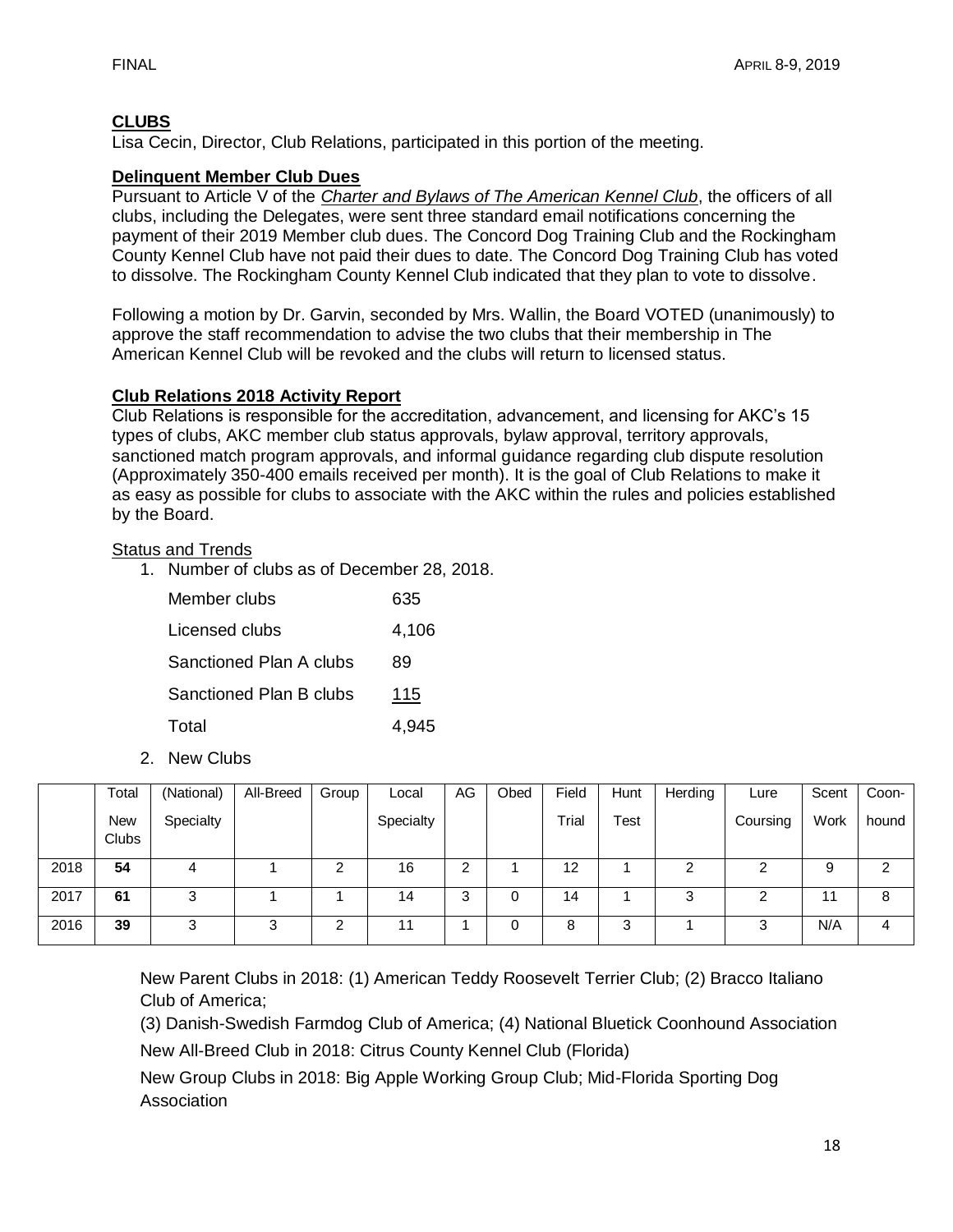- 3. New Member Clubs in 2018
- 
- Grand Basset Griffon Vendeen Club of America Lowchen Club of America
- United States Neapolitan Mastiff Club Utah Valley Kennel Club
- **Total** Dissolved (National) **Specialty** All-Breed Group Local **Specialty** AG Obed Field Trial Hunt Test Tracking | Lure **Coursing** Earthdog 2018 | **13** | 0 | 3 | 0 | 9 | 0 | 0 | 1 | 0 | 0 | 0 | 0 | 0 2017 **6** 1 1 0 2 0 1 1 0 0 0 0 0
- 4. Clubs that Dissolved (Parent)

5. Bylaw review requests handled by staff – **187**.

# **2018 Actions**

- Member Club dues paid using online service for payment has increased from 33% in 2017 to 42% in 2018.
- New Mentored Conformation Event Option for Clubs which want to return to AKC after not holding events or filling a void of a club which dissolved in the area (January 2018)
- Eliminating the Requirement for New Clubs to Hold a Fun Match (February 2018)
- Encouraging the Formation of Local Specialty Clubs to promote the creation of local specialty clubs for low entry breeds (August 2018).

### **Delegates and Member Clubs**

The Board reviewed a report on the prospective Delegate credentials to be published in two issues of the AKC *Gazette*, a report on Member Club Bylaws approved and newly licensed clubs.

### **Report on Member Clubs Bylaws Approved in February and March 2019**

Chintimini Kennel Club, Corvallis, OR (2005)

### **Report on Newly Licensed Clubs Approved in February and March**

- Green River Retriever Club of Kentucky, Sebree, KY (including communities no further east to Owensboro, south to Interstate 69, west to Benton), 21 total households, 12 local.
- Irwin County Beagle Club, Irwin County, GA (including communities west to Tifton, north to Wray and southeastern to Pearson), 19 total households, 8 local.
- North Star Terrier Association, greater Minneapolis/St. Paul, MN, 56 total households, 45 local.

### **COMPLIANCE**

The following AKC Management actions were reported:

### *(Final Board Disciplinary actions are reported on the Secretary's Page)*

- American Sloughi Association Lawton Dog Fanciers Association
	-
	-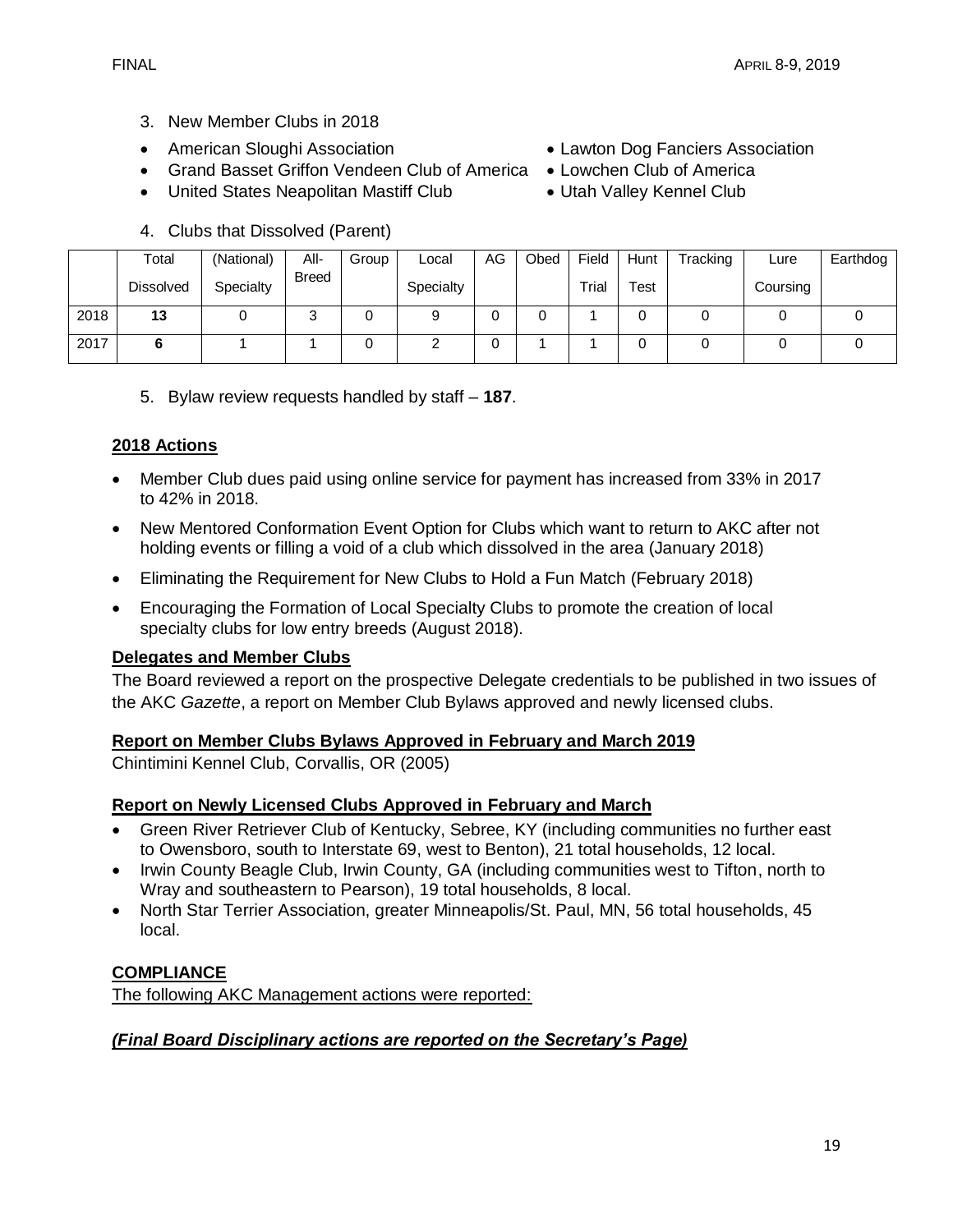# **CONSENT**

Following a motion by Mr. Sweetwood, seconded by Ms. McAteer it was VOTED (unanimously) to approve the following Consent items:

Lure Coursing - Scratching at the Line Amendments to Regulations for AKC Scent Work FAST CAT® Regulation Clarifications Re: Timing & Fencing Appointment of AKC PAC Board Members Delegate and Club Approvals

# **Lure Coursing – Scratching at the Line**

The Board VOTED to approve a recommendation to amend Chapter XII, Section 4 of the *Regulations for Lure Coursing Tests and Trials* to clarify that in the sport of lure coursing, a dog which scratches on the line is considered to have not competed and shall not count as a starter when determining championship points.

Chapter XII, Section 4. Determination of Championship Points.

Determining Points for Best of Breed. Calculation of championship points awarded to the BOB winner shall include the number of starters from the other stakes(s) provided the winner of the stake competes in the BOB runoff. The BOB winner shall receive no additional points through forfeiture. For example, if two hounds are eligible to compete for BOB and one chooses to forfeit, the calculation of championship points for the remaining dog shall not include the starters from the forfeiting dog's stake. A dog that "scratches on the starting line" has not competed in the run-off and shall not count as a starter when determining championship points.

These changes are effective immediately upon communication to the Lure Coursing judges and clubs.

# **Amendments to Regulations for AKC Scent Work**

The Board VOTED to approve recommendations from the Sports & Events Department for a number of changes to the Regulations for AKC Scent Work. (See Addendum A)

AKC Scent Work launched October 1, 2017 and has had over 500 trials and over 60,000 entries in its first twelve months. After a full year of trials and a detailed survey of all participants, certain modifications were identified by scent work staff. These include a reorganization of the Buried element, changes geared toward ensuring consistency between trials, modification of the daily judging limit, elimination of the hide steward position, adjustment to the High in Trial award, enumeration of Scent Work department's procedure for addressing repeated Regulations violations, and myriad clarifications of procedures.

These changes are effective July 1, 2019.

# **FAST CAT® Regulation Clarifications Re: Timing & Fencing**

The Board VOTED to approve a recommendation originating from the Herding, Earthdog and Coursing Events Delegate Committee for two changes to be made to Section 10 of the Regulations for FAST CAT®. The first is to clarify at which point the stopwatches should begin counting down and the second is to require clubs to communicate if a course is fenced.

D. Timing Devices: The time to complete the 100-yard dash is recorded to the nearest 1/100th of a second (e.g. 9.11). The club may use stopwatches or break-the-beam equipment to obtain the time. Clubs must specify in their premium list which timing method is to be used.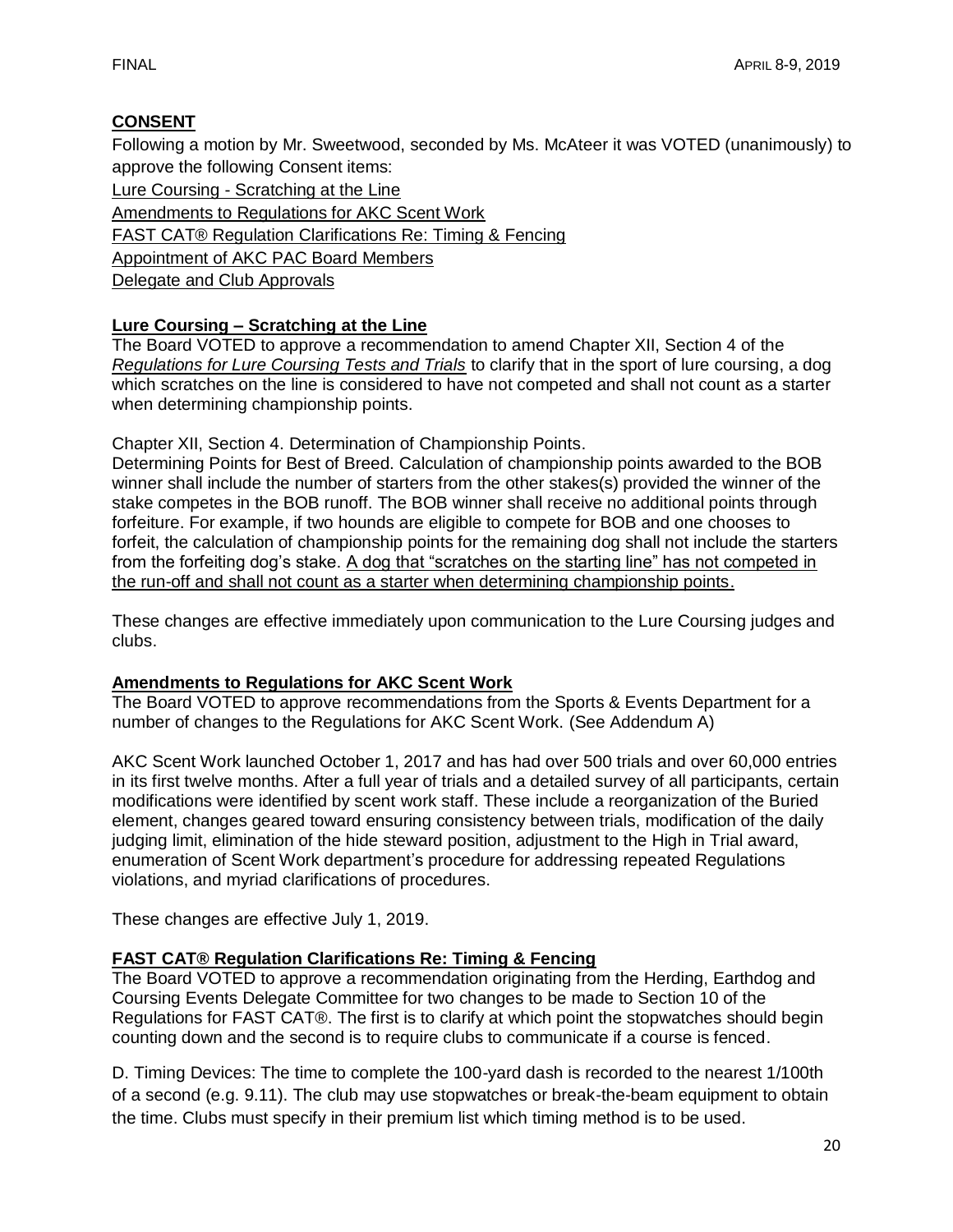If stopwatches are used, there shall be two timers positioned at the finish line. An individual at the start line shall signal with an arm drop the moment the nose of the dog crosses the start line. The timers shall start their stopwatches at the start bottom of the arm drop. The timers shall stop their watches when the nose of the dog crosses the finish line. The times from the two stopwatches shall be averaged to determine the recorded time.

G. Course/Fencing: The course must be essentially flat and must be straight from beginning to end. The course can only be measured using a tape measure and no type of measuring wheel. The course must be free of any potential hazards. Pulleys are prohibited from placement inside the course. The club should consider fencing the course area, however this is up to the decision of the club given the specifics of the setting. The premium should must state if the course at the event is enclosed with fencing.

These changes are effective immediately upon communication from the Performance Events Department.

### **Appointment of AKC PAC Board Members**

AKC Board approval is required for all AKC PAC Board appointments. The Board VOTED to Re-appoint Ms. Gail LaBerge, Ms. Karolynne McAteer and Mr. William Marlow for new two-year terms, approve the extension of Dr. Carmen Battaglia's term for one year, and appoint Mr. Dan Smyth for a new two-year term on the AKC PAC Board.

#### **Delegate Approvals**

Paul Bodeving, Cave Junction, OR To represent Rogue Valley Kennel Club

Nancy Bougher, Sacramento, CA To represent California Airedale Terrier Club

Joan Church, Easton, PA To represent Garden State All Terrier Club

Lucy A. Heyman, Spring, TX To represent Bedlington Terrier Club of America

Terry Hilliard, Alburtis, PA To represent American Brittany Club

Prudence Hlatky, Rosharon, TX To represent Borzoi Club of America

Barbara C. Ioia, Hurley, NY To represent Butler County Kennel Club

Audrey Kotaska, Akron, OH To represent Medina Kennel Club

Dr. Michaelann Cox Mako, Norwalk, CT To represent Longshore Southport Kennel Club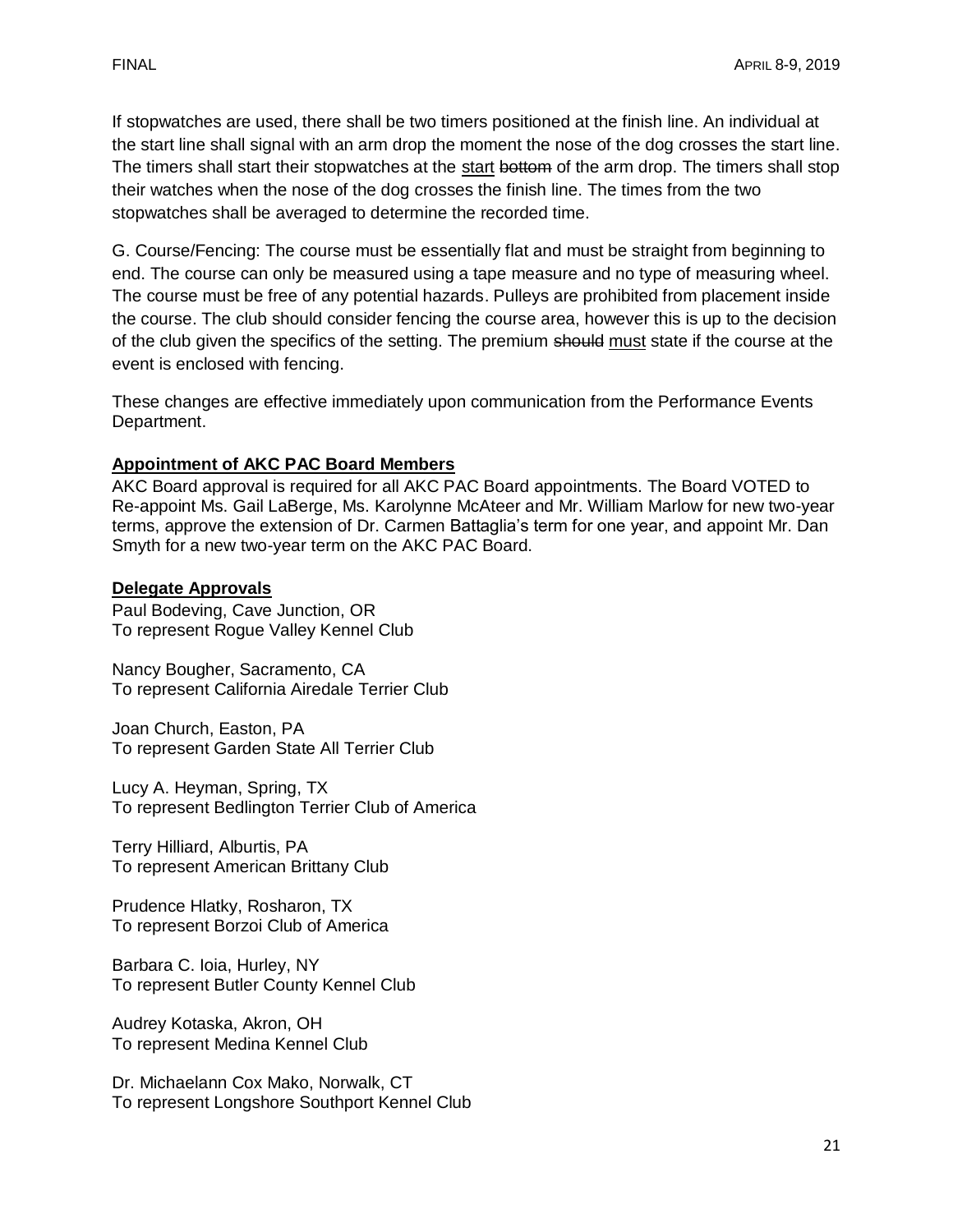Margaret R. (Peggy) Wolfe, Princeton, KY To represent United States Neapolitan Mastiff Club

# **Club Approvals – Request for AKC Membership**

The Board VOTED to approve the credentials of the Champlain Valley Kennel Club.

#### **Battaglia Board Resolution**

#### **AT A MEETING OF THE BOARD OF DIRECTORS**

**OF** 

# **THE AMERICAN KENNEL CLUB**

Held on April ninth, two thousand and nineteen,

the following Resolution was unanimously adopted:

WHEREAS,

# **Dr. Carmen L. Battaglia**

First joined the Delegate body as the Delegate for the German Shepherd Dog Club of America on December eleventh, nineteen hundred and ninety, and was appointed to The American Kennel Club Board of Directors on June thirteenth, nineteen hundred and ninety-four, serving until March thirteenth, two thousand and nineteen; and,

WHEREAS, during his Board tenure, he served on various committees, such as Events, Judges Review, Privileges, Audit, Public Affairs, and Business, and chaired the Committee for the Future, the Business and Planning Committee, and the Operations and Planning Committee, as well as serving as Board liaison to the Delegate Parent Clubs Committee; and,

WHEREAS, in nineteen hundred and ninety-six, he joined the Board and became President of AKC Companion Recovery; and,

WHEREAS, during his Presidency of AKC Companion Animal Recovery, its activities have expanded beyond reuniting owners with their pets to include support of canine search and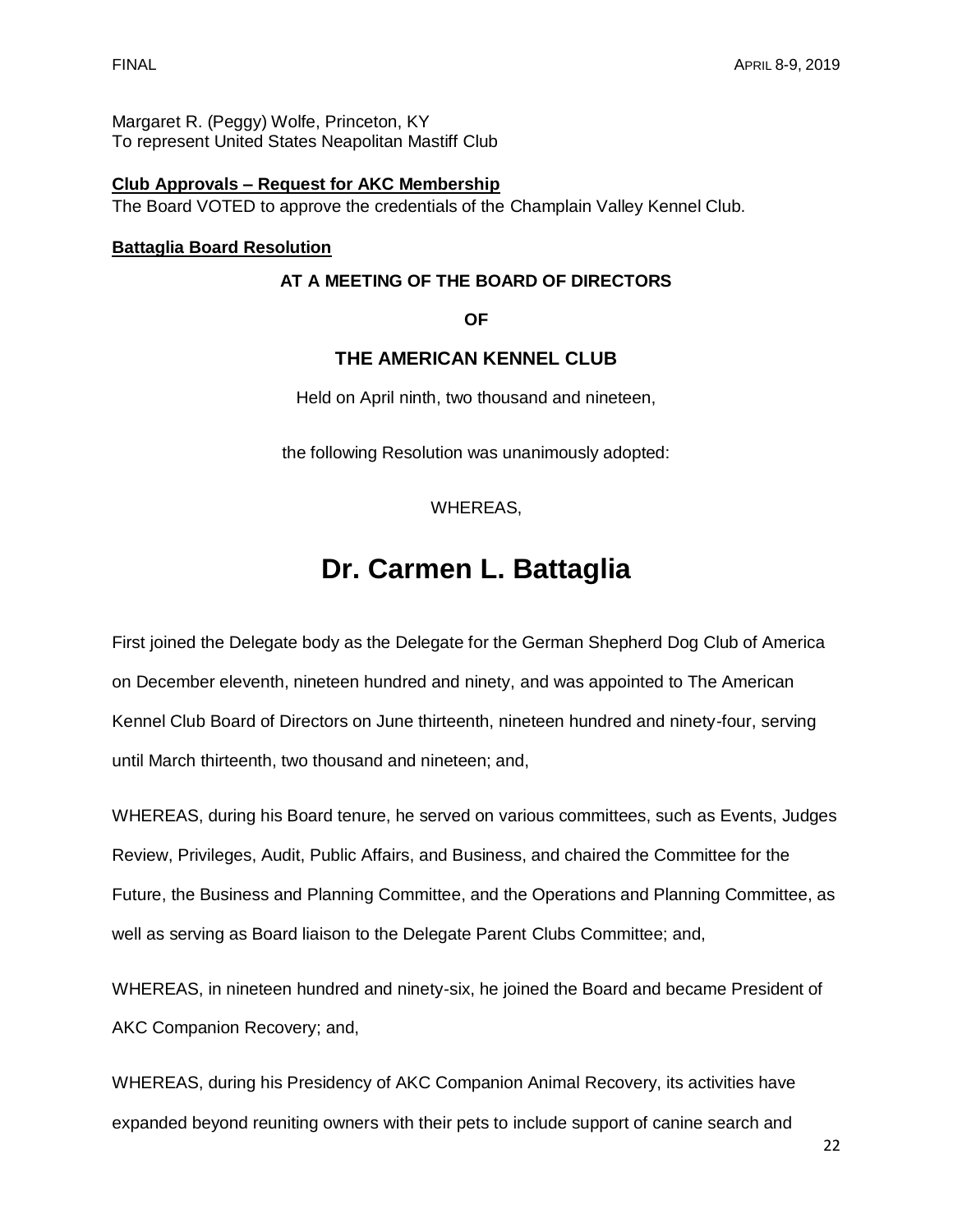rescue, disaster relief, and support of AKC initiatives such as veterinary scholarships and Parent Club conferences; and,

WHEREAS, many of The American Kennel Club's current DNA programs originated in proposals coming from the Board's Committees for the Future, and Operations and Planning Committee, during Dr. Battaglia's chairmanship of those committees; and,

WHEREAS, his acknowledged expertise in and dedication to matters pertaining to breeding better dogs, and his untiring efforts to expand the horizons of The American Kennel Club into areas like disaster relief though AKC CAR, have proved to be valuable assets to the Board of Directors as it addressed issues in these areas; and,

WHEREAS, we are ever mindful of the great contributions he has made to the organization over the past twenty-nine years; and,

WHEREAS, we will ever cherish our association with this distinguished breeder, judge, lecturer, gentleman, and friend;

NOW THEREFORE, be it

RESOLVED, that the Directors of The American Kennel Club extend to him their most sincere best wishes for the years ahead and their deep appreciation for his past and continuing dedicated service to The American Kennel Club.

William J. Feeney AKC Chairman

\_\_\_\_\_\_\_\_\_\_\_\_\_\_\_\_\_\_\_\_\_\_\_\_\_\_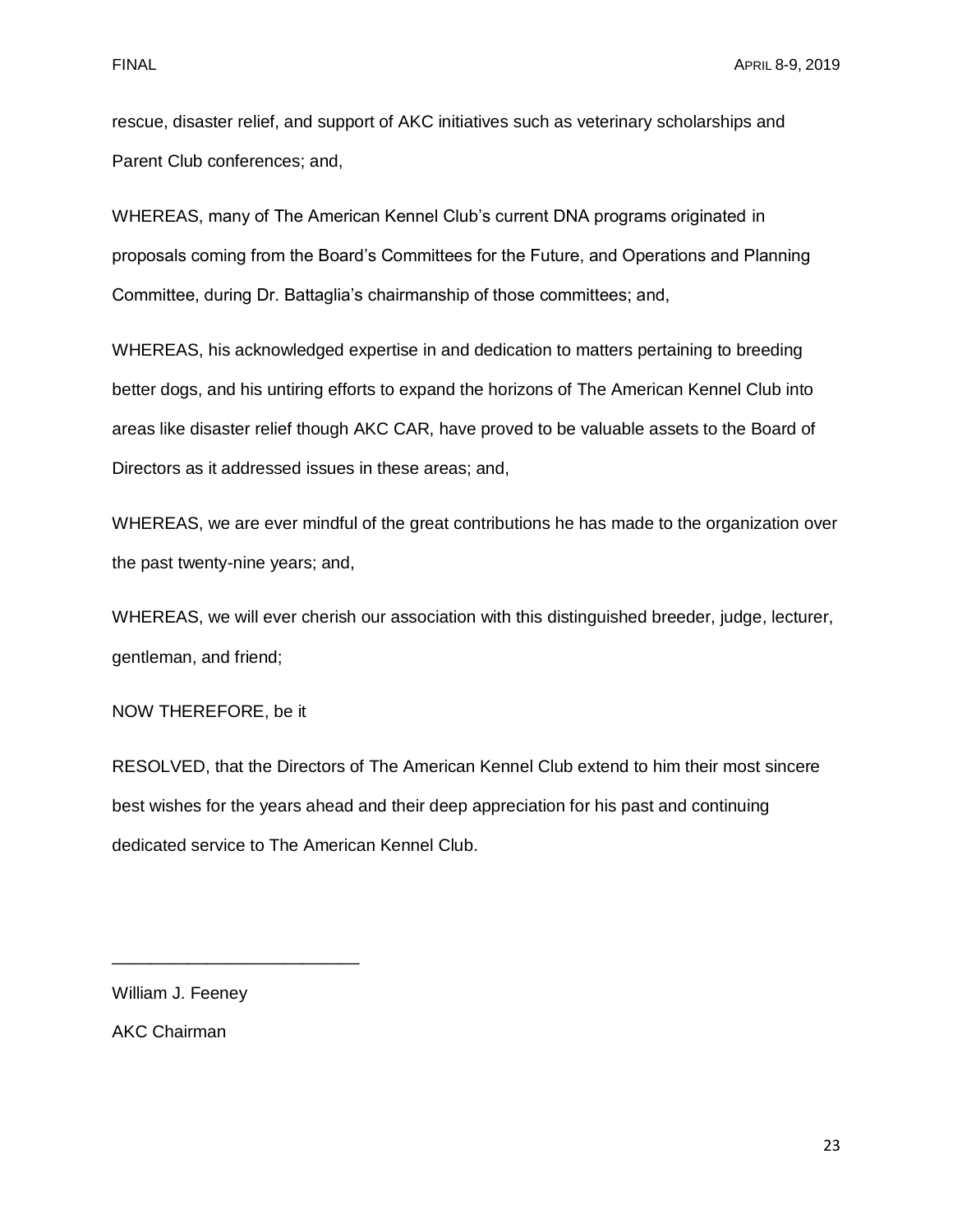#### **Davies Board Resolution**

#### **AT A MEETING OF THE BOARD OF DIRECTORS**

#### **OF**

#### **THE AMERICAN KENNEL CLUB**

Held on April ninth, two thousand and nineteen,

The following Resolution was unanimously adopted:

WHEREAS,

# **Dr. Thomas M. Davies**

First joined the Delegate body as the representative of the Springfield Kennel Club on September twelfth, nineteen hundred and seventy-eight; and,

WHEREAS, he was elected to the Board of Directors of The American Kennel Club on March fourteenth, two thousand; serving until March thirteenth, two thousand and twelve; and subsequently elected to the Board of Directors on March tenth, two thousand and fifteen; serving until March thirtieth, two thousand and nineteen; and,

WHEREAS, he chaired the Board Club and Events Committee and served on the Compensation, Board Pension, Public Affairs, and Breeder of the Year Committees among others, serving as Vice Chairman, from March tenth, two thousand and nine, until March thirteenth, two thousand and twelve; and subsequently served as Vice Chairman from March tenth, two thousand and fifteen, until March thirtieth, two thousand and nineteen; and,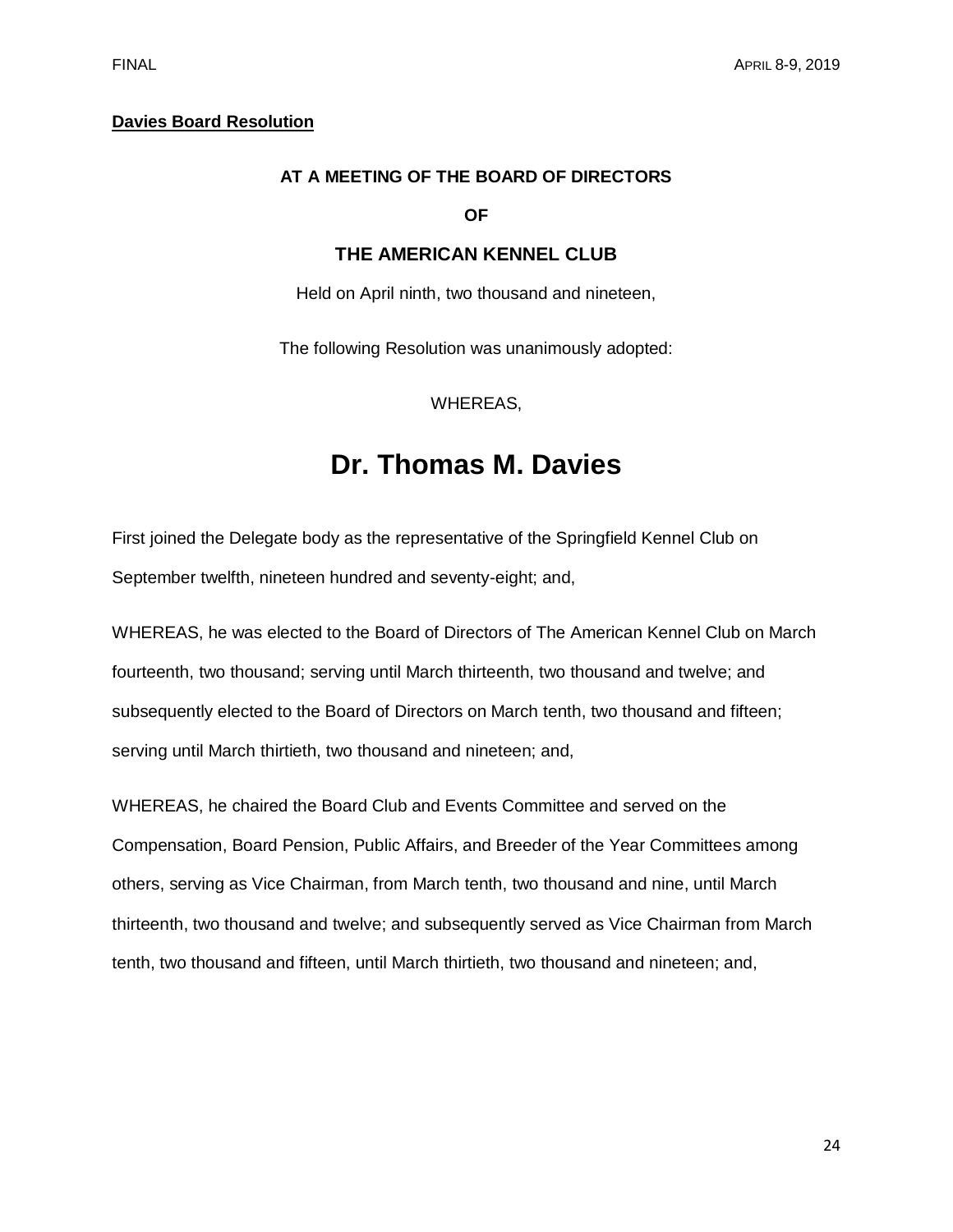WHEREAS, he chaired or served on a number of Board ad hoc committees involved in subjects as diverse as Judging Approval and Group Realignment, and on the Board of The American Kennel Club affiliate AKC Companion Animal Recovery; and,

WHEREAS, he was a primary contributor to many positive innovations impacting the Sport such as Canine Partners, the Grand Championship, the Four-to-Six-Month Puppy Competition, the Open Show, and many others too numerous to list; and,

WHEREAS, his deep involvement in, dedication to, and knowledge of all aspects of the Sport, proved to be invaluable assets to the Board of Directors as it addressed issues in these areas at one of the most challenging times in the organization's history; and,

WHEREAS, we are ever mindful of the great contributions he has made and continues to make to The American Kennel Club and the Sport of Purebred Dogs for the past 41 years; and,

WHEREAS, we will ever cherish our association with this distinguished businessman, gentleman, Sportsman, and friend,

NOW THEREFORE, be it

RESOLVED, the Board of Directors of The American Kennel Club extend their most sincere best wishes for the years ahead and their deep appreciation for his dedicated service to the American Kennel Club.

 William J. Feeney AKC Chairman

\_\_\_\_\_\_\_\_\_\_\_\_\_\_\_\_\_\_\_\_\_\_\_\_\_\_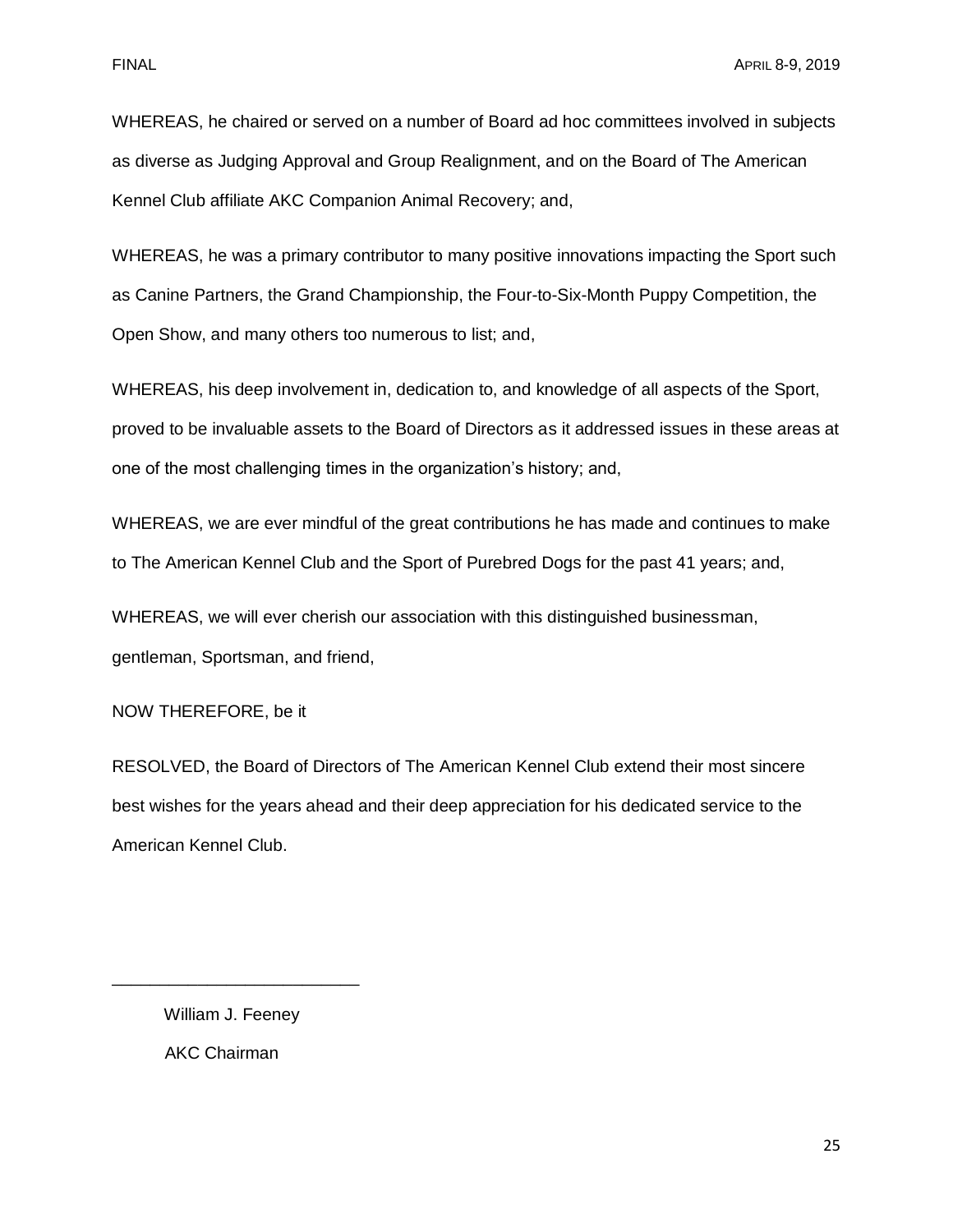#### **Menaker Board Resolution**

#### **AT A MEETING OF THE BOARD OF DIRECTORS**

#### **OF**

#### **THE AMERICAN KENNEL CLUB**

Held on April ninth, two thousand and nineteen,

The following Resolution was unanimously adopted:

WHEREAS,

# **Ronald H. Menaker**

First joined the Delegate body as the representative of the Bedlington Terrier Club of America on December thirteenth, nineteen hundred and eighty-eight, serving until October nineteenth, nineteen hundred and ninety-two, and rejoined the body on August ninth, nineteen hundred and ninety-four, as the representative of the Des Moines Obedience Training Club, changing to the Rockford-Freeport, Illinois Kennel Club, and subsequently the Memphis Kennel Club; and,

WHEREAS, he was first appointed to The American Kennel Club Board of Directors on May thirteenth, nineteen hundred and ninety-six, serving until March nineteen hundred and ninetyeight, was subsequently elected on March ninth, two thousand, serving until March thirteenth, two-thousand and twelve, and was subsequently elected on March eleventh, two thousand fourteen, serving until March thirtieth, two thousand nineteen, and,

WHEREAS, he served as The American Kennel Club's first Vice-Chairman from March fourteenth, two thousand and one until March twelfth, two thousand and two, and as Chairman from March twelfth, two thousand and two, until March thirteenth, two thousand and twelve, and subsequently served as Chairman from March tenth, two thousand fifteen, until March thirtieth, two thousand nineteen; and,

26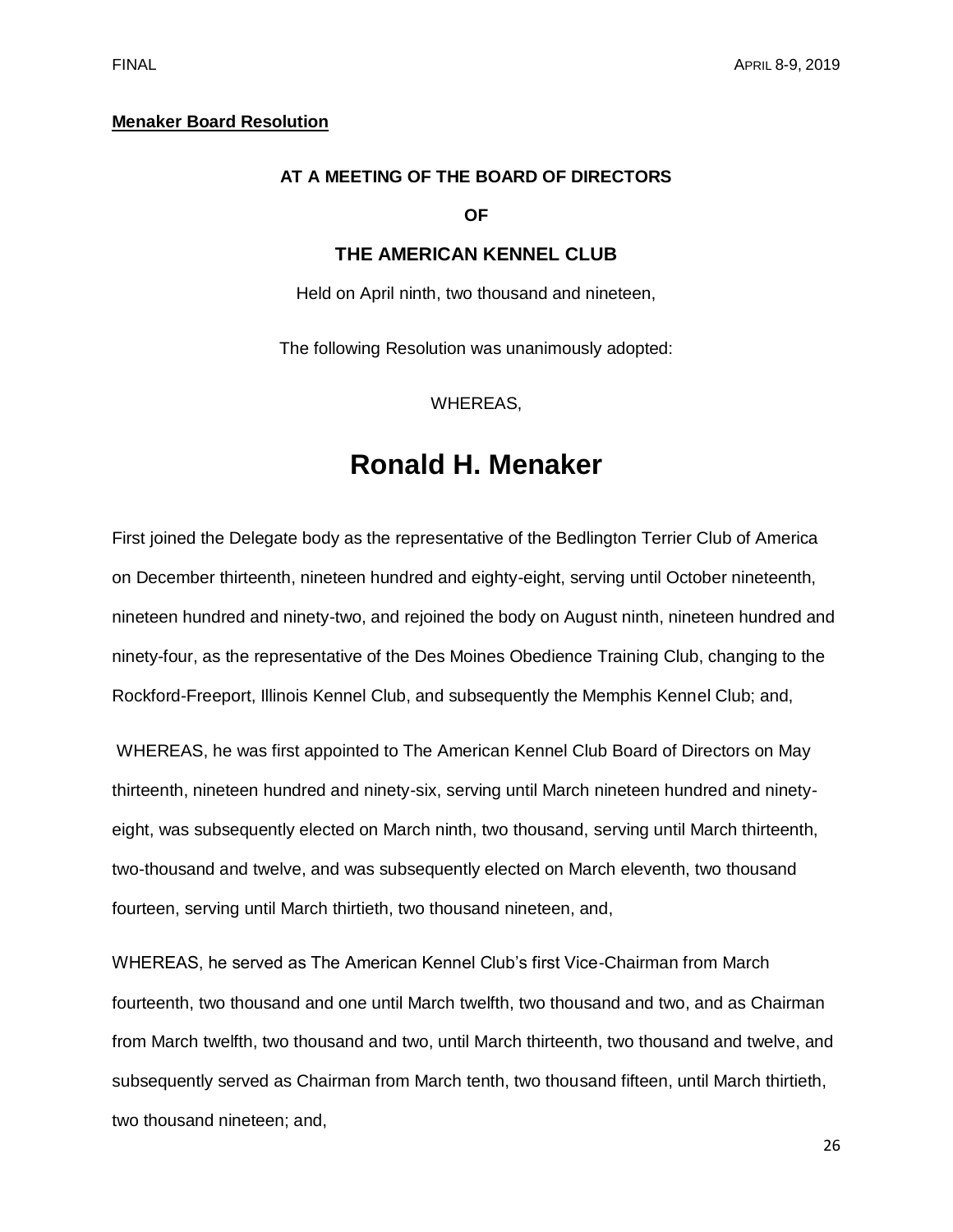WHEREAS, as the Show Chairman for the AKC National Championship Show from two thousand and two until two thousand and eleven, he helped it to become one of the world's most prestigious shows; and,

WHEREAS, his hands-on leadership helped to avert a disaster and to save The American Kennel Club registry when the system failed in two thousand and three; and,

WHEREAS, his extensive business experience, universally acknowledged leadership qualities, and his aggressive management style proved to be invaluable assets to the Board and the organization as they faced a multitude of challenges; and,

WHEREAS, he presided over the planning and relocation of our Headquarters and The AKC Museum of the Dog to 101 Park Avenue in New York City; and

WHEREAS, we are ever mindful of the great contributions he has made and continues to make to The American Kennel Club and the Sport of Purebred Dogs; and,

WHEREAS, we are will ever cherish our association with this distinguished businessman, Sportsman, and friend; and,

NOW THEREFORE, be it

RESOLVED, the Board of Directors of The American Kennel Club extend their most sincere best wishes for the years ahead and their deep appreciation for his dedicated service to the American Kennel Club.

William J. Feeney

\_\_\_\_\_\_\_\_\_\_\_\_\_\_\_\_\_\_\_\_\_\_\_\_\_\_

AKC Chairman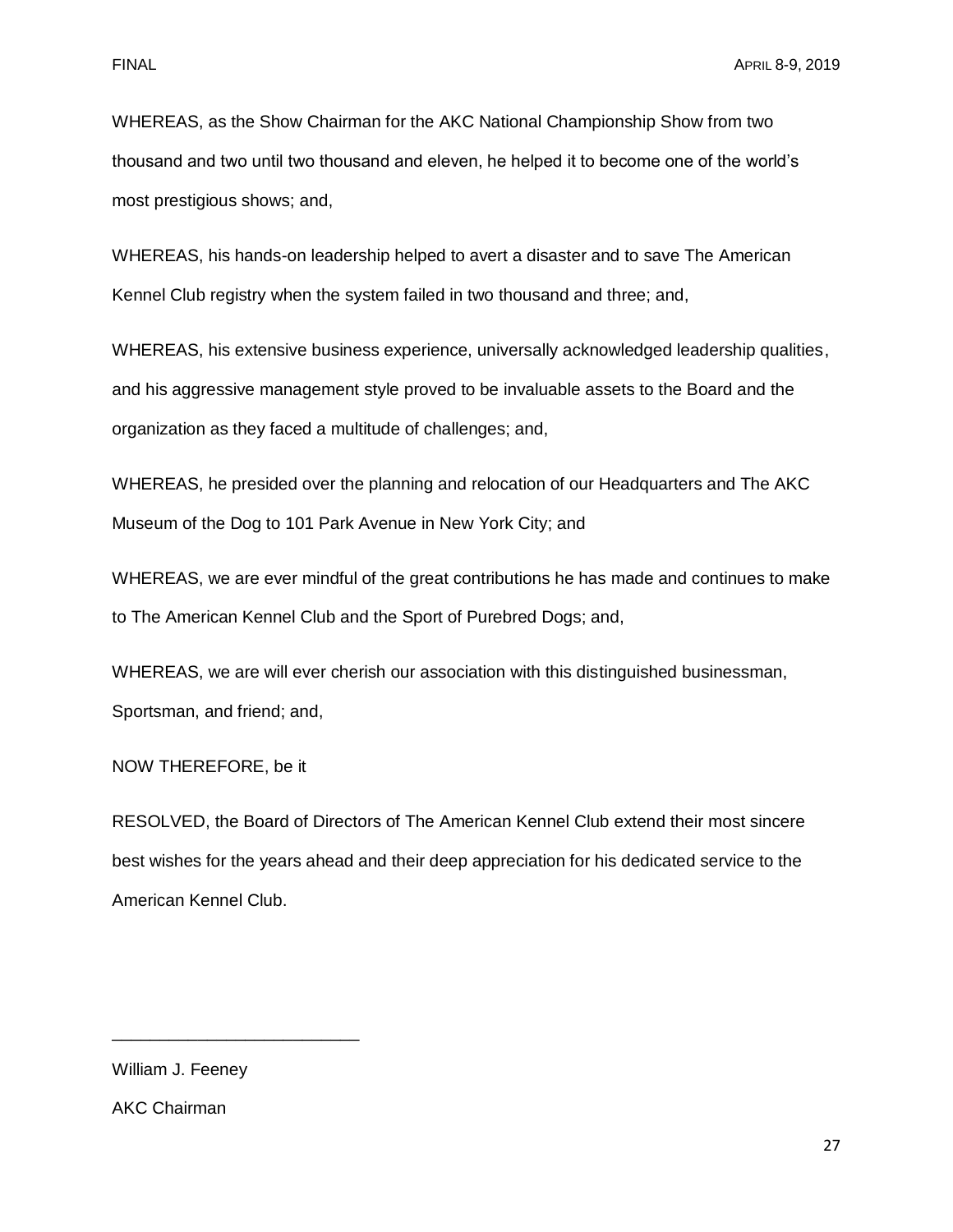# **New Business**

### **AKC Detection Dog Task Force**

The Board was given a presentation deck to review on the AKC Detection Dog Task Force. Any question or comments will be addressed at the May Board Meeting

#### **State Dogs**

Mrs. Wallin would like staff to look into ways that AKC can be proactive in having AKC Breeds named as official state dogs.

It was VOTED to adjourn Tuesday, April 9, 2019 at 12:07 p.m.

Adjourned

Attest:

Gina M. DiNardo, Executive Secretary

\_\_\_\_\_\_\_\_\_\_\_\_\_\_\_\_\_\_\_\_\_\_\_\_\_\_\_\_\_\_\_\_\_\_\_\_\_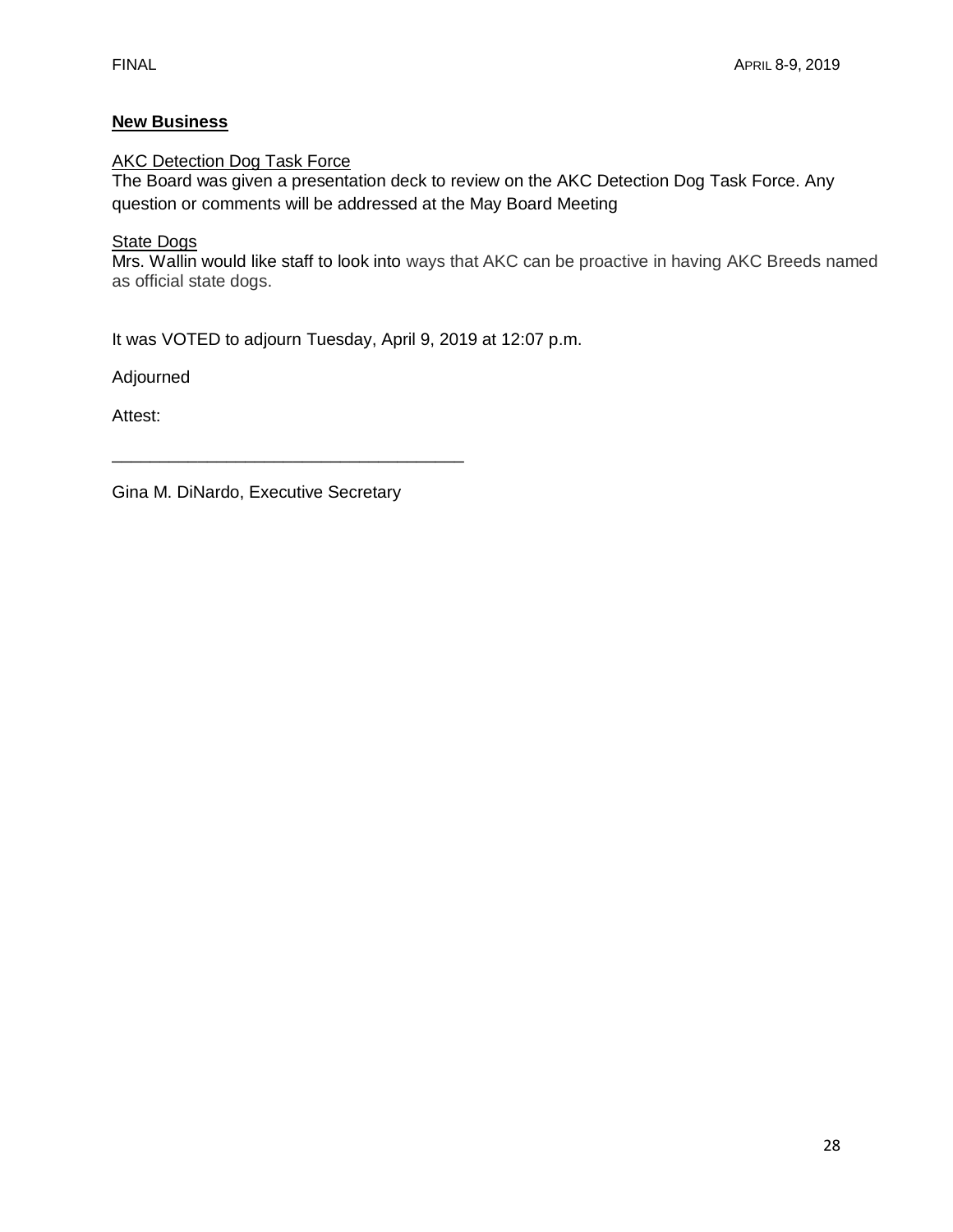# **REGULATIONS FOR AKC SCENT WORK**

Addendum A – Revisions (underlined) effective July 1, 2019.

**Chapter 1, Section 1. Purpose**. AKC Scent Work is a sport that is based on the task of working detection dogs to locate a scent and communicate to the handler that the scent has been found.

…

The remainder of this section is unchanged.

**Chapter 2, Section 2. Class Eligibility.** Dogs are able to enter up to two (2) difficulty levels in each element, in each trial. If a dog is entered in more than two difficulty levels for a single element in a single trial, the score for the lowest level entered will be disallowed, regardless of whether the dog ran or qualified in all levels. Dogs may only enter classes for which they are eligible, according to the above guidelines. Dogs may only enter a class once in each event. A class is defined as a particular difficulty level within a particular element. For example, a dog may run in both Novice and Advanced Interior in the same trial, but may not run in Novice Interior twice in the same trial.

**Chapter 3, Section 2. Event Applications**. Clubs wishing to hold an AKC Scent Work trial or match must make application to the American Kennel Club on the official application form for permission to hold the trial. An application fee must accompany each application; applications will not be processed until the fee is received. Clubs must apply for trials a minimum of eighteen (18) weeks prior to the event closing date; clubs must apply for matches a minimum of four (4) weeks prior to the date of the event. AKC Scent Work may be offered as stand-alone events or in conjunction with another event. In all cases, the official AKC Scent Work application with a separate application fee is required. Late applications may be subject to a fine.

**Chapter 3, Section 3. Scent Work Matches**. A Scent Work match is a sanctioned event in which scores do not count toward titles. A match is less formal than a trial, but still follows the same structure. All trial regulations apply to matches unless otherwise stated. Any club that is licensed to host Scent Work trials are eligible to host sanctioned Scent Work matches. No results or recording fees are due for sanctioned matches.

Anyone in good standing with the American Kennel Club—with the exception of the match secretary—may be approved to judge at a sanctioned match.

*The sections in the remainder of this chapter will be renumbered to reflect insertion of this section.*

# **Chapter 3, Section 13. Equipment/Event Officials Supplied by Club.**

…

h) Stewards and Hide Steward. The club shall arrange for one or more stewards to organize and call in the exhibitors and assist the judge, and for a hide steward to hide the handlerscented item for the handler discrimination classes.

k) Forms. Clubs must provide the Judge's Score Sheets and Judge's Certification pages

*The remainder of this section is unchanged.*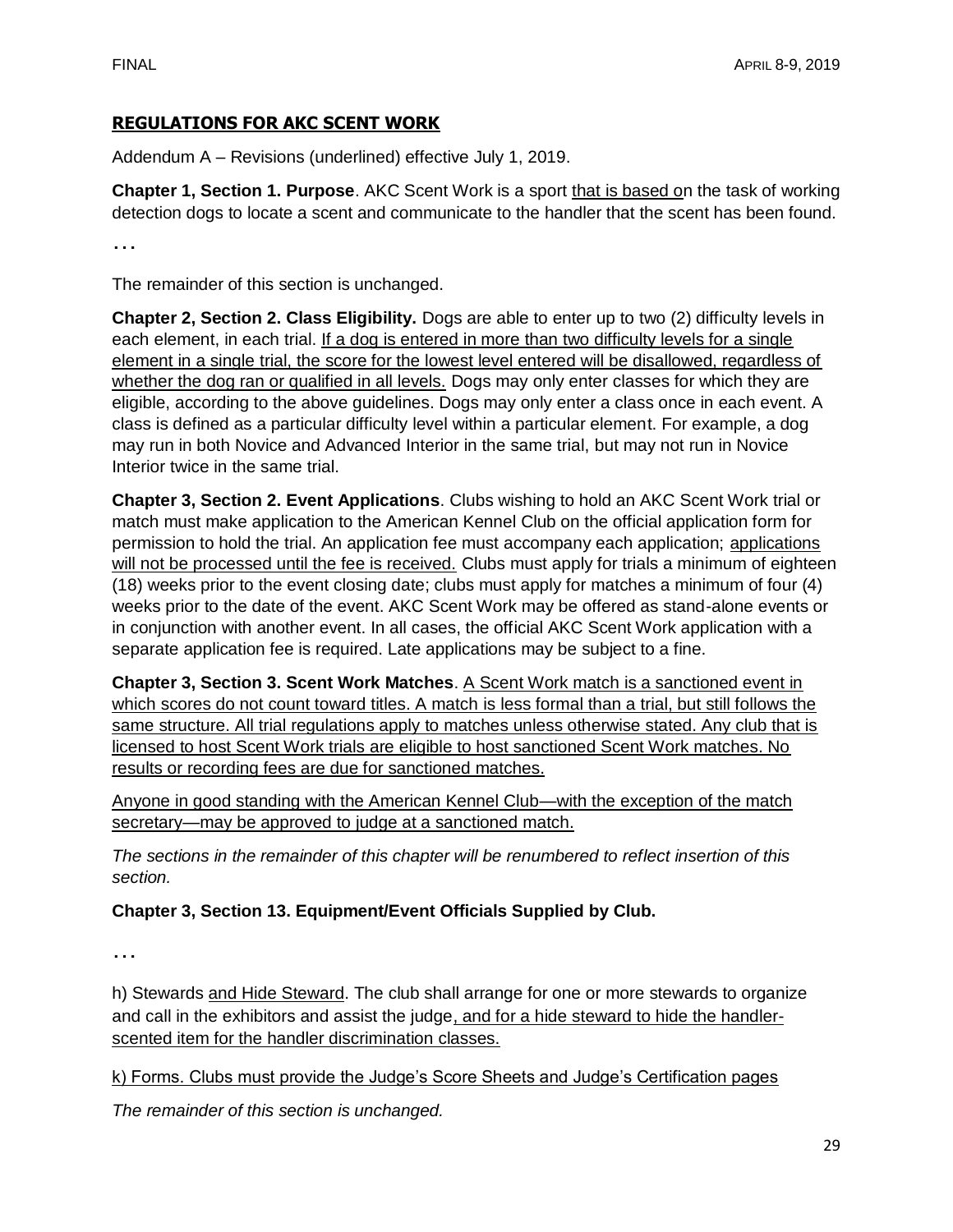**Chapter 3, Section 14. Premium List.** …The premium list must also include the statement: "It is not appropriate to scout the trial location prior to the trial date. Many search locations are reallife environments and such visits may risk the host losing the opportunity to use the location in the future."

…

The premium list must be submitted via e-mail to ScentWork@akc.org and must receive approval prior to publication. Clubs may be subject to a fine if the premium list is received for approval less than twenty-one (21) calendar days prior to the opening date. The premium list must be made available by paper and/or electronically to prospective entrants a minimum of two (2) weeks prior to the opening date for acceptance of entries for the event.

**Chapter 3, Section 16. Event Entry Limits.** Clubs have three options for event entry limits:

- a) Unlimited trial- With an unlimited trial all entries must be accepted. At close of entries if the total number of entries exceeds the limit for the advertised judges, the club must hire additional judges.
- b) Numeric entry limit- With a numeric entry limit, the club designates a specific number of entries that will be accepted per trial. The club must continue to accept entries until this number is reached, even if it would cause a judge to exceed their daily limit under the advertised judge panel. In that case, any additional dogs beyond the judge's limit shall be assigned to another judge (including hiring an additional judge, if necessary). Once the numeric entry limit is reached no additional entries may be accepted.

Judging hours entry limit- When limiting an event based on judging hours, the club will accept entries until the advertised judges have reached their 8 hours per day maximum limit (based on the official AKC Scent Work Judging Time Calculator). The club may adjust the judging assignments to maximize entries, but under no circumstances may they hire an additional judge beyond those advertised in the Premium List.

**Chapter 3, Section 17. Additional Entry Limits**. If a club elects, it may place additional limits on a single class or set of classes in the premium list. If a limit is placed on a single class or set of classes, no entries may be accepted beyond this established limit.

*The sections in the remainder of this chapter will be renumbered to reflect insertion of this section.*

**Chapter 3, Section 19. Class Transfers**. …The request for a class transfer must be in writing and presented to the trial secretary at least 30 minutes prior to the start of each trial. Transfers may be approved provided the class is available and has not reached its limit. Clubs are not required to accept transfers after close of entries. Whether or not the club is accepting transfers should be stated in the premium list. If the premium list does not discuss whether transfers are or are not allowed, it will be assumed that they are allowed, and the club will be required to honor transfer requests that are presented to the trial secretary in writing within 30 minutes of the start of the trial.

*The remainder of this section is unchanged.*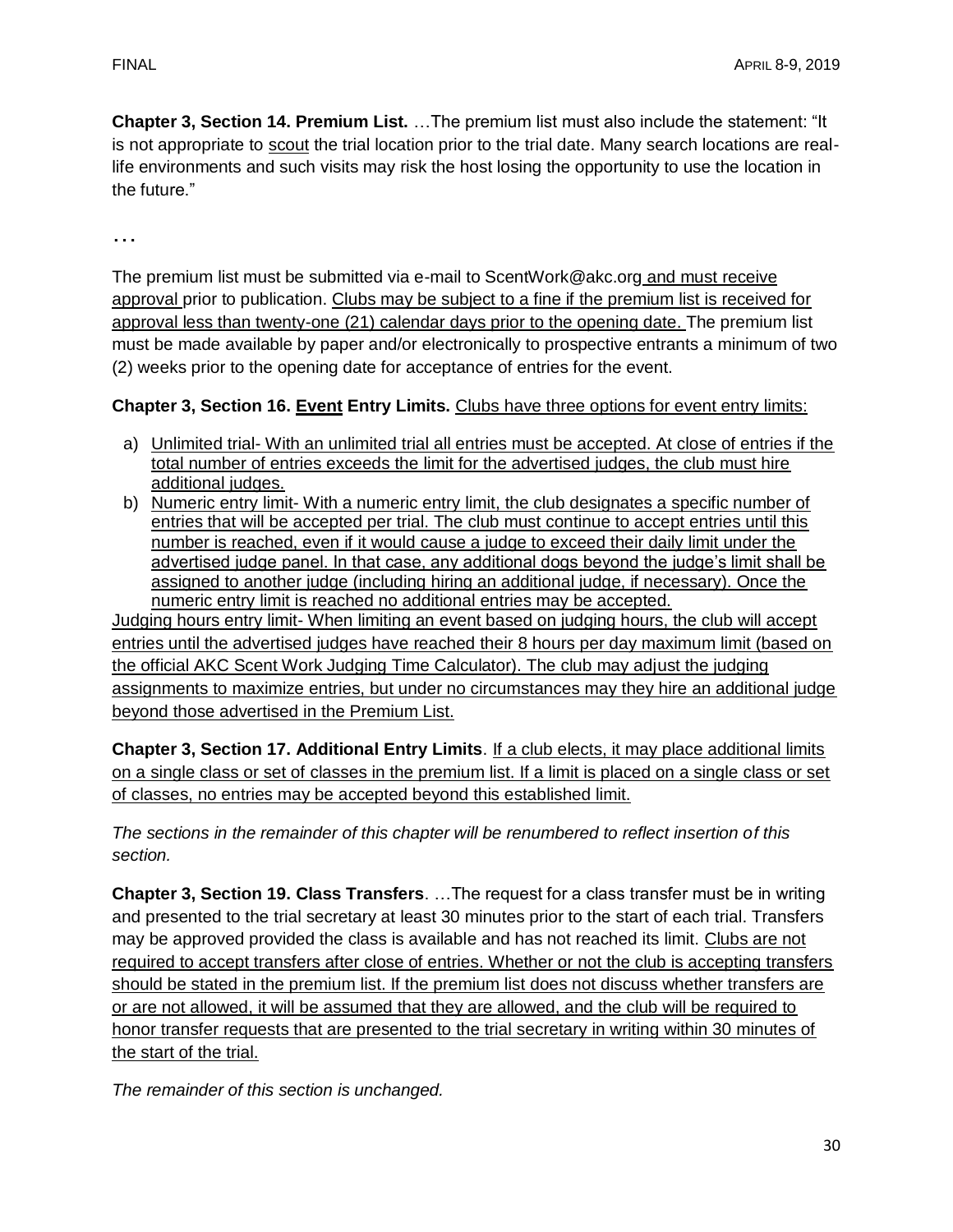**Chapter 3, Section 20. Judging Limits**. AKC Scent Work judges are limited to 8 hours per day, including judging, setup, and breakdown. Judging time per class is determined utilizing the AKC Scent Work Judging Time Calculator. After the entries have closed, if any judge exceeds the limit established in these regulations, the club will immediately secure the approval of the AKC for an additional judge, or for reassignment of its advertised judges, so that no judge will be required to exceed the limit. AKC for an additional judge, or for reassignment of its advertised judges, so that no judge will be required to exceed the limit.

# **Chapter 3, Section 24. Entry Acceptance Methods.**

…

**First Received Entries –** Entries accepted in order of receipt. Trial Secretaries shall use all information to fairly and equitably determine which entries are received first.

# *Accepting Entries***:**

- The club must select only one (1) USPS (United States Postal Service) or PMB (Postal Mail Box) address for receipt of paper entries.
- The mailing address must be stated in the premium list. Entries delivered to any other address are invalid and must be returned to the sender.
- If stated in the premium list, a club may further restrict the delivery options (i.e. No "handdeliveries" at any time). USPS delivery must be allowed.

*Guaranteed Entries for Show Workers:*

• The First-Received method does not allow clubs to guarantee entry spaces for show workers. The AKC recommends using the Random Draw method if there is a possibility of not securing enough workers from the First-Received entries.

**Random Draw** – Entries treated equally without regarding to date/time received …

…

**Online Entries -** Clubs may choose to utilize a service for accepting entries over the internet. Such service must collect all data that is included on the AKC entry form, as well as requiring the owner/agent to acknowledge the AKC agreement. To be valid, entries must be accompanied by a valid payment method.

**Chapter 3, Section 28. Special Accommodations for Certain Dogs.** Clubs are not to make special accommodations for certain dogs (such as dogs determined by their owners to be "reactive"). Clubs may not advertise a "red bandana" policy in premium lists or printed materials or impose such a policy in the briefing. Clubs may dictate how competitors are to be staged while in line for searches, as well as ingress to and egress from the search areas, but these must be consistent for all dogs. Clubs cannot make blanket rules that dogs are not allowed to socialize or come in contact with each other, except regarding the staging areas or warm-up areas.

**Chapter 3, Section 29. Demo Dog.** After the hide(s) have been set, an accomplished search dog that is not entered in the class will run the course. This is to evaluate the real-world difficulty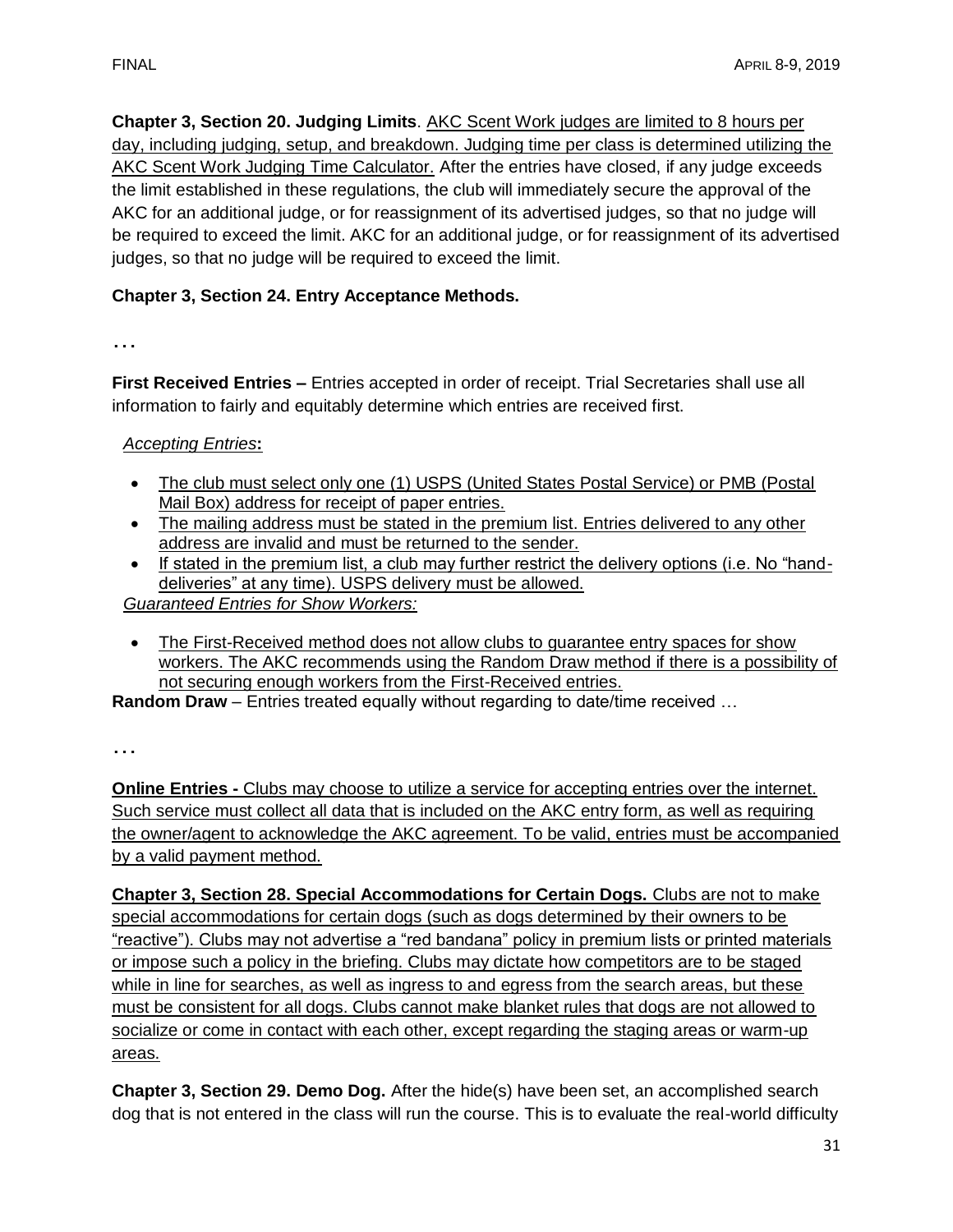of the search, as designed. If the demo dog encounters unexpected difficulty, the judge should consider adjusting the hide location(s). An accomplished dog is defined as one who has earned the AKC Scent Work title (or a comparable title with another organization) for that element and difficulty level. The club is responsible for making an appropriate demo dog available to the judge, but it is ultimately the judge's decision on what dog is used as the demo dog. The club has no authority to require the judge to use the demo dog that they have provided. Judges can and may use their own dog as demo dog if the dog meets the above requirements.

If there is an emergency which renders the demo dog unavailable, the first dog in the running order will complete the search, after which the judge will determine whether the search, as designed, is acceptable. If the first dog to run encounters unforeseen difficulties such that the judge decides to adjust the hide location(s), that dog will be re-run at the end of the class, with no penalty. In situations where the first entered dog must be used to evaluate the search, the run must occur after the briefing and immediately prior to the other dogs in the class. In no case may an entered dog be run during trial setup as the demo dog and receive credit toward titles.

*The sections in the remainder of this chapter will be renumbered to reflect insertion of this section* **Chapter 3, Section 32. Recording of Results.** The following information shall be recorded in the official catalog submitted to the AKC. In the header for each class, the following information must appear:

- Number of entries (number of entries at closing less the number of entries withdrawn)
- Number competing in the class
- Number of qualifying scores
- Number of withdrawals
- Name of the person who judged the class
- Maximum time for the class, as set by the judge or Regulations

For each dog entered in the class, the marked catalog must display the 1) Armband number, 2) Dog's AKC number, 3) Dog's date of birth, 4)3) Registered name of the dog, 5)4) Call name of the dog,  $6$ ) $\leftrightarrow$  Name of the owner,  $7$ ) $\leftrightarrow$  Address of the owner,  $8$ ) $\leftrightarrow$  Name of the handler (if different from the owner), 9)<del>8)</del> Official time, 10)<del>9)</del> Number of faults, 11)40) Result. At the club's discretion, the address of the owner may be omitted from the class pages, if presented in an index at the back of the catalog.

…

*The remainder of this section is unchanged.*

**Chapter 3, Section 33. Submittal of Results.** An official marked catalog bearing the above required information, and with each page initialed by the individual who judged each class, must be sent to the American Kennel Club so as to reach its office within seven (7) days after the event. Included in this packet must be the judge's certification pages and Trial Secretary certification, the Trial Secretary's report, and payment of recording fees. Clubs may incur fines for catalogs received after this deadline.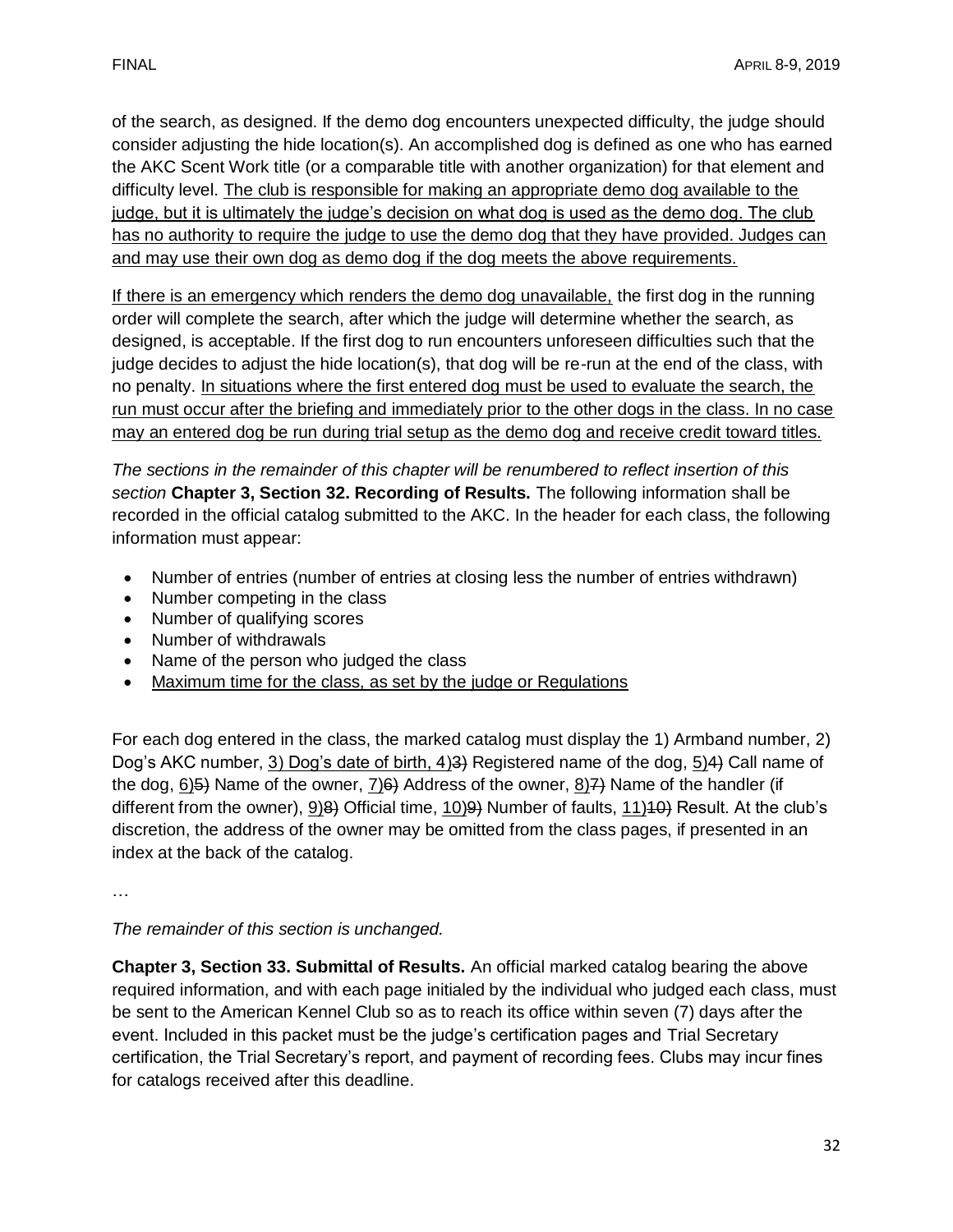The catalog must be prepared in the following class order regardless of the order in which the classes were run at the event: all Novice A classes, all Novice B classes, all Advanced classes, all Excellent classes, all Master classes, and the Detective class. Within the levels, the elements should be presented in the following order: Container, Interior, Exterior, Buried, Handler Discrimination. Clubs may be subject to a fine if results catalogs are received in disarray or without the required information.

The club shall provide the judge(s) with a marked catalog, and shall retain a marked catalog for their records, as well as maintain all entry forms and transfer forms for a period of at least one (1) year. The judge must be provided their copy of the marked catalog prior to leaving the show site.

**Chapter 3, Section 36. Violation of Regulations.** The club is responsible for abiding by all of these Regulations when hosting AKC Scent Work trials. Violation of any of these Regulations, with the exception of those matters coming under the sole jurisdiction of the judges, may subject the club to a fine or other consequence. Other consequence may include a stay on the club's Scent Work event-hosting privileges until the club can be re-educated and certified by a field representative as fit to hold Scent Work trials.

*The sections in the remainder of this chapter will be renumbered to reflect insertion of this section.* 

**Chapter 4, Section 3. Judging Limits.** AKC Scent Work judges are limited to 8 hours per day, including judging, setup, and breakdown. Judging time per class is determined utilizing the AKC Scent Work Judging Time Calculator.

**Chapter 4, Section 4. Designing the Searches.** …The clubs must submit specific dimensions and layouts of the search areas to the judge no later than sixty (60) days prior to the event date to aid in search design. Additionally, information on furniture and structural obstacles must be communicated to the judge. Ideally, photographs will be submitted with the layouts so that the judge has a clear understanding of the search area prior to designing the course. It is understood that course layouts may change when the judge reaches the site and experiences the conditions firsthand. If the club is offering Container classes at the level of Advanced or above, the club must also submit pictures of the containers that they will be providing for those classes.

*The remainder of this section is unchanged.* 

**Chapter 4, Section 5. Nesting of Searches.** "Nesting" of searches is prohibited. Nesting searches refers to the practice of utilizing the lower level class setup (including hide placement), and simply increasing the area and adding hides and distractions for higher level classes. Because handlers may handle dogs in multiple different classes, and dogs are able to run in multiple difficulty levels, the hides must be relocated between levels. This does not prohibit clubs from reusing a search area for additional classes, but the hide locations must always change from class to class.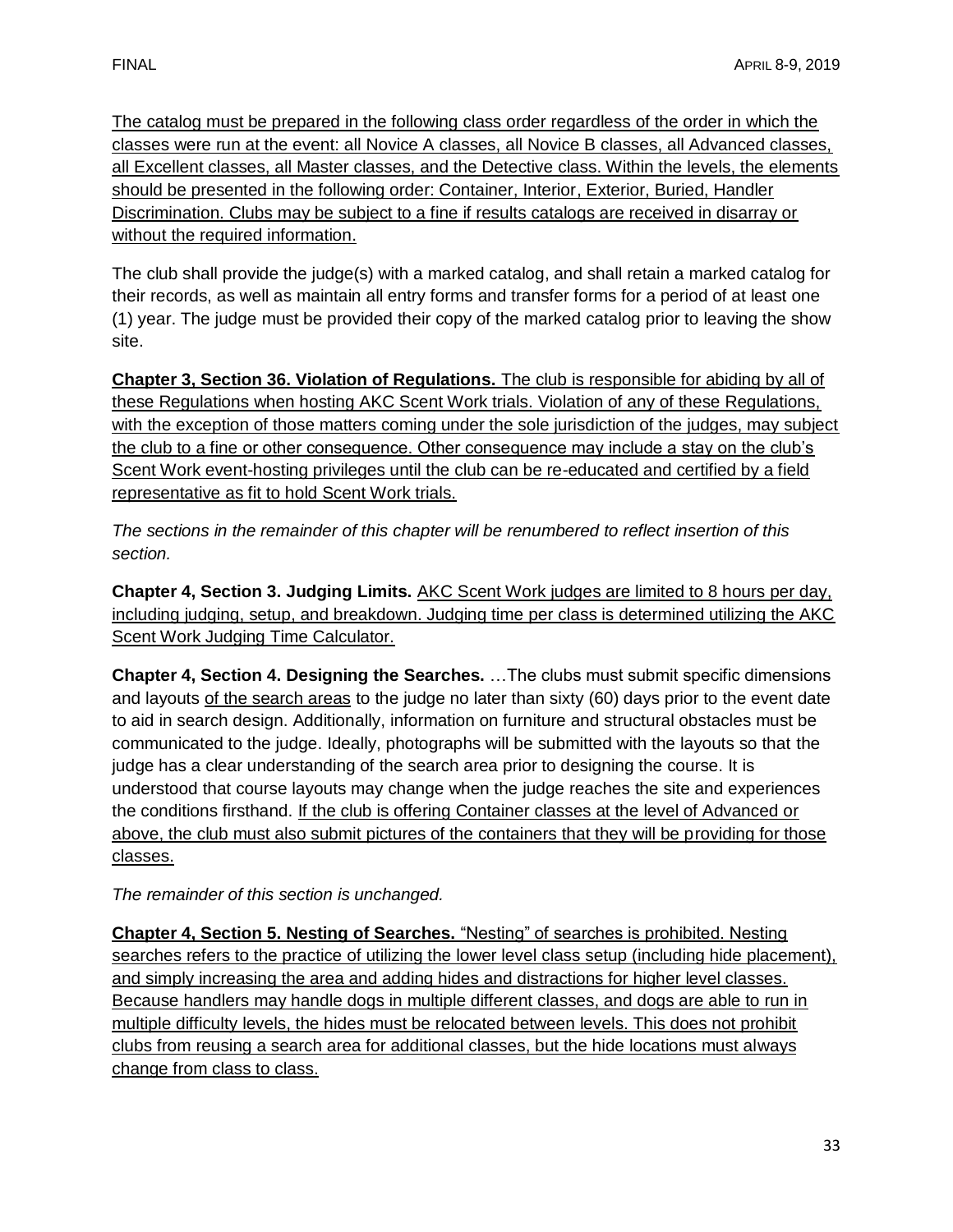*The sections in the remainder of this chapter will be renumbered to reflect insertion of this section.* 

**Chapter 4, Section 15. Judges Exhibiting.** At the discretion of the club, judges may choose to exhibit their dogs in a scent work trial in which they are judging, but only for classes for which they are not the judge of record. This must be agreed upon between the club and judge ahead of time and should be included in the judging contract. The judge exhibiting should not interfere with their judging duties. Under no circumstances may a dog owned or co-owned by a judge be exhibited under them, regardless of who is handing the dog (see Chapter 2, Section 13).

*The sections in the remainder of this chapter will be renumbered to reflect insertion of this section.* 

**Chapter 4, Section 17. Violation of Regulations.** Judges are responsible for following all of these Regulations when judging AKC Scent Work trials. Violation of any Regulations that are under the sole jurisdiction of the judge may subject the judge to a fine or other consequence. Other consequence may include requirements for additional training, removal of eligibility to judge higher-level classes, or a return to "provisional" status.

*The sections in the remainder of this chapter will be renumbered to reflect insertion of this section.* 

**Chapter 5, Section 2. Proximity of Search Areas.** "Active" search areas (areas for which the odor has been set) must be separated so as not to confuse a dog who is working—odor from a nearby area should never be accessible to a searching dog. Separation should consist of minimum distance, physical barriers, or visual barriers.

The following definitions will be used for the purposes of separating search areas:

A **physical barrier** is either an object that is solid and flush with the ground, or two rows of hanging tarps/curtains that reach the ground with at least one foot of space between them.

A **visual barrier** is a separator that provides a psychological boundary to the dog. It need not be flush with the ground or completely opaque. For example, conformation ring gating is an acceptable visual barrier.

See Chapter 7, Section 3 for specific requirements for separation of active search areas by element.

*The sections in the remainder of this chapter will be renumbered to reflect insertion of this section.*

**Chapter 5, Section 3. Separation of Crating Area and Searching Areas.** The crating area should not be so nearby any search area such that dogs will encounter odor while crated. Dividing a single room between searches and crating is not preferable. If done, the crating area must be separated from the search area(s) by a physical barrier (see Chapter 5, Section 2 for the definition of a "physical barrier"). Crating can never be set up in the same room as a Master search, regardless of the barriers between them. Master searches have an unknown number of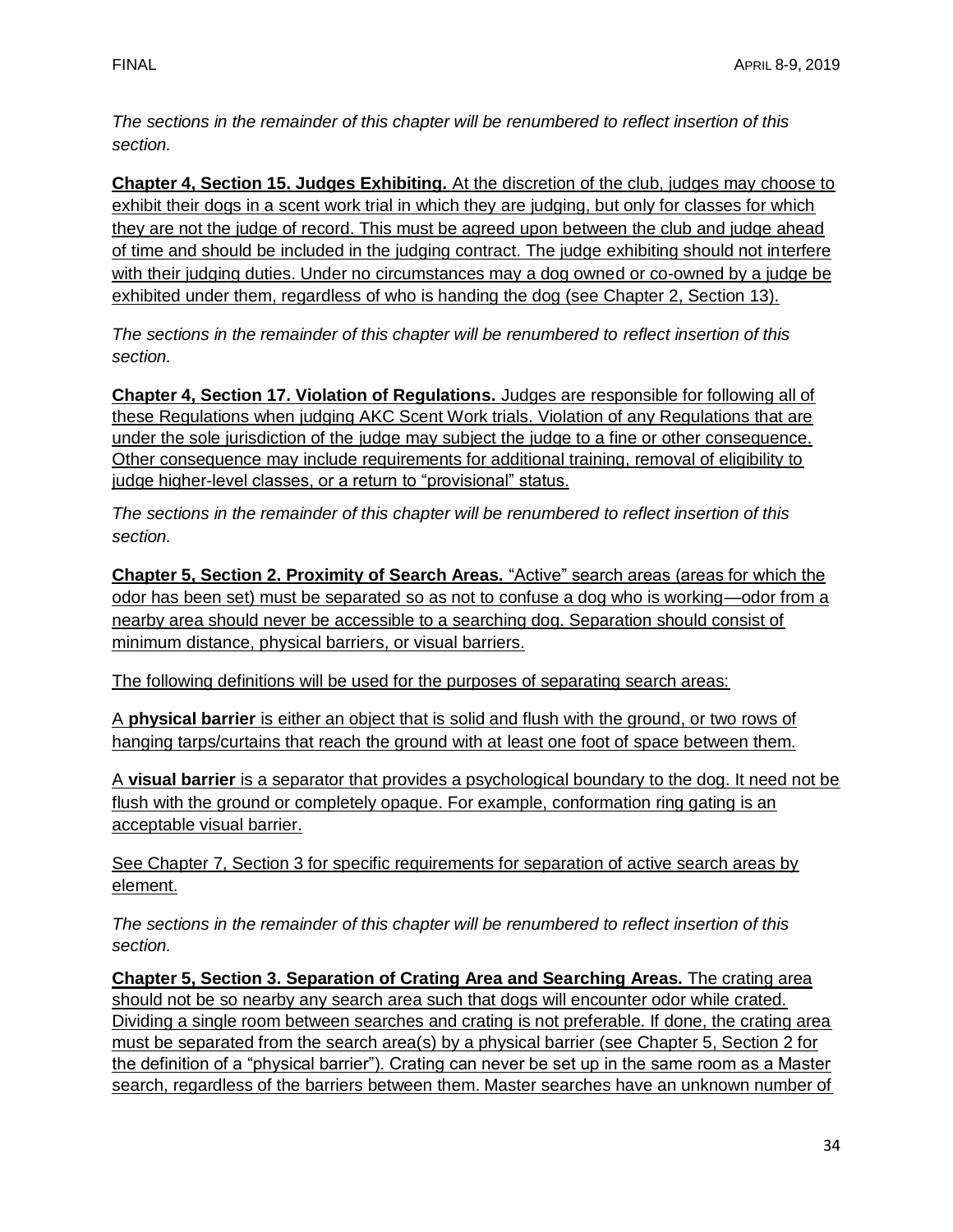hides, and there is the risk that handlers in the crating area will overhear how many hides are found before the "finish" call.

*The sections in the remainder of this chapter will be renumbered to reflect insertion of this section.*

**Chapter 5, Section 4. Reuse of Search Areas.** Search areas may be reused for multiple classes within a trial or trial weekend, but the same search area cannot be used for more than 7 hides during an entire set of trials. A set of trials is defined as scent work trials hosted at the same site within a period of 7 days.

*The sections in the remainder of this chapter will be renumbered to reflect insertion of this section.*

**Chapter 5, Section 18. Residual and Lingering Odor.** If search areas are reused during the course of the day, the judge must inform teams during the handler's briefing (and may remind them on the start line) of the prior hide locations, to warn of possible residual or lingering odor. These areas must also be marked with stickers or tape.

**Chapter 5, Section 8. Containers.** Containers are used to conceal the scent vessel for container searches in the Odor Search division or the handler-scented item in the Novice class of the Handler Discrimination division. Containers should mirror what real life detection dogs search (luggage in airports, packages at customs, etc.). Some examples of appropriate containers are cardboard boxes, briefcases, luggage, backpacks, storage bins, musical instrument cases, purses, duffel bags, or other similar odor-permeable container, as specified by difficulty level. Criteria for choosing containers is: Would you expect to see it on a luggage carousel at the airport, or come through the mail? If not, it is not an appropriate choice for container classes. Containers utilizing glass may never be used. Containers in Novice searches must be cardboard boxes and must all be identical. Novice cardboard boxes must be of uniform size and shall be at least 10-inches long by 8-inches wide; they must be no less than 3-inches and no more than 8-inches tall. Box construction need not conform to the diagram at the right. Four-fold boxes, literature mailers, or other designs are acceptable as long as they meet the size requirements and have a seam on the top of the box for odor to escape. If there is a seam on the bottom of the box, that seam must be taped shut. Surplus containers for replacement must be available should any of the containers become damaged or contaminated.

**Chapter 5, Section 9. Arrangement of Rows.** Whenever the word "rows" is used in these Regulations, it refers to parallel straight-line rows. Boxes arranged in rows cannot be angled or offset from each other. The start line must be positioned on the short end of the setup. See diagram below.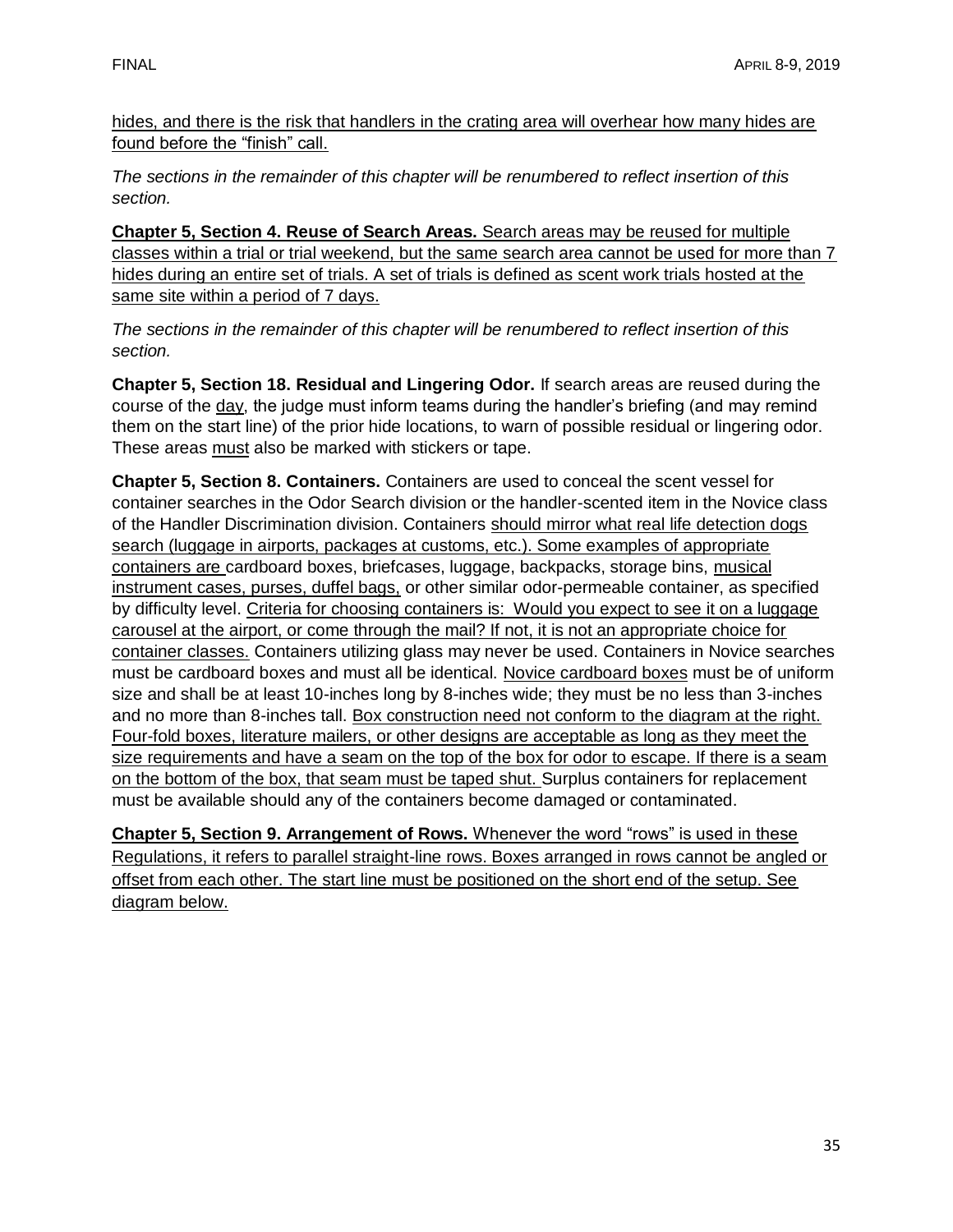

*The sections in the remainder of this chapter will be renumbered to reflect insertion of this section.* 

**Chapter 5, Section 13. "Finish" Calls.** The "Finish" call is used in classes that contain multiple hides (all Advanced, Excellent, and Master searches). The handler is required to call "Finish" when all hides have been located for the search area (or, for classes with an unknown number of hides, when the handler believes that all hides have been located.) The "Finish" call is required to stop the time for the search. If the handler fails to call "Finish" after finding all hides in the area for classes where the total number of hides in the area is known to the handler, the team will be assessed a fault and the maximum search time will be recorded for the team. If the handler fails to call "Finish" for a class in which the number of hides in the area is unknown (Excellent Interior, all Master classes, and the Detective class in the Odor Search Division), leaving the search area without calling finish will result in an NQ.

**Chapter 5, Section 15. Informing Handler of Hide Location After Incorrect Alert.** In all classes, if the handler calls Alert on an incorrect location, the handler shall be informed of the correct location of one hide. In the Novice classes only, handlers are also allowed to reward the dog briefly at source if they choose to do so.

*The sections in the remainder of this chapter will be renumbered to reflect insertion of this section.*

**Chapter 5, Section 19. Distraction Items.** Certain searches, as determined by element and difficulty level, will include distraction items. Distraction items cannot be placed on top of the hide, or on top of the location of a previous hide. Distraction items may be of the following type:…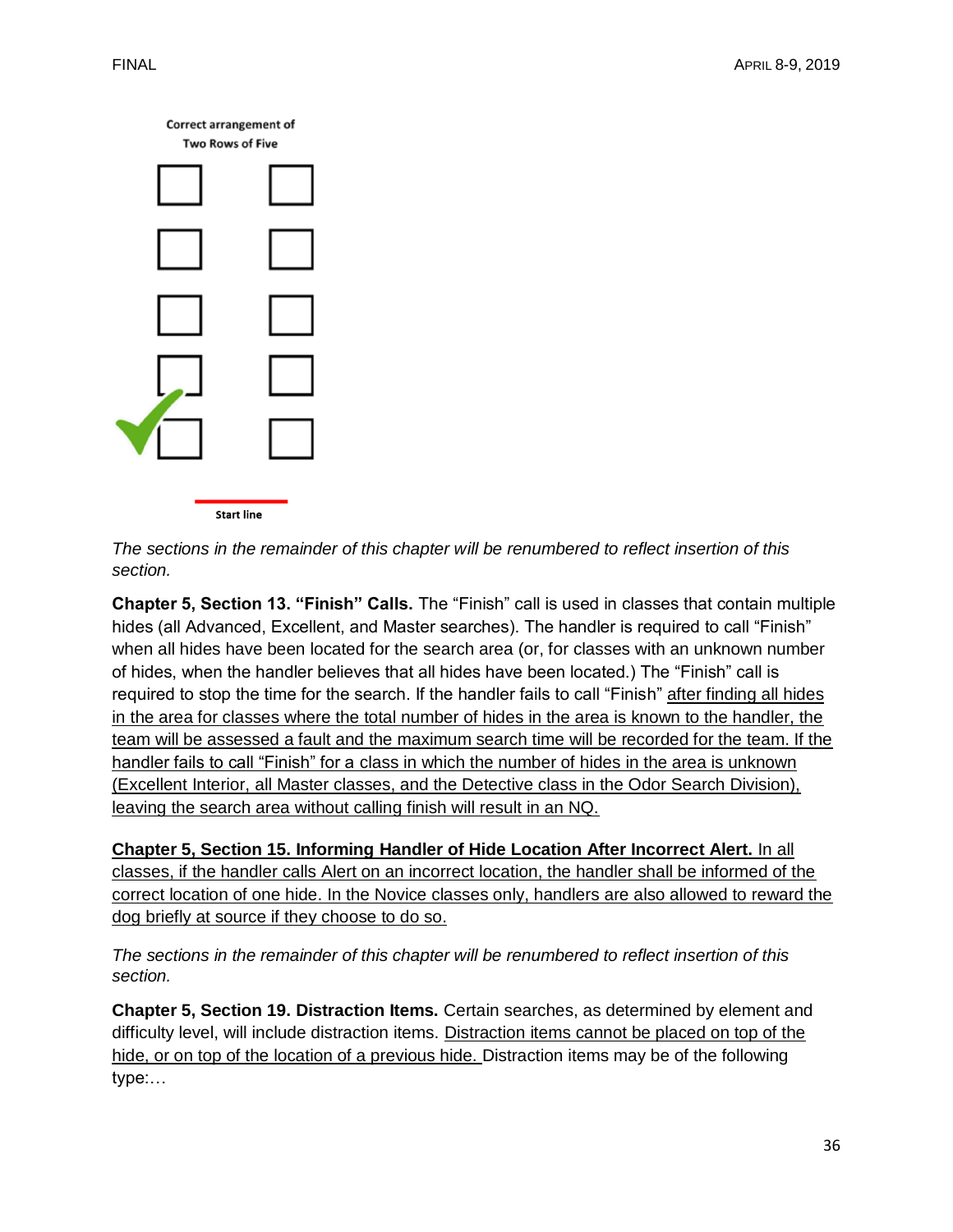• Non-Food Distraction: Non-food distraction may be one of the following items: tennis ball, dog toy, (empty) dog dish, dog brush, leash, or harness. No other items are permitted to be used as the non-food distraction.

…For Container classes and Buried Advanced classes, the distraction may be in a container or loose in the search area. If in a container, it may NOT be in the same container as the odor. For classes with a distraction, the judge shall explain during the briefing the number and type of distractions used but shall not point the specific distraction out to the competitors.

*The remainder of this section is unchanged.*

**Chapter 5, Section 25. Setting of Hides.** For each search, the judge is responsible for ensuring that the scent is placed in the appropriate hide location that they have chosen. The judge may set the hides themselves or may direct a qualified individual (as determined by the judge) to do so with their supervision. The individual setting hides should wear latex, nitrile, or vinyl gloves when doing so, and must not touch any other items until the gloves are removed.

For classes in the Handler Discrimination division, the judge must designate another individual to set the hides for them (the Hide Steward). Please see Chapter 8, Section 7 for details on the Hide Steward for the Handler Discrimination division.

**Chapter 5, Section 26. Official Timer.** Each class must have an official timer who will monitor the official time for the class and communicate to the judge the final run time to the hundredth of a second. The official timer will give a 30-second warning to every competitor in the Novice, Advanced, and Excellent level classes (no 30-second warning will be given in Master level classes or the Detective Class). However, if the warning is late or is not given due to circumstance or oversight, no re-run is due. The search time shall be determined as follows:…

# *The remainder of this section is unchanged.*

**Chapter 6, Section 7. Ribbons, Rosettes, and Awards.** …Special awards may be given out at the club's discretion. These may include special awards for dogs that earn a title or fun awards such as the smallest and largest dog to qualify, or an award to any junior handler whose dog earns a qualifying score. These awards shall be specified in the premium list. High in Trial, High Combined Division, new title, or other unique awards may be of any size, construction, or color combination.

*The remainder of this section is unchanged.*

**Chapter 6, Section 8. High in Trial (HIT).** If a club offers more than one element (Container, Interior, Exterior, Buried) of a particular difficulty level, they are eligible to confer High in Trial awards (HIT). Only teams who participate in the same difficulty level in all elements offered, and qualify in each, are eligible to win High in Trial. The High in Trial award does not take into account Handler Discrimination classes, even if offered at the trial. The High in Trial is determined by adding a team's faults across the elements. The team with the fewest faults will be declared High in Trial. If there is a tie based on faults, then the teams' times across the elements will be summed, and the faster-finishing team will win. If there is a tie after considering both faults and time, a coin-flip will determine the High in Trial. There shall be one High in Trial winner for each difficulty level offered.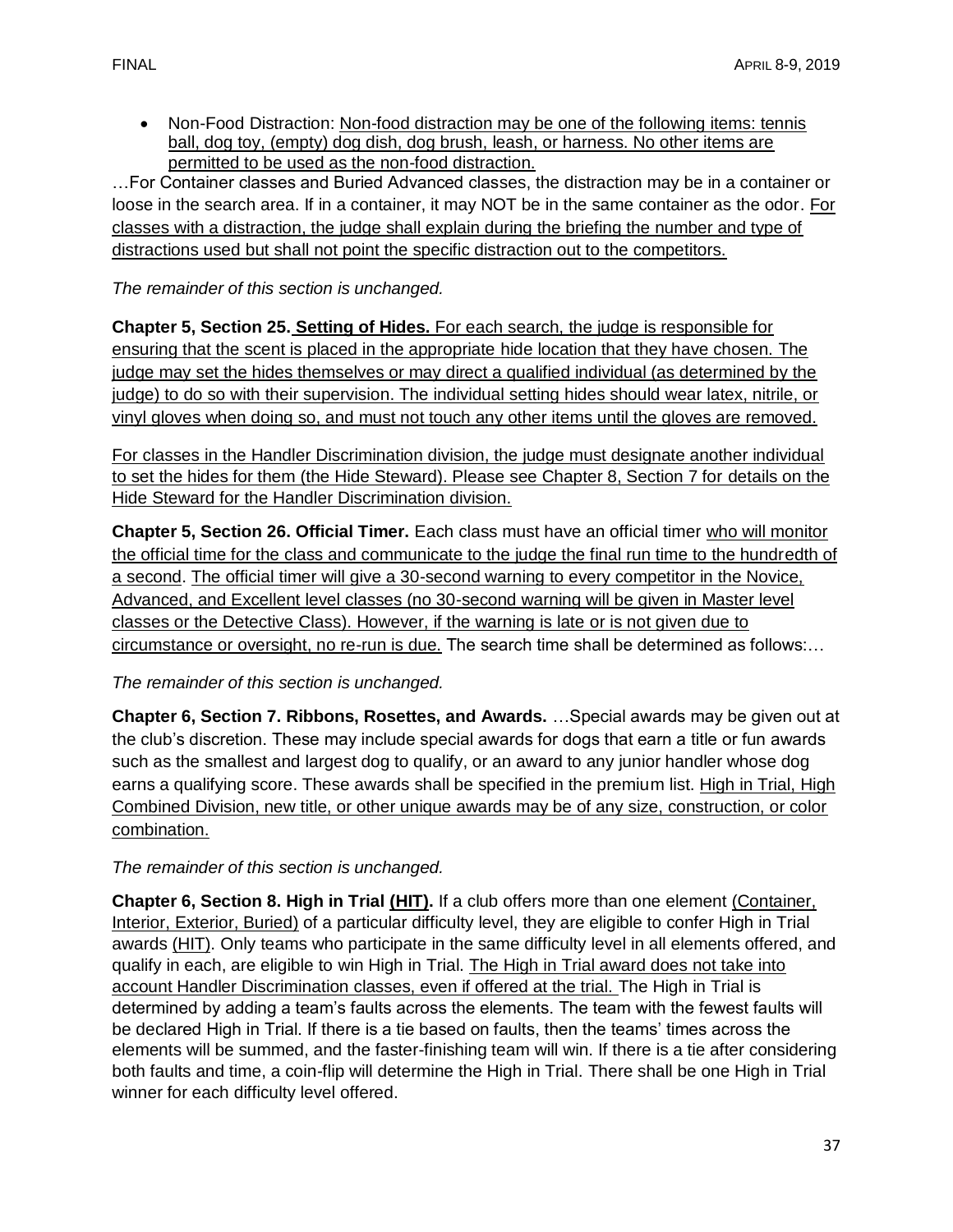# *The remainder of this section is unchanged.*

**Chapter 6, Section 9. High Combined Division (HCD).** If a club chooses to offer the High in Trial (HIT) award and is also offering Handler Discrimination classes, they must also confer the High Combined Division (HCD) award. Only teams who participate in the same difficulty level in all elements plus Handler Discrimination, and qualify in each, are eligible to win High Combined Division. The High Combined Division award is determined by adding a team's faults across all classes. The team with the fewest faults will be declared the winner of the High Combined Division. If there is a tie based on faults, then the teams' times across the classes will be summed, and the faster-finishing team will win. If there is a tie after considering both faults and time, a coin-flip will determine the High Combined Division winner. There shall be one High Combined Division winner for each difficulty level offered. The High Combined Division award is not recorded by the AKC.

# **Chapter 6, Section 10. High In Trial and High Combined Division With Limited Class**

**Offerings.** If certain elements are offered for some difficulty levels but not others, the High in Trial or High Combined Division award is given based on participation and qualifying performances in all available classes for that difficulty level. For example, a club may choose to offer Container Novice and Advanced, Interior Novice and Advanced, and Exterior Novice only for a trial. If they choose to award High in Trial then the Novice High in Trial award will be based on the best performance across the Container, Interior, and Exterior classes, whereas the Advanced High in Trial will be based on the best performance across the Container and Interior classes only.

# **Chapter 7, Section 3. Proximity of Search Areas by Element.**

Container **-** Container search areas, whether or not odor is present, may be no nearer than 20 feet from an active search area without a physical barrier. There must always be a visual barrier between containers and other search areas so that dogs are not cued to search the other area by the sight of the containers. The ideal distance between an active container search area and another active search area is greater than 30 feet.

Interior - "Active" interior search areas may be no nearer than 30 feet from another active search area without a physical barrier.

Exterior- "Active" exterior search areas may be no nearer than 30 feet from another active search area without a physical barrier.

Buried- Buried search areas, whether or not odor is present, may be no nearer than 20 feet from another active search area without a physical barrier. The ideal distance is greater than 30 feet. There must always be a visual barrier between buried boxes and other search areas so that dogs are not cued to search the other area by the sight of the boxes.

*The sections in the remainder of this chapter will be renumbered to reflect insertion of this section.*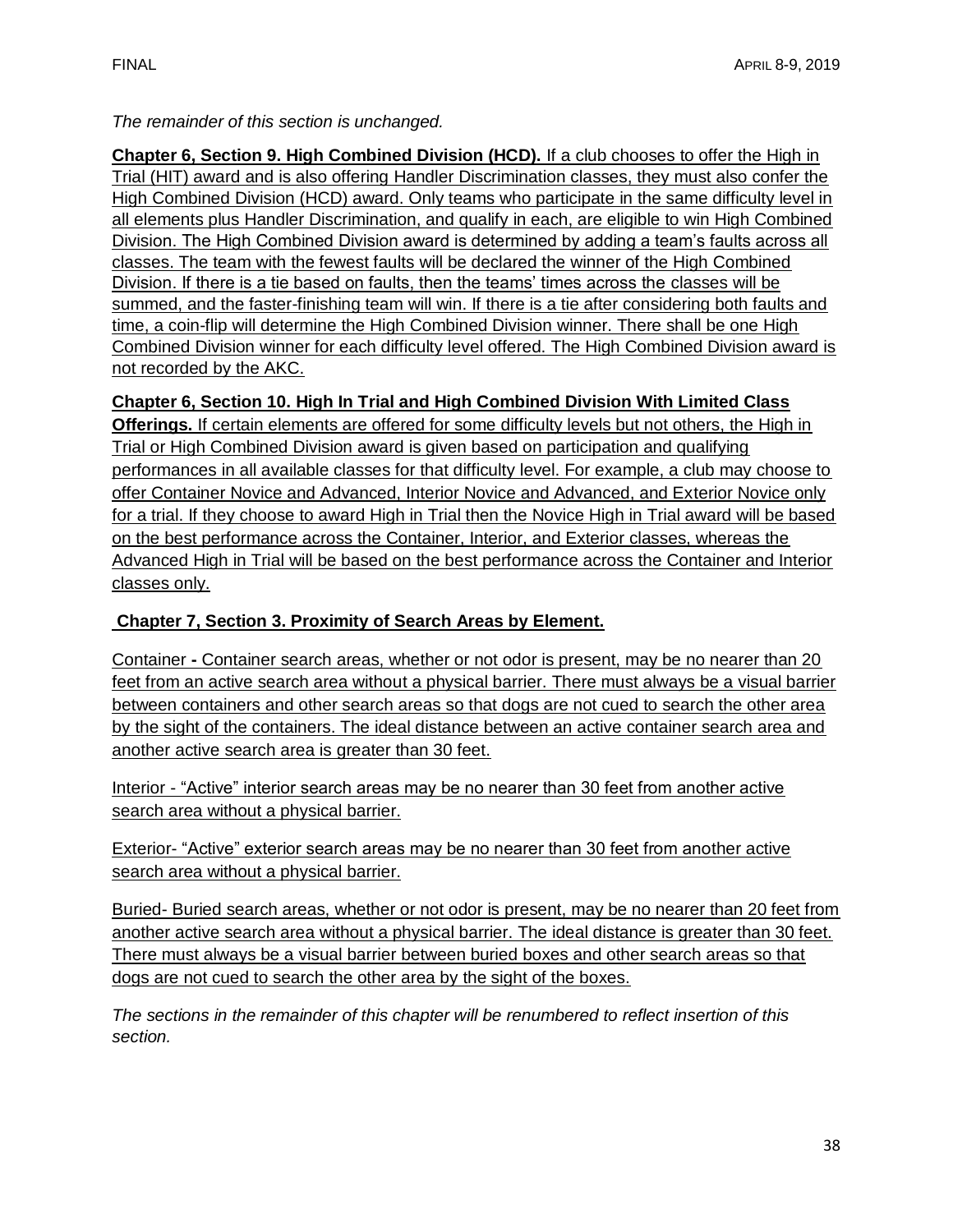# **Chapter 7, Section 3. Container Searches.**

…

**Container Advanced Class**: Fifteen containers of various size and type are laid out on the floor of the search area. The containers may be arranged in three rows of five containers, in a circle, or in a "U" formation. Each container must be at least 12" apart, and if rows are used, each row must be at least 36" apart. The search area must be at least 400 and no more than 600 square feet. Two of the containers hold the target odor, which may be Birch or Anise (each scent vessel may contain the same odor, or one may container Birch and the other may contain Anise). One non-food distraction will be placed in the search area. The distraction may be in a container or loose in the search area. If in a container, it may NOT be in the same container as the odor.

*The remainder of this section is unchanged.*

# **Chapter 7, Section 3. Container Searches.**

…

Container Master Class: …The target odor(s) at this level will be Birch and/or Anise and/or Clove and/or Cypress. The dog has four minutes to locate the container(s) with the target scent and communicate the find(s) to its handler. The handler must call "Alert" when the dog indicates each find. When the handler believes all hides have been located he/she must call "Finish." The timer will not give a 30-second warning at this level (but handlers can self-time, if they wish). The Container Master Class is open to dogs who have acquired the Container Excellent (SCE) title.

# *The remainder of this section is unchanged.*

**Chapter 7, Section 4. Interior Searches.** The interior search element tests the dog's ability to locate the target odor in an indoor search environment. The search will take place inside a room or rooms in a building or permanent structure (such as an office, classroom, kitchen, bathroom, warehouse, shed recreational vehicle, etc.). The entire room need not be utilized for the search area, but if part of the room is excluded from the search area then the boundaries should be clearly delineated with colored adhesive tape, caution tape, plastic fencing, or by some other method. …

*The remainder of this section is unchanged.*

# **Chapter 7, Section 4. Interior Searches.**

…

**Interior Excellent Class**: The target odors of Birch and/or Clove and/or Anise are hidden in two distinct search areas in one or more rooms, or part of a room. The separation of these two distinct search areas must conform to the "proximity of search area" requirements laid out in Chapter 7, Section 3 (The dog should not encounter odor from Search Area 2 while searching Area 1). It is not sufficient to simply divide a single room in half to create two search areas. The total space of the two search areas must not be less than 400 and not more than 800 square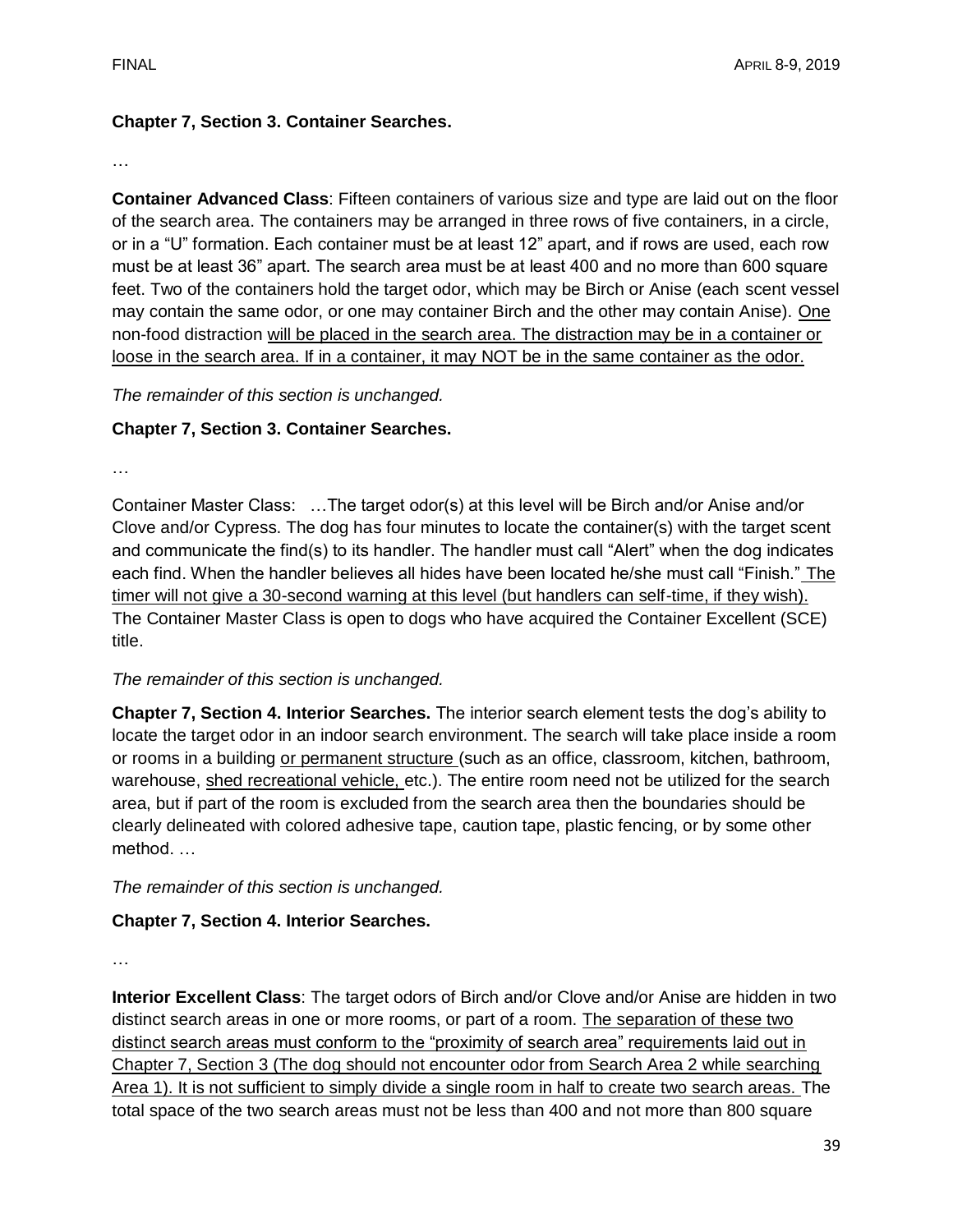feet. Each search area will be worked independently, with a separate time limit. There are three hides at this level. The exact number of hides per search area will not be communicated to the handler; they will only know that there are three total between the two areas. Two of the hides must be accessible and none may be located higher than 48 inches (4 feet) off the floor. …

*The remainder of this section is unchanged.* 

# **Chapter 7, Section 4. Interior Searches.**

…

**Interior Master Class**: The target odor(s) of Birch and/or Clove and/or Anise and/or Cypress are hidden in three distinct search areas in one or more rooms, or part of a room. The separation of these distinct search areas must conform to the "proximity of search area" requirements laid out in Chapter 7, Section 3 (The dog should not encounter odor from Search Area 2 while searching Area 1). It is not sufficient to simply divide a single room in half to create two search areas. The total space of all search areas must be not less than 600 and not more than 1000 square feet. Each search area will be worked independently, with a separate time limit. There are an unknown number of hides per area, either zero, one, two, or three (with a maximum of six hides for the entire class). Any or all hides may be inaccessible, but none may be located higher than 60 inches (5 feet) off the floor. One of the search areas may be "blank" (with no hide) if the judge chooses. An area cannot be used as a blank area if it was used for a hide at any time during that trial weekend or set of trials... The time limit is set by the judge and must be between 1 and 3 minutes per search area. The timer will not give a 30-second warning at this level (but handlers can self-time, if they wish). The Interior Master Class is open to dogs who have acquired the Interior Excellent (SIE) title.

*The table at the end of this section will be modified to reflect the change to 0-3 hides per area, 2-6 total per class, and the change from 2-3 search areas to 3 search areas.*

*The remainder of this section is unchanged.*

# **Chapter 7, Section 5. Exterior Search Areas.**

…

**Exterior Master Class**: The target odor(s) of Birch and/or Anise and/or Clove and/or Cypress are hidden in an outdoor area not less than 1500 but not more than 2000 square feet. There are one, two, three, or four hides at this level, all of which may be inaccessible, none of which may be located higher than 60 inches (5 feet) above the ground. The exact number of hides is not known to the handler. There are three distractions, which may be non-food, food, auditory, visual, human, or "mimic." When the handler believes that all hides have been located he/she must call "Finish" to stop the time. The time limit is set by the judge and must be between 3 and 5 minutes. The timer will not give a 30-second warning at this level (but handlers can self-time, if they wish). The Exterior Master Class is open to dogs who have acquired the Exterior Excellent (SEE) title.

*The table at the end of this section will be modified to reflect the change to 1-4 hides per class.*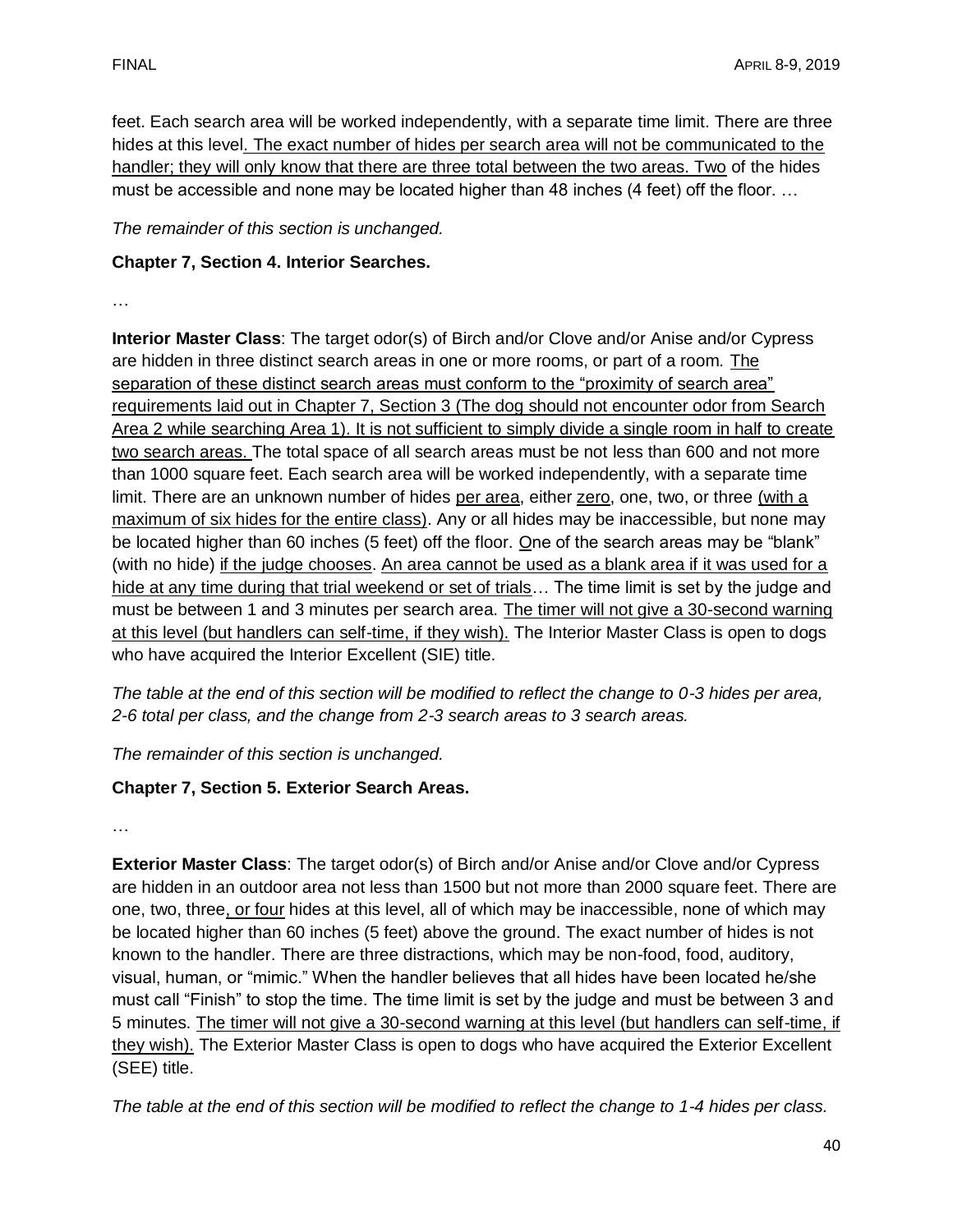*The remainder of this section is unchanged.* 

**Chapter 7, Section 6. Buried Searches.** The Buried search element simulates the task of Human Remains Dogs to search for scents that have been buried under the ground or submerged under water. The Buried classes use tote boxes filled with substrate, with the odor at the bottom. The dog must determine which tote box(es) conceal the target odor(s). The boxes will be covered with a metal grid to prevent the dogs from being able to dig. Buried classes may be conducted either indoors or outdoors.

The tote boxes utilized for the Buried classes must be 15 quart capacity, with latching handles, approximately 16 inches wide by 11 inches deep by 7 inches high. The metal grid must be approximately 16 inches wide by 10 inches deep, to be able to be latched into the storage tote (these can be purchased as "cooling grids" or "baking grids").

Classes that utilize sand must only use "play sand." Classes that utilize water must use potable (drinking-quality) water. The scent vessel for the sand boxes must be a round, mesh, tea ball/tea infuser approximately two inches in diameter, made of stainless steel. The scent vessel for the water boxes must be a segment of opaque aquarium airline tubing, secured to the bottom of the box with suction cup clips.

**Buried Novice Class:** Six tote boxes will be placed in the search area, in two rows of three, at least 36 inches apart. The search area must be at least 150 but not more than 200 square feet. Each box will be filled equally, with enough sand that the buried scent vessel will be covered with four inches of sand. One of the boxes will conceal a scent vessel containing Birch. There are no intentional distractions at this level. The dog has two minutes to locate the target scent and communicate the find to its handler. The handler must call "Alert" when the dog indicates the find. The Buried Novice Class is open to all dogs.

**Buried Advanced Class:** Eight tote boxes will be placed in the search area, in any arrangement, at least 36 inches apart. The search area must be at least 200 but not more than 300 square feet. Each box will be filled equally, with enough water that the submerged scent vessel will be covered with four inches of water.

Each of the boxes will have a scent vessel affixed to the bottom. Two of the scent vessels will contain a scent aid scented with either Birch or Anise. There is one non-food distraction at this level, which may be non-food or food. The dog has three minutes to locate the target scents and communicate the finds to its handler. The handler must call "Alert" when the dog indicates each find. After the second "Alert" call, the handler must call "Finish" to indicate that all hides have been found and to stop the time. The Buried Advanced Class is open to dogs who have acquired the Buried Novice (SBN) title.

**Buried Excellent Class:** Twelve tote boxes will be placed in the search area, in any arrangement, at least 36 inches apart. The search area must be at least 300 but not more than 400 square feet. Six of the boxes must contain sand, and six must contain water, filled equally with enough material that the scent vessel is covered with four inches of material. The boxes containing water will each have a scent vessel affixed to the bottom, which may or may not conceal one of the target odors. Three of the boxes will contain a scent aid scented with either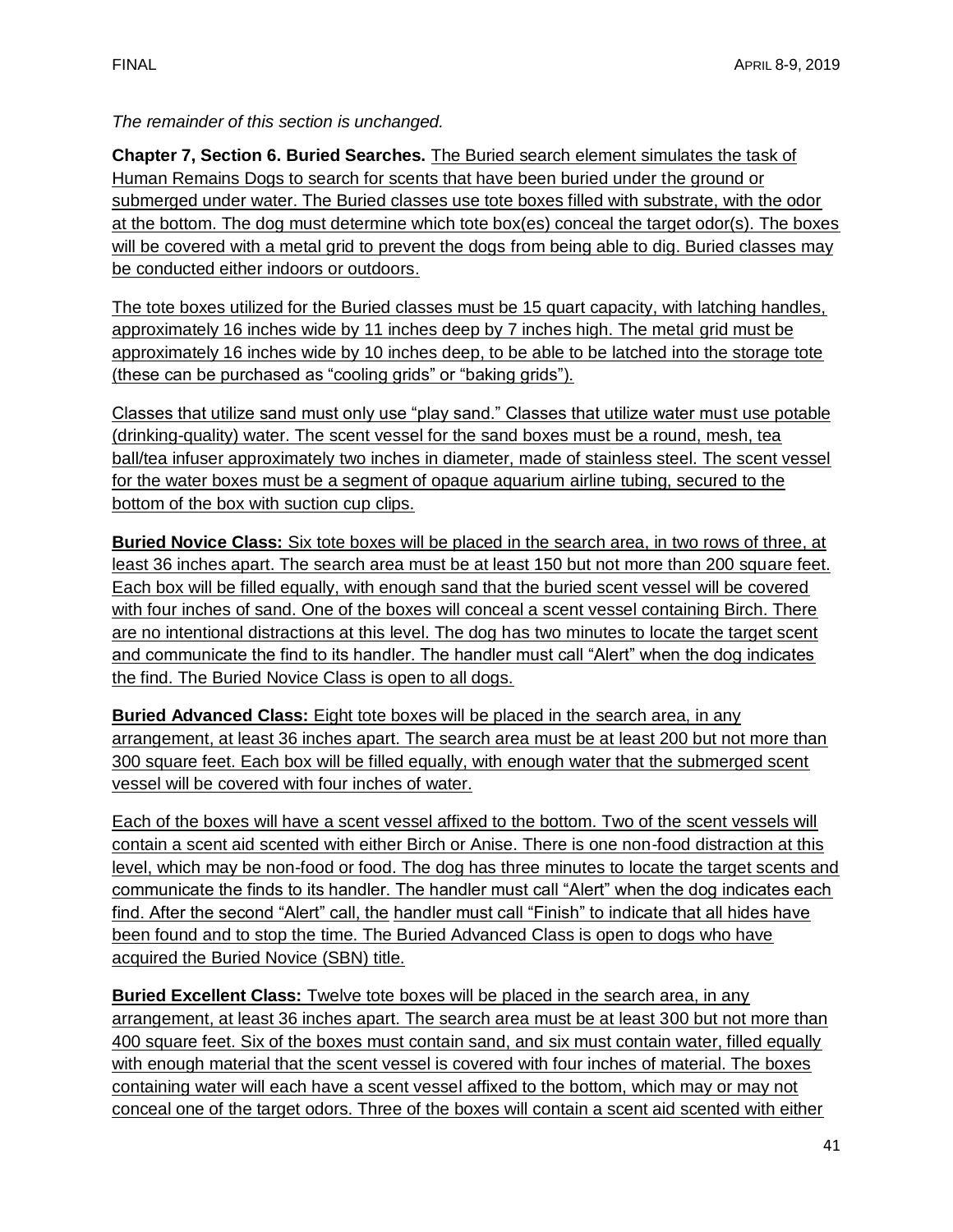Birch, Anise, or Clove. There are two distractions, which may be non-food, food, auditory, or visual. Distractions are not buried/submerged. The dog has four minutes to locate the target scents and communicate the finds to its handler. The handler must call "Alert" when the dog indicates each find. After the third "Alert" call, the handler must call "Finish" to indicate that all hides have been found and to stop the time. The Buried Excellent Class is open to dogs who have acquired the Buried Advanced (SBA) title.

**Chapter 7, Section 6. Buried Searches.** The Buried search element simulates the task of Human Remains Dogs to search for scents that have been buried under the ground or submerged under water. The Buried classes use tote boxes filled with substrate, with the odor at the bottom. The dog must determine which tote box(es) conceal the target odor(s). The boxes will be covered with a metal grid to prevent the dogs from being able to dig. Buried classes may be conducted either indoors or outdoors.

The tote boxes utilized for the Buried classes must be 15 quart capacity, with latching handles, approximately 16 inches wide by 11 inches deep by 7 inches high. The metal grid must be approximately 16 inches wide by 10 inches deep, to be able to be latched into the storage tote (these can be purchased as "cooling grids" or "baking grids").

Classes that utilize sand must only use "play sand." Classes that utilize water must use potable (drinking-quality) water. The scent vessel for the sand boxes must be a round, mesh, tea ball/tea infuser approximately two inches in diameter, made of stainless steel. The scent vessel for the water boxes must be a segment of opaque aquarium airline tubing, secured to the bottom of the box with suction cup clips.

**Buried Novice Class:** Six tote boxes will be placed in the search area, in two rows of three, at least 36 inches apart. The search area must be at least 150 but not more than 200 square feet. Each box will be filled equally, with enough sand that the buried scent vessel will be covered with four inches of sand. One of the boxes will conceal a scent vessel containing Birch. There are no intentional distractions at this level. The dog has two minutes to locate the target scent and communicate the find to its handler. The handler must call "Alert" when the dog indicates the find. The Buried Novice Class is open to all dogs.

**Buried Advanced Class:** Eight tote boxes will be placed in the search area, in any arrangement, at least 36 inches apart. The search area must be at least 200 but not more than 300 square feet. Each box will be filled equally, with enough water that the submerged scent vessel will be covered with four inches of water. Each of the boxes will have a scent vessel affixed to the bottom. Two of the scent vessels will contain a scent aid scented with either Birch or Anise. There is one non-food distraction at this level, which may be non-food or food. The dog has three minutes to locate the target scents and communicate the finds to its handler. The handler must call "Alert" when the dog indicates each find. After the second "Alert" call, the handler must call "Finish" to indicate that all hides have been found and to stop the time. The Buried Advanced Class is open to dogs who have acquired the Buried Novice (SBN) title.

**Buried Excellent Class:** Twelve tote boxes will be placed in the search area, in any arrangement, at least 36 inches apart. The search area must be at least 300 but not more than 400 square feet. Six of the boxes must contain sand, and six must contain water, filled equally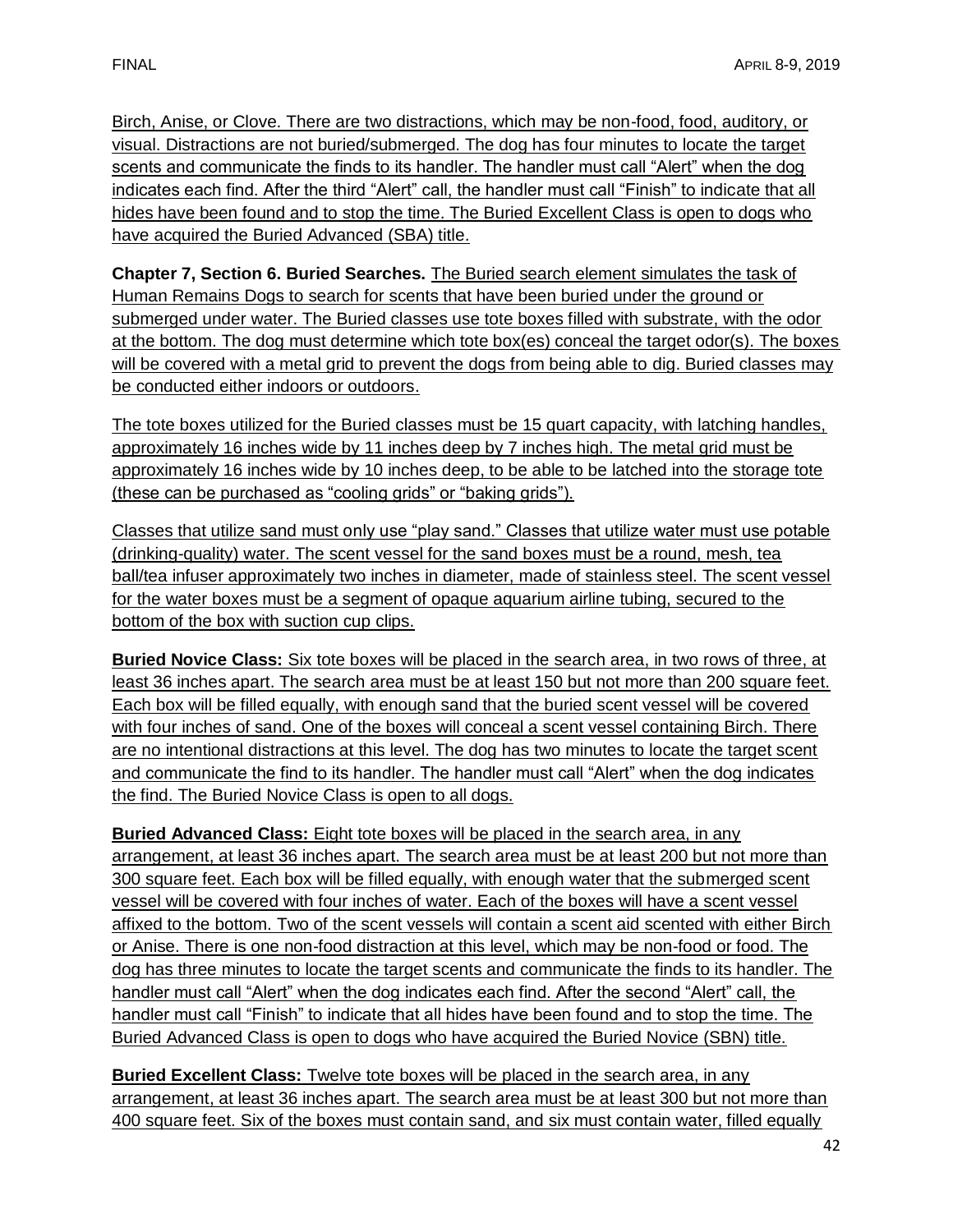with enough material that the scent vessel is covered with four inches of material. The boxes containing water will each have a scent vessel affixed to the bottom, which may or may not conceal one of the target odors. Three of the boxes will contain a scent aid scented with either Birch, Anise, or Clove. There are two distractions, which may be non-food, food, auditory, or visual. Distractions are not buried/submerged. The dog has four minutes to locate the target scents and communicate the finds to its handler. The handler must call "Alert" when the dog indicates each find. After the third "Alert" call, the handler must call "Finish" to indicate that all hides have been found and to stop the time. The Buried Excellent Class is open to dogs who have acquired the Buried Advanced (SBA) title.

**Buried Master Class:** Sixteen tote boxes will be placed in the search area, in any arrangement, at least 36 inches apart. Eight of these boxes must contain sand, and eight must contain water, filled equally with enough material that the scent vessel is covered with four inches of material. The boxes containing water will each have a scent vessel affixed to the bottom, which may or may not conceal one of the target odors. There are an unknown number of hides at this level; one, two, three, or four of the boxes will contain a scent aid. There are three distractions, which may be non-food, food, auditory, visual, human, or "mimic." Distractions are not buried or submerged. The dog has five minutes to locate the target scent(s) and communicate the find(s) to its handler. The handler must call "Alert" when the dog indicates the find. When the handler believes that all hides have been located he/she must call "Finish" to stop the time. The timer will not give a 30-second warning at this level (but handlers are allowed to self-time, if they wish). The Buried Master Class is open to dogs who have acquired the Buried Excellent (SBE) title.

**Chapter 8, Section 7. Hiding the Scented Article.** The hide steward will be responsible for hiding the handler-scented article and will wear latex, nitrile, or vinyl gloves while doing so. Although it is permitted for the odor division classes, judges are not permitted to set their own hides for the Handler Discrimination classes. This is because the judge's scent is used for discrimination, so extra care must be taken not to expose the handler-scented article to the judge's scent.…

*The remainder of this section is unchanged.* 

**Chapter 8, Section 8. Cuing the Dog with an Article.** Handlers may use an additional scented article to cue the dog to search for their scent. This can be done on the start line and can also be done at any time during the class, if the handler wishes.

*The sections in the remainder of this chapter will be renumbered to reflect insertion of this section.*

**Chapter 8, Section 13. Handler Discrimination Master.** Combined search. At this level the search area presents the team with two or more elements (container, interior, or exterior) within one search. For example, the search area may span indoors and outdoors, may be an indoor search that includes containers, or any other combination. The handler scent may not be buried. Three handler-scented articles are hidden in two distinct search areas. The total space of all search areas must be not less than 300 and not more than 800 square feet. … The time limit is set by the judge and must be between 2 and 3 minutes for each search area. The timer will not